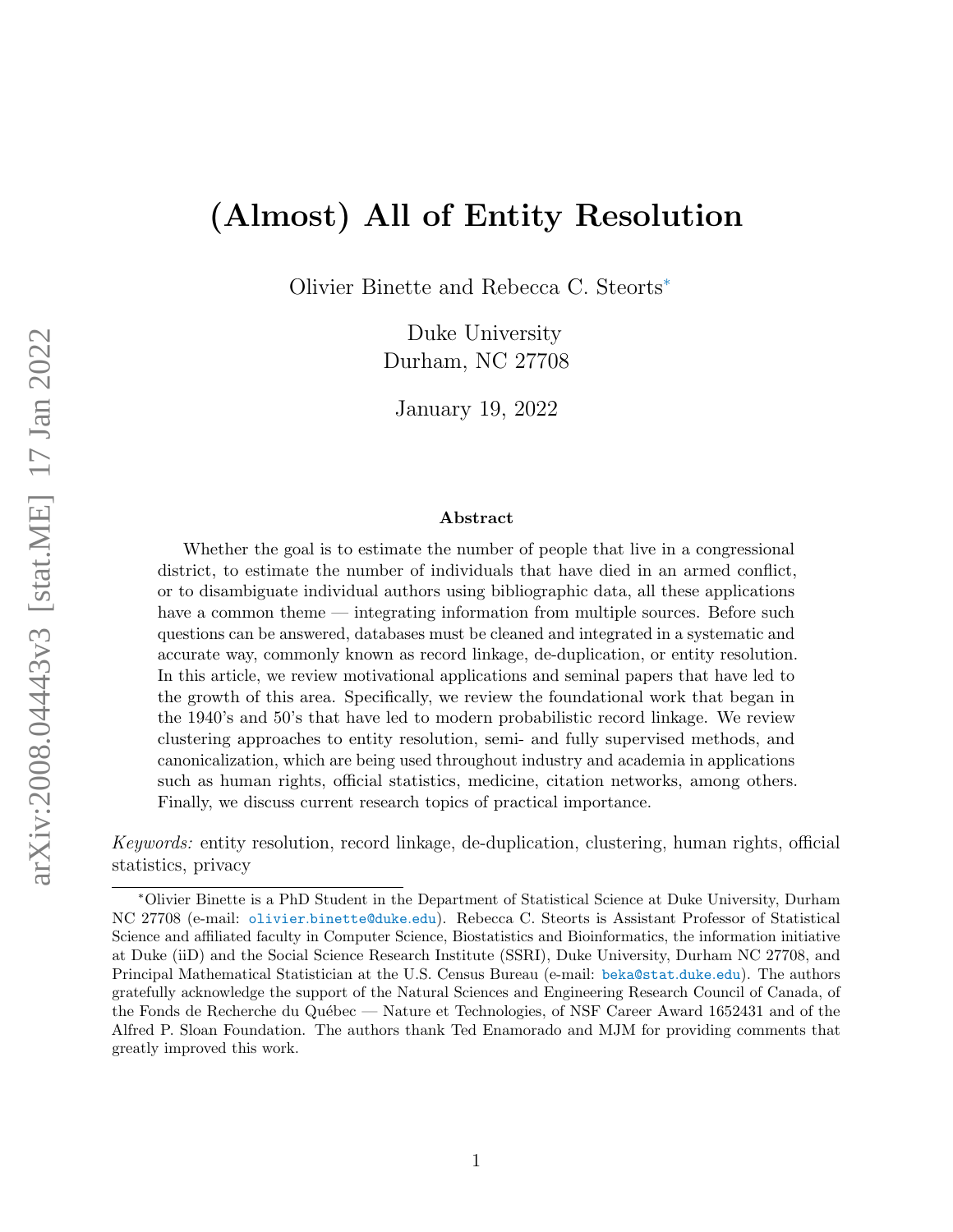## <span id="page-1-0"></span>1 Introduction

Information about individuals is often scattered across multiple databases. Combining such information can result in enormous benefits for analysis, resulting in richer and more reliable conclusions. In many applications, however, analysts cannot merge databases based on unique identifiers, often due to privacy reasons or due to the fact that they do not exist. Thus, analysts turn to methods from statistics, computer science, and machine learning known as entity resolution, record linkage, or deduplication.

Most entity resolution methods are motivated by applications that require the integration of databases before further analyses can occur. Such applications include the United States (U.S.) decennial census, casualty estimation in armed conflicts, voter registration data, and the analysis of co-authorship networks. For example, in terms of the U.S. Census, it is important that there is a correct and accurate enumeration not only for apportioning the representation of legislators, but also for allocating resources for housing, highways, schools, assistance programs, and other projects that are vital to the prosperity, welfare, and economic growth in the U.S. Record linkage and de-duplication are used to ensure that everyone is counted once and only once. In the context of armed conflicts, enumerating the number of documented identifiable deaths in a conflict is relevant to the prosecution of war crimes and for justice around the world. This requires integrating and de-duplicating information about victims collected by multiple organizations. In terms of voter registration, it is critical that databases have duplicates removed from them such that voters have one unique voter registration record, and thus, vote only once. In addition, it is critical to know how many (unique) individuals are voting in elections and how many individuals are being left out, especially for minority groups. In order to study science and innovation at the individual level, authors and inventors in bibliographic databases must be disambiguated in the absence of unique identifiers.

As noted, the applications are widespread across many disciplines including statistics, computer science, economics, medicine, and human rights, among others. Furthermore, entity resolution is not only a crucial task for social science and industrial applications, but is also a challenging statistical and computational problem itself. This was recognized as early as in 1959 [\(Newcombe et al.,](#page-48-0) [1959\)](#page-48-0) and the subject has since received growing interest from many communities with the rise of "big data" and modern computing.

This review article provides an introduction to entity resolution and its associated challenges. It overviews modern developments motivated by the social science applications discussed in Section [1.1.](#page-2-0) To our knowledge, other reviews of record linkage and entity resolution [\(Gu et al.,](#page-44-0) [2003;](#page-44-0) [Brizan and Tansel,](#page-40-0) [2006;](#page-40-0) [Elmagarmid et al.,](#page-42-0) [2007;](#page-42-0) [Herzog et al.,](#page-45-0) [2007;](#page-45-0) [Christen,](#page-41-0) [2012;](#page-41-0) [Winkler,](#page-52-0) [2014;](#page-52-0) [Dong and Srivastava,](#page-42-1) [2015;](#page-42-1) [Sayers et al.,](#page-49-0) [2016;](#page-49-0) [Christophides et al.,](#page-41-1) [2019;](#page-41-1) [Jurek-Loughrey and Deepak,](#page-45-1) [2019\)](#page-45-1) do not cover recent developments in Bayesian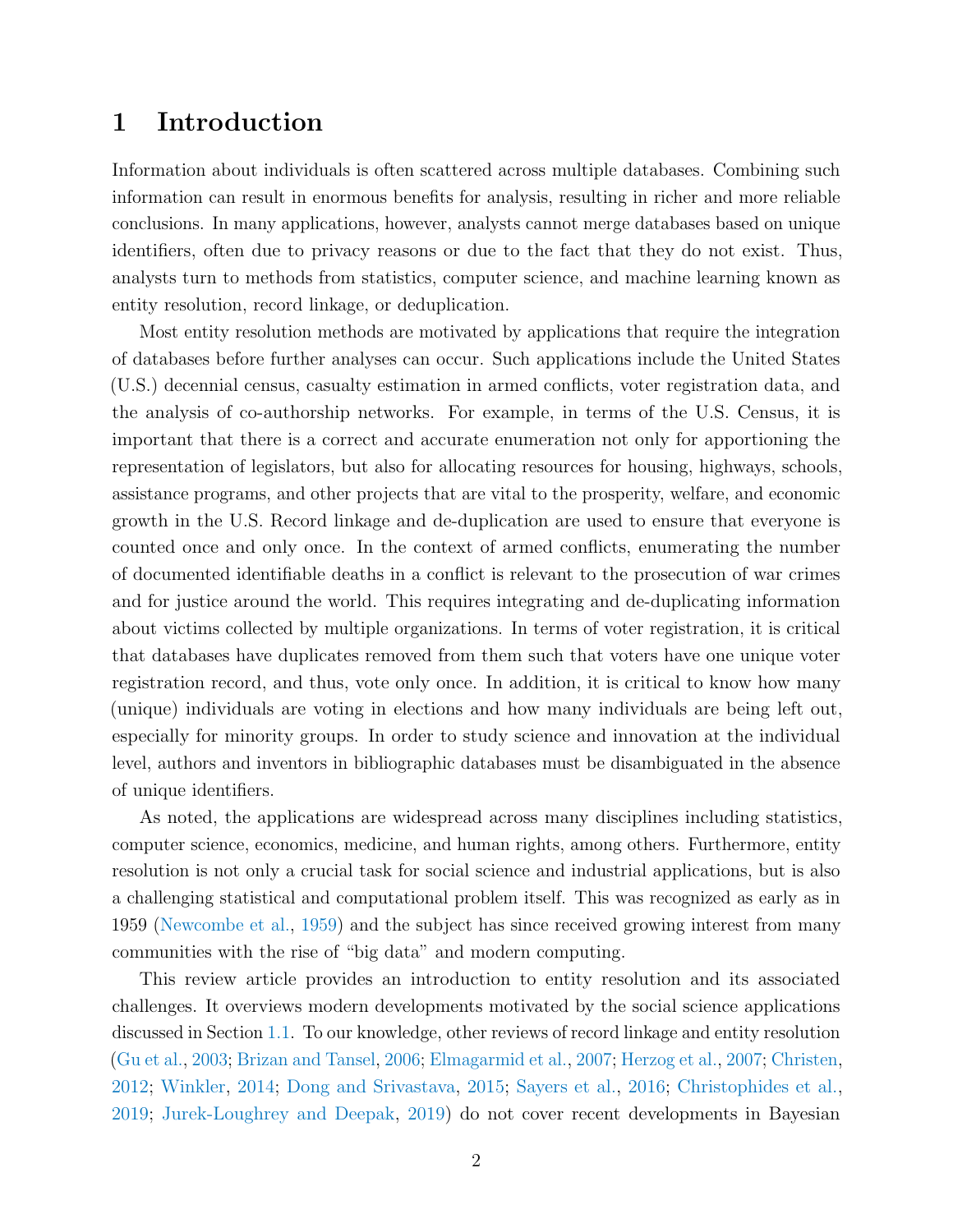Fellegi-Sunter methodology (Section [5.2\)](#page-17-0), model-based clustering approaches (Section [6.2\)](#page-22-0), microclustering (Sections [6.3](#page-23-0) and [6.4\)](#page-23-1), and joint downstream tasks (Section [7.2\)](#page-25-0). These principled statistical approaches to entity resolution provide uncertainty quantification and are particularly relevant to many social science applications. Our goal is to cover "(almost) all of entity resolution" in this article that will reach a breadth of audiences and communities.

## <span id="page-2-0"></span>1.1 Motivational Applications

This section reviews social science applications that have motivated major developments in entity resolution. First, we introduce the U.S. decennial census which led to the proposed work of [Jaro](#page-45-2) [\(1989\)](#page-45-2); [Winkler and Thibaudeau](#page-52-1) [\(1991\)](#page-52-1); [Larsen and Rubin](#page-46-0) [\(2001\)](#page-46-0); [Winkler](#page-52-2) [\(2006\)](#page-52-2); [Hogan et al.](#page-45-3) [\(2013\)](#page-45-3); [Marchant et al.](#page-46-1) [\(2019\)](#page-46-1). Second, we introduce an application to document identifiable deaths in El Salvador, which has led to many improvements in Bayesian ER methodology [\(Hoover Green,](#page-45-4) [2011;](#page-45-4) [Green and Ball,](#page-44-1) [2019;](#page-44-1) [Sadinle,](#page-48-1) [2014,](#page-48-1) [2017,](#page-48-2) [2018\)](#page-48-3). Third, we provide an application regarding voter registration in North Carolina, which has also led to developments in entity resolution as well as open-source software and data sets [\(Christen,](#page-41-2) [2014;](#page-41-2) [Kaplan et al.,](#page-45-5) [2020\)](#page-45-5). Finally, we discuss duplicated data that comes from publications or patent databases [\(West and Bergstrom,](#page-51-0) [2008;](#page-51-0) [Treeratpituk and Giles,](#page-50-0) [2009;](#page-50-0) [Ventura et al.,](#page-51-1) [2012,](#page-51-1) [2015\)](#page-51-2).

Decennial Census. One critical problem in the U.S. occurs every ten years, when the U.S. Census Bureau attempts to enumerate the population as mandated under the U.S. Constitution, Article I, Section 2. An accurate enumeration is essential as this is used not only to apportion the representation of legislators, but also to allocate resources for housing, highways, schools, assistance programs, and other projects that are vital to the prosperity, welfare, and economic growth of the country. As the U.S. grows and becomes more diverse, enumerating its population becomes more challenging. For example, many individuals elect not to fill out census forms due to privacy reasons, which results in these individuals not being represented in the enumeration. Other individuals are duplicated, e.g., students attending universities or private schools (living in group quarters) are often counted twice as they are legally required to be counted by their university/school, while also being counted by their parents/guardians as part of a household [\(Hogan et al.,](#page-45-3) [2013\)](#page-45-3).

Documented Identifiable Deaths in El Salvador. Turning to the context of an armed conflict, creating models enumerating identifiable deaths is challenging as grassroots movements, families, and friends collect multiple reports on the same victims. Between 1980 and 1991, the Republic of El Salvador witnessed a civil war between the central government, the left-wing guerrilla Farabundo Marti National Liberation Front (FMLN), and right-wing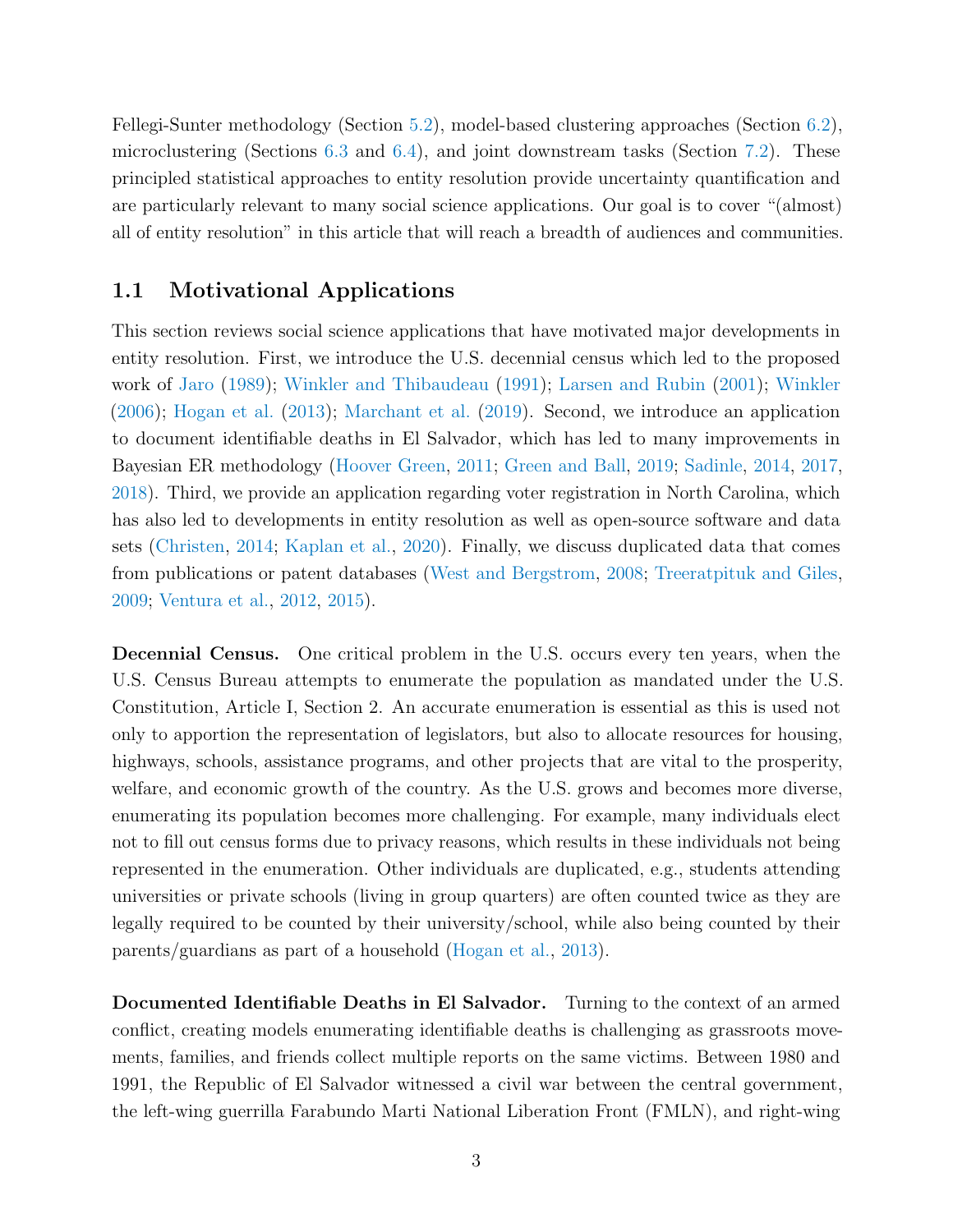paramilitary death squads. After the peace agreement in 1992, the United Nations created a Commission on the Truth (UNTC) for El Salvador, which invited members of Salvadoran society to report war-related human rights violations, which mainly focused on killings and disappearances. In order to collect such information the UNTC invited individuals through newspapers, radio, and television advertisements to come forward and testify. The UNTC opened offices through El Salvador where witnesses could provide their testimonials, and this resulted in a list of potential victims with names, date of death, and reported location. Due to the fact that testimonials were provided to the UNTC many years after the civil war, it is expected that witnesses could not recall some of the details of the killings. In addition, some details regarding testimonials of the same individual may contain conflicting or differing information. This is a natural characteristic of this data and leads to more noise, distortions, and missingness. Furthermore, a victim can be reported multiple times, which leads to an issue with duplication in the data. Finally, there are no unique identifiers available for the majority of this data set [\(Hoover Green,](#page-45-4) [2011;](#page-45-4) [Green and Ball,](#page-44-1) [2019;](#page-44-1) [Sadinle,](#page-48-1) [2014\)](#page-48-1).

Estimation of Voters in North Carolina. While working with personally identifiable information is useful for understanding entity resolution models, such data are not typically made public due to privacy concerns and are instead stored in government databases where they cannot be published. One exception is that of voter registration databases, which are publicly available (and often online) in the United States. North Carolina makes its voter registration database freely and publicly available through the North Carolina State Board of Elections (NCSBE, [http://www](http://www.ncsbe.gov/).ncsbe.gov/), which provides regular updates. This data set contains rich information, such as first and last name, year of birth, phone number, and address. However, the voter registration number is often duplicated due to people moving, getting married, and various other reasons. See Table [1](#page-4-0) for examples of public records from this data set.

The process through which voter registration records are matched with other official records can have a profound influence on one's ability to vote. Georgia's controversial "exact match" law  $(Ax, 2018)$  $(Ax, 2018)$  $(Ax, 2018)$ , which was slightly changed in 2019, required an exact match between voter registration records and records from the Department of Driver Services or the Social Security Administration in order to validate voter registrations. For instance, typographical errors, different spellings of the same name, or outdated records could place a voter registration on hold. In 2017, about 670,000 registrations were canceled as a result [\(Nadler,](#page-47-0) [2018\)](#page-47-0). [Enamorado](#page-42-2) [\(2018\)](#page-42-2) showed how this law could predominantly affect non-white voters (see also [Georgia Coalition For the Peoples' Agenda, Inc. et al v. Kemp](#page-43-0) [\(2018\)](#page-43-0)).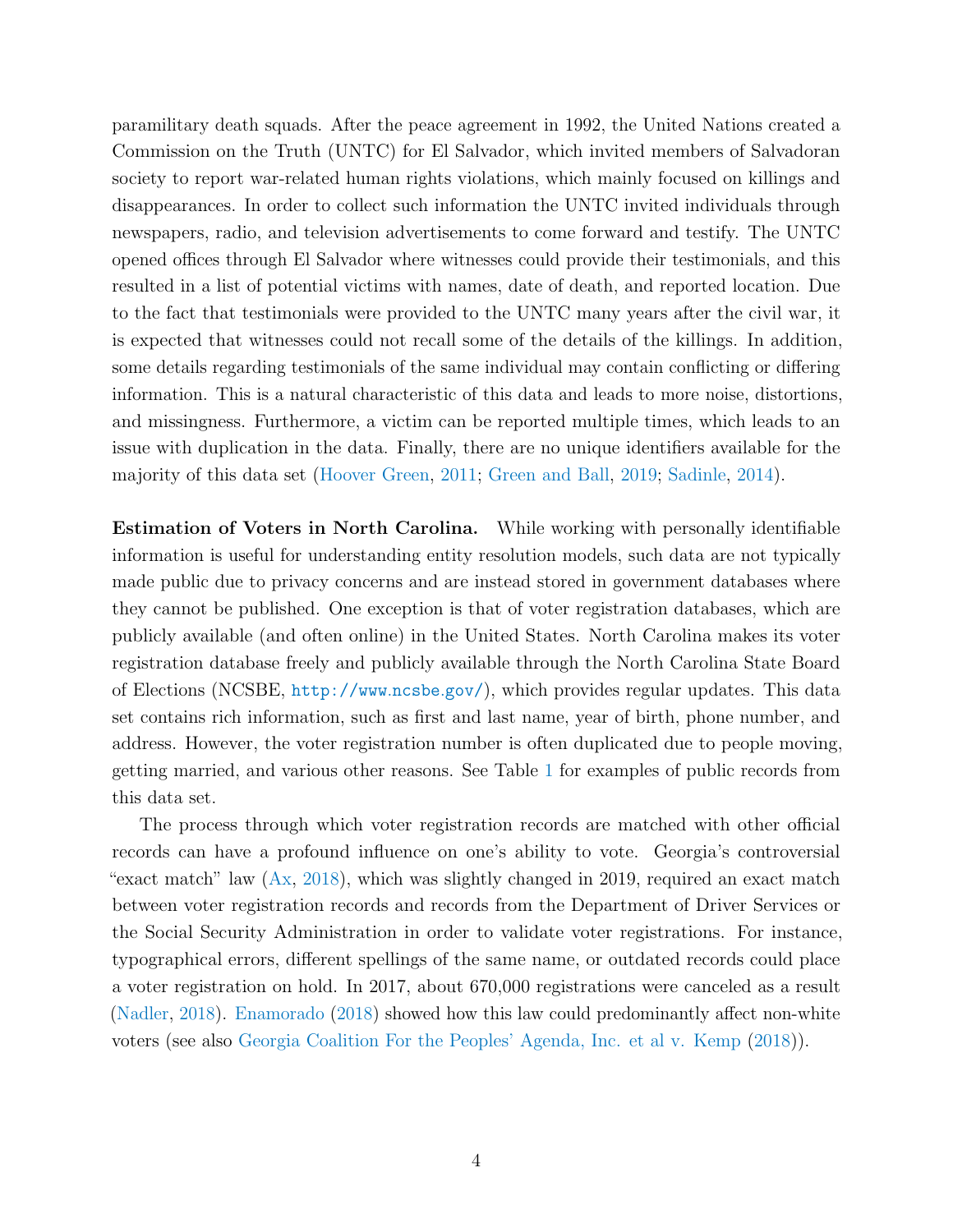<span id="page-4-0"></span>Table 1: Example of public NCSBE records retrieved from [http://www](http://www.ncsbe.gov).ncsbe.gov for the county of Durham in North Carolina and corresponding to unique voter registration numbers. Some fields have been omitted for brevity, including ZIP code, phone number and voter registration number. Street addresses have been permuted with other individuals as to preserve some anonymity.

| Name                  | Street Address        | Age | Sex        | Race             | Birth | Party      |
|-----------------------|-----------------------|-----|------------|------------------|-------|------------|
| Domineck Q. AAshad Jr | 914 Monmouth Ave $#3$ | 26  | М          | B                |       | LIB        |
| Domineck Q. AAshad Sr | 1408 Auburndale Dr    | 55  | М          | В                | NΥ    | <b>DEM</b> |
| Xiomara A. Martinez   | 1715 Cole Mill Rd     | 31  | F          | $\Omega$         | HL    | REP        |
| Xiomara A. Martinez   | 2923 Forrestal Dr     | 31  | F          | $\left( \right)$ | HL    |            |
| Virginia, L. Mullinix | 749 Ninth St $\#480$  | 101 | $_{\rm F}$ | W                | PА    | REP        |
| Jacqueline D. Fuller  | 141 Bagby LN          | 54  |            |                  |       | <b>DEM</b> |
| Jacqueline Fuller     | 905 Cook Rd           | 56  | F          | B                | NС    | DEM        |

Inventor and Author Disambiguation. Entity resolution is used not just to remove duplication but also to enrich existing data. For instance, the United States Patent and Trademark Office (USPTO) maintains a patents database but does not provide unique identifiers for inventors. An inventor's affiliation commonly changes over time, and an inventor's name may contain distortions or may be duplicated. These two inconsistencies make linkage even more challenging. For instance, in the  $\text{MEDLINE}^1$  $\text{MEDLINE}^1$  database, [Torvik and](#page-50-1) [Smalheiser](#page-50-1) [\(2009\)](#page-50-1) identified 15,980 publications among 15.3 million co-authored by "J. Lee" at the time. Furthermore, over two thirds of all authors were found to have a name which is shared by at least one other author. Resolving the individual inventors who have authored multiple patents or articles is necessary to build co-authorship networks, to track mobility across organizations, and to support research into the drivers of innovation [\(Li et al.,](#page-46-2) [2014\)](#page-46-2).

## 1.2 Terminology

The statistical and computational tools used to identify related records, remove duplicated entries, and aggregate information, have been referred to as entity resolution, record linkage, data matching, instance matching, data linkage, data cleaning, data fusion and merging [\(Christen,](#page-41-0) [2012;](#page-41-0) [Dong and Srivastava,](#page-42-1) [2015;](#page-42-1) [Christophides et al.,](#page-41-1) [2019\)](#page-41-1). Here, we introduce terminology which we use throughout the paper and which highlights different aspects of

<span id="page-4-1"></span><sup>&</sup>lt;sup>1</sup>MEDLINE is the U.S. National Library of Medicine bibliographic database that contains more than 26 million references to journal articles in life sciences with a concentration on biomedicine bibliographic databases.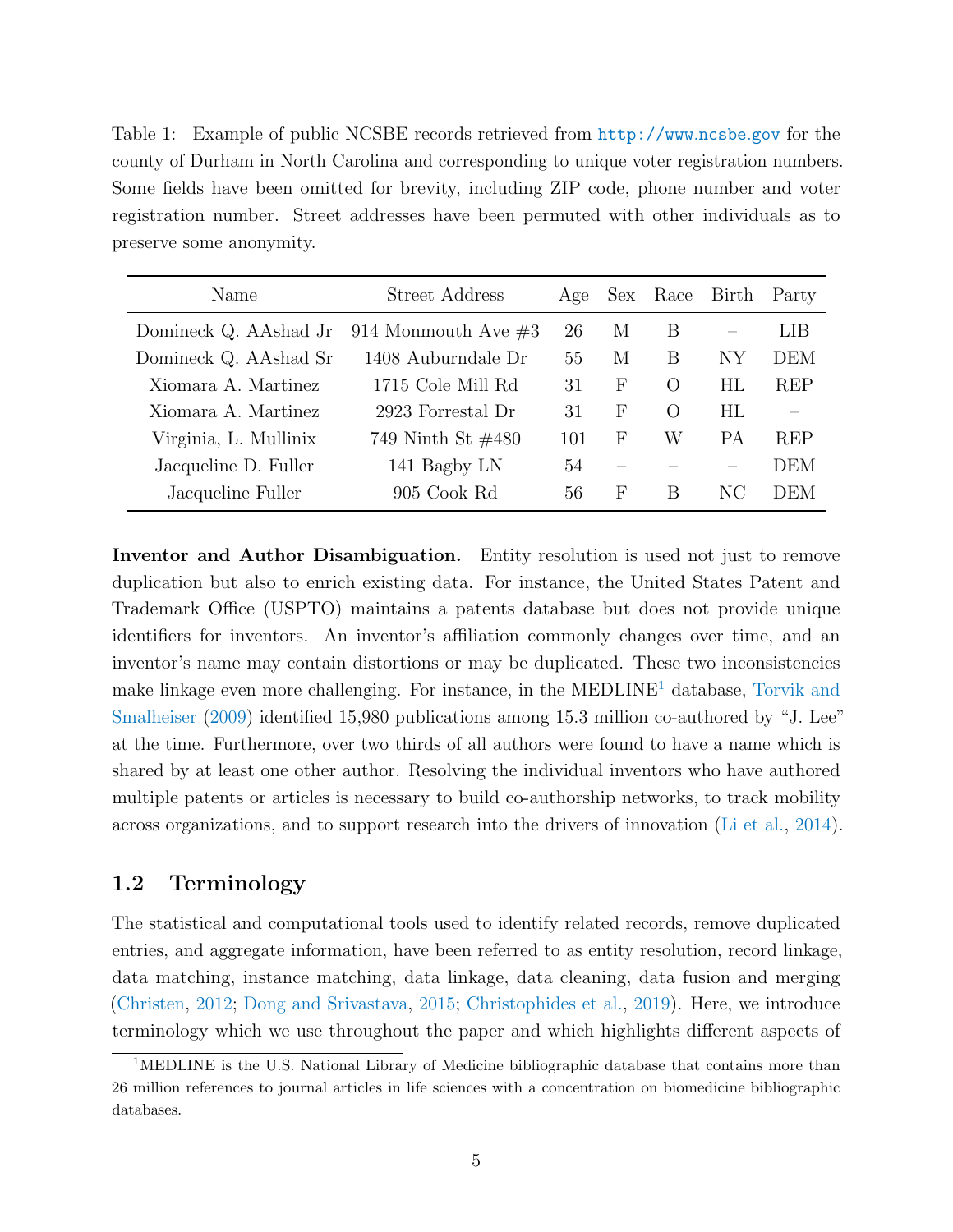these processes.

First, *databases* or *files* are collections of *records* which refer to *entities* (such as a person, an object or an event). Each record contains information listed under a set of attributes, fields or features, such as the person's first name, last name, gender, date of birth, etc. An attribute is a unique identifier if two records refer to the same entity exactly when the unique identifiers are the same (for example, a birth number).

Deduplication (or duplicate detection) refers to removing duplicate records within one database. This applies to census data, for example, where individuals may have been recorded multiple times (at different addresses). *Record linkage* is broadly used in the literature and refers to merging together multiple databases and removing duplicate records across the databases. More precisely, *bipartite record linkage* or maximum one-to-one linkage refers to merging multiple databases and removing duplicate records across the databases, but not within the databases. For example, we discuss in Section [4](#page-10-0) the problem of linking birth records to marriage records which appeared in [Newcombe et al.](#page-48-0) [\(1959\)](#page-48-0). Birth records in a first database were related to at most one marriage records in a second database, and duplicate birth or marriage records were not expected. *Entity resolution* refers to simultaneously merging together multiple databases and removing duplicate records across and within databases. This is relevant in the context of the documented deaths in El Salvador. Information about deaths are recorded by multiple organizations, which may result in a death being documented more than once through multiple organizations.

Given multiple records referring to the same entity, *canonicalization* (data merging and data fusion) is the task of constructing one representative record after entity resolution to resolve any potential conflicting information. This is discussed in Section [7.](#page-24-0)

#### 1.3 Challenges of Entity Resolution

Entity resolution is difficult because of the need to balance between: (1) efficient methods which scale to large databases, (2) accurate, robust and generalizable methods which make maximal use of all available information, and (3) appropriately quantifying and propagating uncertainty coming from all stages of the entity resolution pipeline.

In the context of k databases each with N records, evaluating all k-tuples for possible links scales as  $N^k$  in the number of records. Considering all record pairs, or clustering records referring to the same entities, typically scales as  $N^2$ . In practice, we seek methods which are subquadratic in the number of records. Computational speedups for this are known as blocking. This is briefly discussed in Section [2,](#page-7-0) but it is not a focus of this review article. We refer the reader to [Christophides et al.](#page-41-1) [\(2019\)](#page-41-1); [O'Hare et al.](#page-48-4) [\(2019\)](#page-48-4); [Steorts et al.](#page-49-1) [\(2014b\)](#page-49-1); [Murray](#page-47-1) [\(2016\)](#page-47-1) for a more detailed review.

In addition, one seeks methods which adapt to the data at hand, and which do not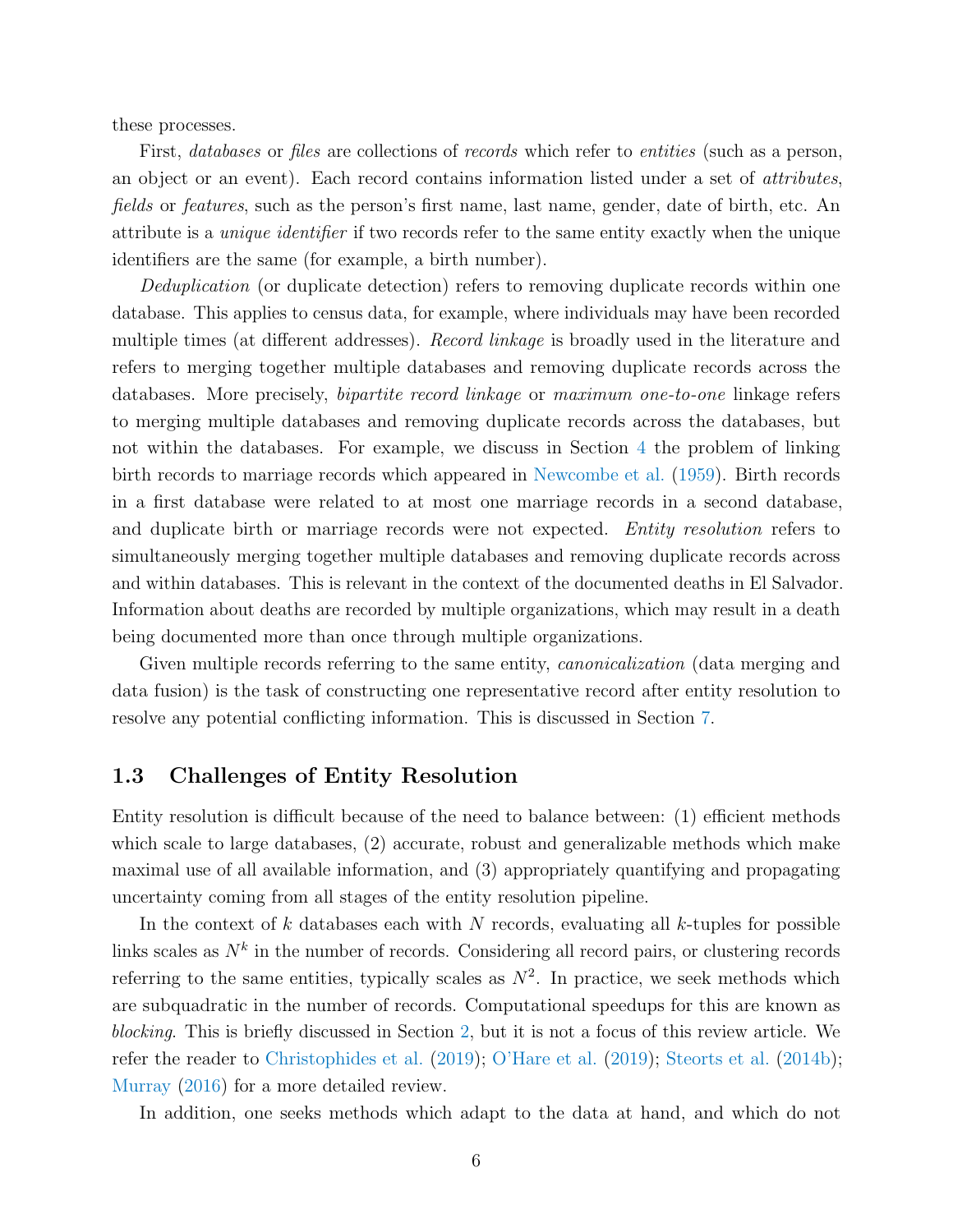necessarily require training data as it is usually not available. These methods should generalize to a wide variety of applications. In addition, they should be robust to noise and distortions of real world data and make use of prior knowledge. Many of these requirements involve a tradeoff between accuracy and efficiency, or between accuracy and modeling complexity. These tradeoffs are valued differently depending on the purpose of an entity resolution task. Therefore, despite attempts at generalizability, the suitability of a given entity resolution approach is often highly application-specific.

Finally, one often wishes to understand the uncertainty of the entity resolution process. Errors can occur at the blocking stage due to invalid assumptions or because of a lack of discriminatory attribute information. Statistically valid quantification of uncertainty requires accounting for possible errors at all stages and propagating uncertainty throughout. This is important when deduplication, record linkage, or entity resolution is used as only the first step of an analysis, as discussed in Section [7.](#page-24-0) Omitting to account for uncertainty can lead to overconfidence and invalid inferences in subsequent analyses.

#### 1.4 Outline

We have already described the motivational applications for entity resolution, terminology, and challenges. The remainder of the article focuses on the main types of entity resolution that have been developed and are in use today. In Section [2,](#page-7-0) we provide an overview of the entity resolution pipeline as it is typically considered in the literature. In Section [3,](#page-8-0) we introduce deterministic and rule-based approaches, which are very popular due to their simplicity, interpretability, and scalability. In Section [4](#page-10-0) we introduce probabilistic record linkage methods that start with the seminal work in the 1940's – 1960's, which has led to many advancements and extensions. Next, in Section [5,](#page-16-0) we review advancements of modern probabilistic record linkage, which include extensions to the seminal Fellegi and Sunter method, Bayesian extensions, and Semi-Supervised and Fully Supervised Record Linkage methods. In Section [6,](#page-20-0) we review clustering-based approaches to entity resolution. We cover clustering tasks that are specifically post-processing steps, graphical entity resolution methods, and microclustering models. Finally, in Section [7,](#page-24-0) we review canonicalization and data fusion methods. We conclude in Section [8](#page-26-0) with a discussion of open research problems, and provide resources of open source software and data sets in the supplementary materials.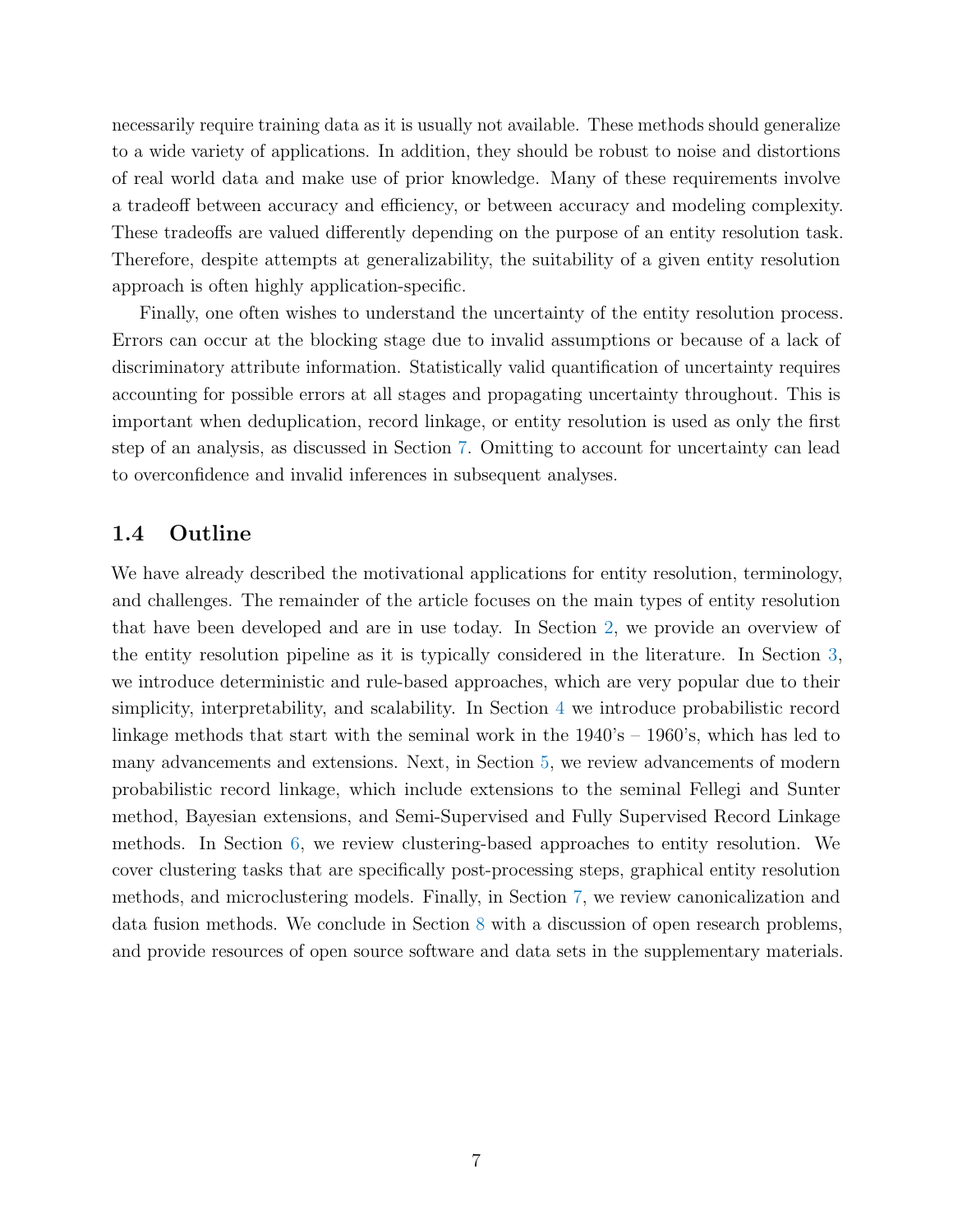## <span id="page-7-0"></span>2 The Entity Resolution Pipeline

Entity resolution is commonly presented as a pipeline comprising four main stages [\(Christen,](#page-41-0) [2012;](#page-41-0) [Dong and Srivastava,](#page-42-1) [2015\)](#page-42-1) as represented below:

attribute alignment  $\rightarrow$  blocking  $\rightarrow$  record linkage  $\rightarrow$  canonicalization.

In the first stage, *attribute* or *schema alignment*, records are parsed as to identify a set of common attributes among the datasets. For example, often records are stored as a long string of information, such as "John Smith lives at 23 Main St W. in Durham, N.C." In order to apply record linkage methods, this information must be broken up into a common set of attributes. First, words and punctuation such as "lives", "at", "in", and "." are removed. Next, the record is broken up to contain the following standardized attributes: *civic number*: "123", full road name: "Main Street West", municipality: "Durham", and state: "NC."

In the second stage, *blocking*, similar records are grouped into *blocks*. Only records appearing in the same block will then be compared; records that do not appear in the same block are automatically determined to be non-matches. The simplest blocking method is known as traditional blocking, which chooses certain fields (e.g., gender and year of birth) and places records in the same block if and only if they agree on all fields. This amounts to a deterministic a priori judgment that these fields are error-free. Other *probabilistic blocking* methods use probability, likelihood functions, or scoring functions to place records in similar partitions. For example, techniques based upon locality sensitive hashing (LSH) utilize all the features of a record, and they can be adjusted to ensure that all the blocks are manageably small [\(Steorts et al.,](#page-49-1) [2014b\)](#page-49-1).

[Christophides et al.](#page-41-1) [\(2019\)](#page-41-1) provides an in-depth review of blocking methods. [Steorts et al.](#page-49-1) [\(2014b\)](#page-49-1) reviews many types of blocking methods in the literature and provides comparisons. [Murray](#page-47-1) [\(2016\)](#page-47-1) reviews deterministic and probabilistic methods and illustrates how blocking methods integrate with probabilistic record linkage. Blocking is not the main emphasis of the review paper, so we recommend these articles as well as [Christen](#page-41-0) [\(2012\)](#page-41-0) for thorough reviews of the blocking literature.

In the third stage, *entity resolution* or *record linkage*, duplicate records (or *coreferent* records which refer to the same entity) are identified. In this article, we review deterministic, rule-based approaches (Section [3\)](#page-8-0), probabilistic record linkage and modern extensions (Sections [4](#page-10-0) and [5\)](#page-16-0), and clustering-based approaches to entity resolution (Section [6\)](#page-20-0). Finally, in the fourth stage, merging, data fusion, or canonicalization, entities resolved as matches in the third stage are merged to produce a single representative record. We discuss this in Section [7.](#page-24-0)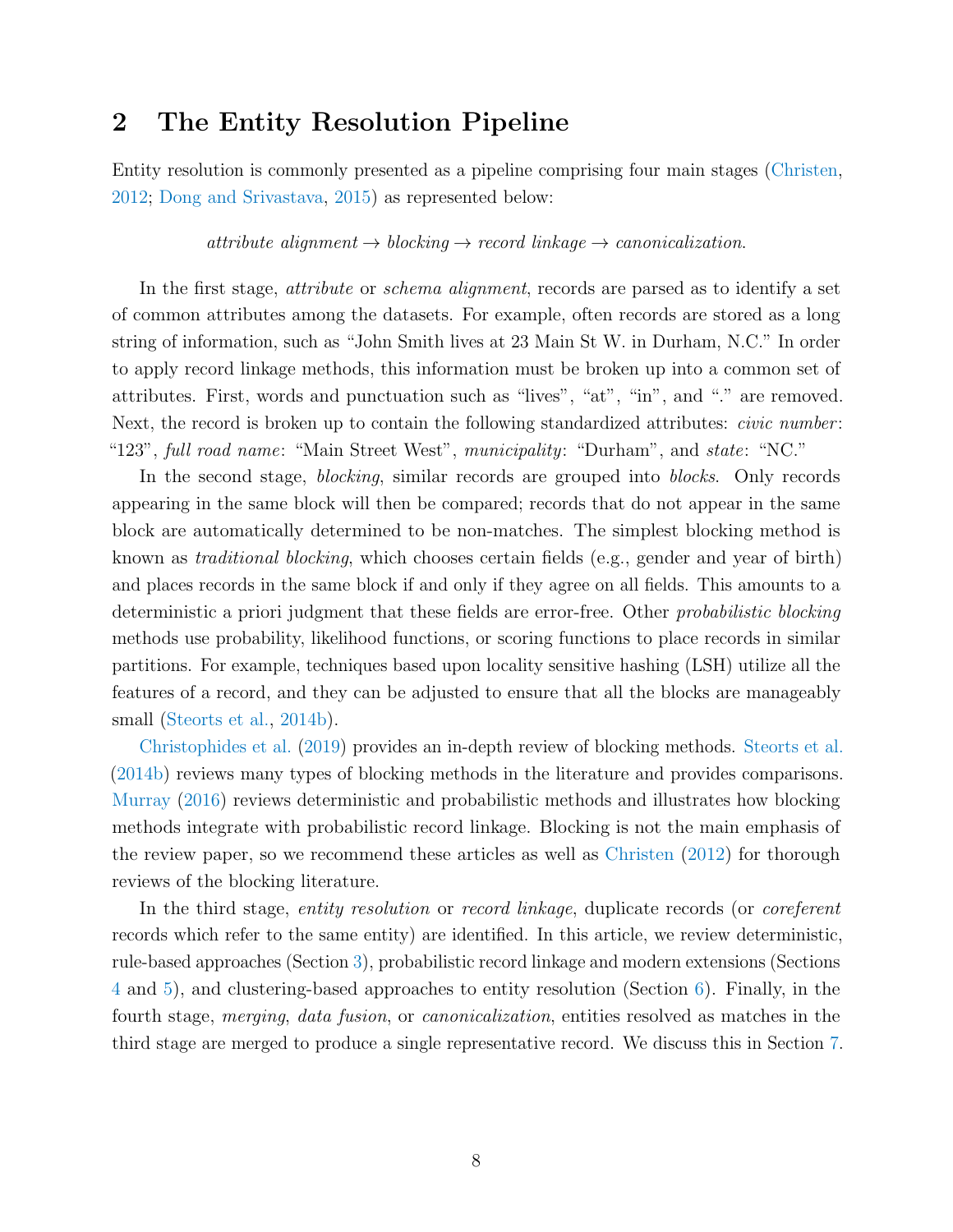## <span id="page-8-0"></span>3 Deterministic Approaches

In this section, we review simple rule-based approaches to entity resolution, and we provide an example from a case study in El Salvador to motivate the need for probabilistic record linkage.

Rules and Scoring Functions. In practice, the most commonly used record linkage methods are based on a series of deterministic rules involving the comparison of record attributes. A simple example is exact matching, where two record pairs are linked if they agree on all common attributes. An extension, off by k-matching, states that two record pairs are a match if they match on all common attributes except  $k$ , where  $k$  is an integer larger than 0. This method is commonly used when all the attributes are categorical as it tends to perform well, as opposed to when textual variables are introduced.

Record attributes are often distorted by noise (due to data entry errors, variant spellings, outdated records, etc.). Naturally, linkage rules should account for slight differences between attributes. One simple way to quantify such differences for names, addresses, and other textual attributes is via string distance functions. For westernized words, string distance functions such as the *edit* distance (or Levenshtein distance) are used to account for deletions, intersections, and substitutions. The Jaro-Winkler distance works well for the comparison of strings with fewer than 9 characters. For more information regarding distance functions, we refer the reader to [Cohen et al.](#page-41-3) [\(2003\)](#page-41-3). Given such measures of similarity between attributes, thresholds can be introduced as to determine matching attributes.

More complex systems involve conjunctions and disjunctions of multiple rules. For example, we may wish to match two records if gender and city of birth agree, which is an example of a conjunction. More precisely, a *conjunction* of two rules means that the two rules must be simultaneously satisfied for records to be matched. A *disjunction* states that either one of two rules must be satisfied (rule A or rule B is satisfied). Combining these logical operations over a set of base attribute comparisons allows the construction of sophisticated rule-based systems such as a disjunction of conjunctions. An example of this rule would be to match records if (gender and city of birth agree) OR (date of birth year and city of birth agree) are satisfied.

In practice, these rule-based systems are carefully crafted for the application at hand. We refer the reader to [\(Potosky et al.,](#page-48-5) [1993\)](#page-48-5) for an example of such a system built for linking the Surveillance, Epidemiology, and End Results (SEER) Program tumor registry with Medicare claims information. In the context of human rights applications, the Human Rights Data Analysis Group (HRDAG) also uses rule-based systems as part of the blocking stage of their entity resolution pipeline. In a blog post, Patrick Ball describes how training data is used to algorithmically determine a disjunction of conjunctions of specified deterministic rules [\(Ball,](#page-39-0)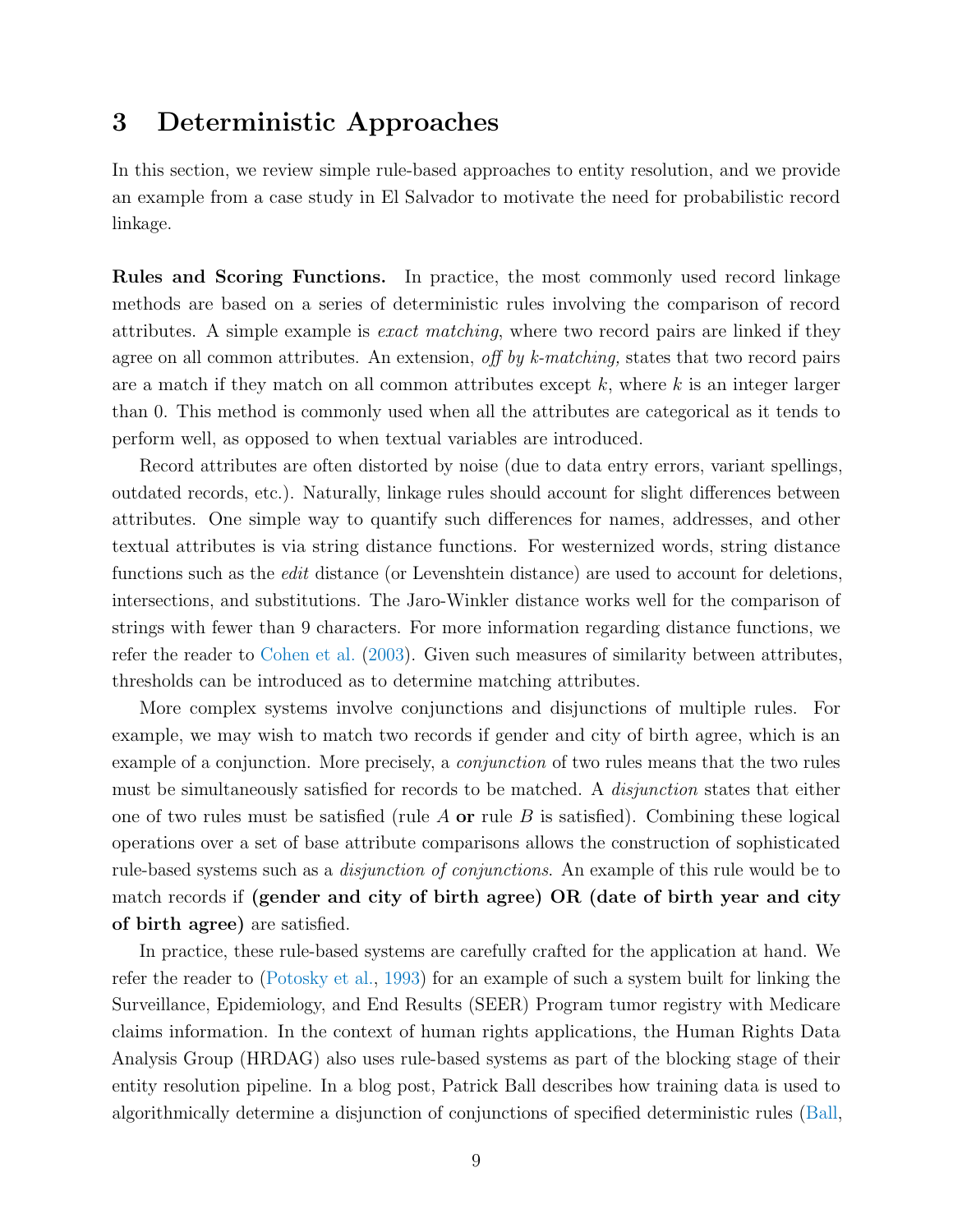#### [2016\)](#page-39-0).

An Illustrative Example from El Salvador. To more fully understand the applicability of rule-based methods for entity resolution, we return to the case study of El Salvador introduced in Section [1.](#page-1-0) After the peace agreement of 1992, the United Nations Commission on the Truth (UNTC) for El Salvador invited members of Salvadoran society to report war-related human rights violations [\(Betancur et al.,](#page-39-1) [1993\)](#page-39-1). Testimonials were provided many years after the civil war, resulting in possible distortions in the data. In addition, there is no ground truth for this data set, except for two departments which were hand-matched by [Sadinle](#page-48-1) [\(2014\)](#page-48-1). In total, the UNTC data set contains 5395 records. Attribute information available is full name, full date of death, municipality, and department.

Due to the amount of noise that is thought to be in this particular data set, it is often impossible to be certain that two records match or do not match. For instance, consider a small subset from the UNTC data set in Table [2.](#page-9-0) Records 4 and 5 can be thought of referring to the same individual, but they could also be father and son. For records 1 — 3, there are errors in the month and day of death. Exact matching is not applicable here given these errors. The best that can be done, in many cases, is to estimate the probability that records match. [Sadinle](#page-48-1) [\(2014\)](#page-48-1) therefore proposed a probabilistic record linkage model where deterministic rules were only used as a blocking criteria. Probabilistic record linkage is introduced next in Section [4](#page-10-0) and his particular approach is discussed in Section [5.2.](#page-17-0)

| Record | Given name                | Family name   |      |                             |               | Year Month Day Municipality |
|--------|---------------------------|---------------|------|-----------------------------|---------------|-----------------------------|
|        | JOSE                      | <b>FLORES</b> | 1981 |                             | 29            |                             |
| 2.     | JOSE                      | <b>FLORES</b> | 1981 | $\mathcal{D}_{\mathcal{L}}$ | NA            |                             |
| 3.     | JOSE                      | <b>FLORES</b> | 1981 |                             | 20            |                             |
| 4.     | JULIAN ANDRES RAMOS ROJAS |               | 1986 | 8                           | b.            | B                           |
| 5.     | JILIAM                    | <b>RMAOS</b>  | 1986 | 8                           | $\mathcal{L}$ | В                           |

<span id="page-9-0"></span>Table 2: Illustrative example of duplicated records in the UNTC data set reproduced from Table 1 of [Sadinle](#page-48-1) [\(2014\)](#page-48-1). Note that record 5 most likely has errors, where "RMAOS" should be "RAMOS," due to the processing of list photocopies using Optical Character Recognition. These errors were corrected in [Sadinle](#page-48-1) [\(2014\)](#page-48-1).

While deterministic approaches are appealing for their simplicity and computational scalability, they should be used to help develop intuition, as baseline comparison methods, or as part of a blocking stage. Empirical studies comparing deterministic and probabilistic record linkage techniques used for epidemiological research have shown consistent improvements of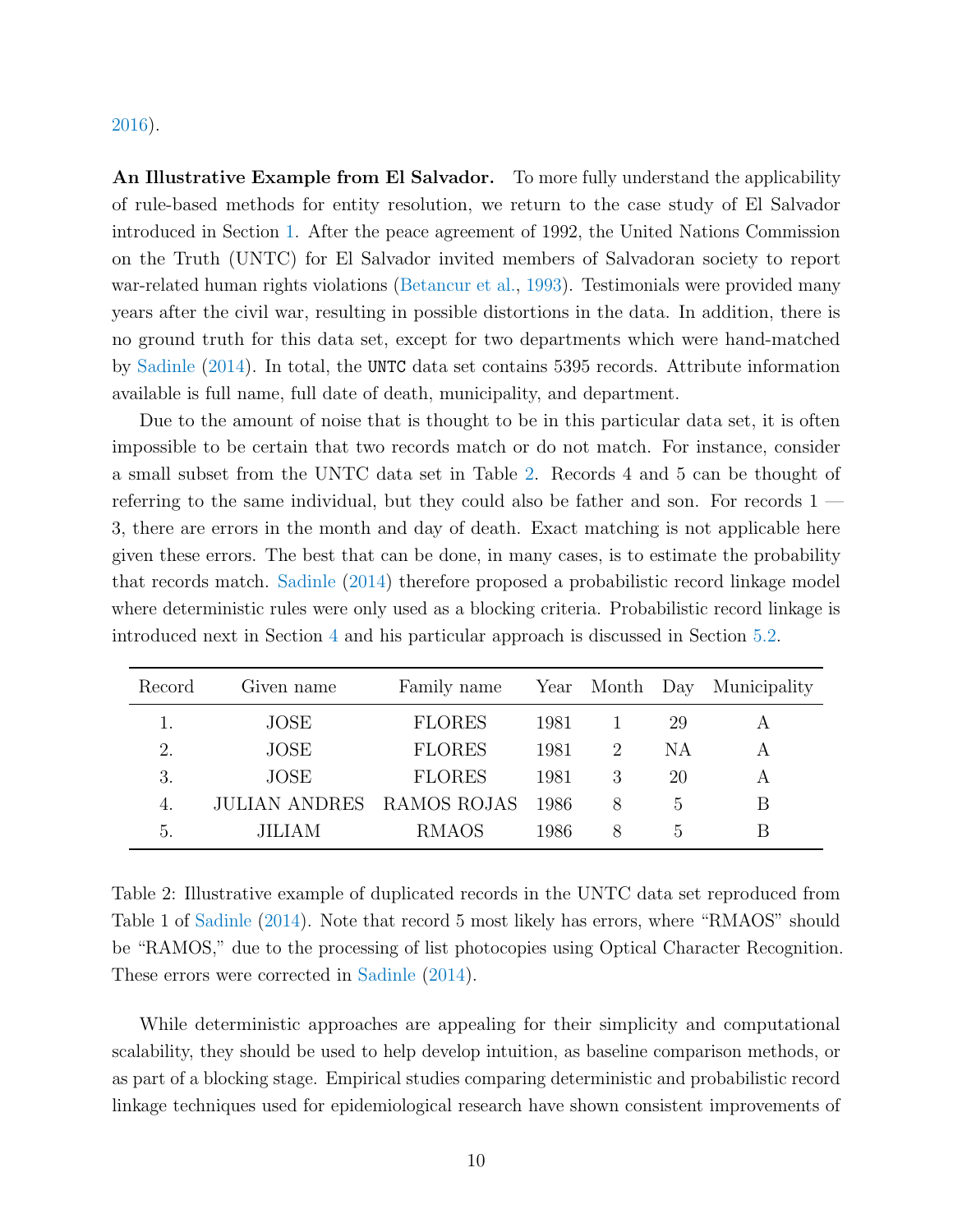probabilistic methods over deterministic approaches [\(Dusetzina et al.,](#page-42-3) [2014;](#page-42-3) [Gomatam et al.,](#page-43-1) [2002;](#page-43-1) [Campbell et al.,](#page-40-1) [2008;](#page-40-1) [Tromp et al.,](#page-51-3) [2011;](#page-51-3) [Avoundjian et al.,](#page-38-1) [2020\)](#page-38-1). Other empirical studies in statistics and computer science have illustrated the superiority of probabilistic approaches over deterministic ones for a case study in Syria [\(Sadosky et al.,](#page-49-2) [2015;](#page-49-2) [Chen](#page-40-2) [et al.,](#page-40-2) [2018\)](#page-40-2). Other literature has surveyed probabilistic versus deterministic methods more broadly in terms of comparisons, also finding more merit in probabilistic methods [Steorts](#page-49-1) [et al.](#page-49-1) [\(2014b\)](#page-49-1); [Murray](#page-47-1) [\(2016\)](#page-47-1).

# <span id="page-10-0"></span>4 Probabilistic Record Linkage

Before discussing modern probabilistic record linkage (Section [5\)](#page-16-0), we first take a step back to introduce the earliest published work on record linkage (Section [4.1\)](#page-10-1). Section [4.2](#page-12-0) then introduces the Fellegi-Sunter framework, its probabilistic interpretation, and its underlying assumptions.

## <span id="page-10-1"></span>4.1 Dunn's "Book of Life" and Early References

The first known paper on record linkage was by [Dunn](#page-42-4) [\(1946\)](#page-42-4), who defined record linkage as the process of assembling pieces of information that refer to the same individual. For example, birth, marriage, health, and death records are spread across different time periods and locations. Assembling this information for death certificates, identity certifications, and official statistical purposes was and still is a motivating application. Thus, in 1946, Dunn wrote:

"Each person in the world creates a Book of Life. This Book starts with birth and ends with death. Its pages are made up of the records of the principal events in life. Record linkage is the name given to the process of assembling the pages of this Book into a volume."

Interestingly, [Dunn](#page-42-4) [\(1946\)](#page-42-4) framed record linkage as an entirely logistical problem rather than an algorithmic one. He argued that the widespread use of the birth certificate number together with a centralized index would effectively bind together all relevant individual records into their "Book of Life." This would facilitate and reduce the cost of administrative processes. This has been partly realized with the use of social security numbers, passport numbers, and other unique identifiers.

However, it is often the case that a unique identifier (centralized index) is not available, especially when there are multiple databases. In addition, a reliable unique identifier such as a social security number may not be available for a variety of reasons. For example,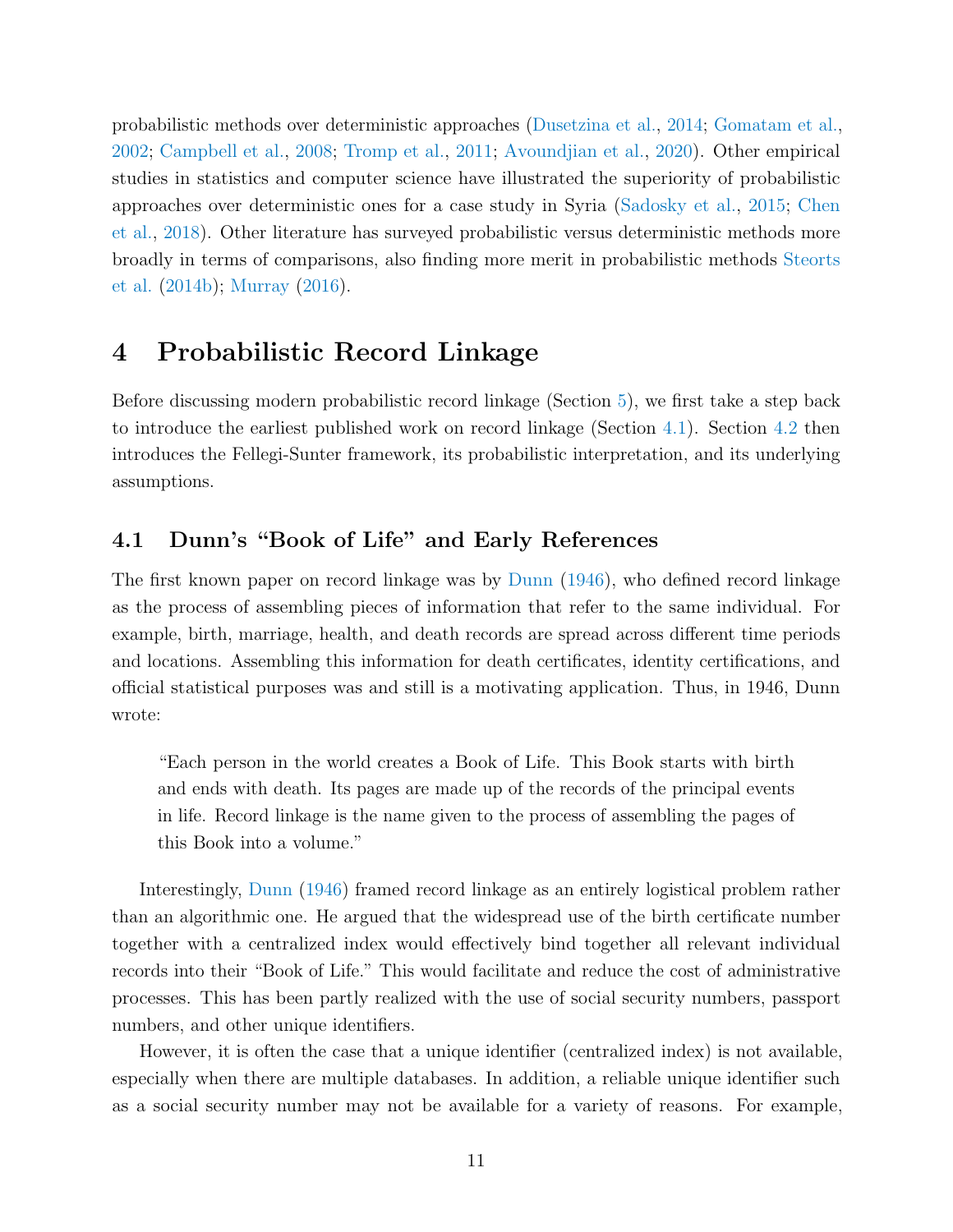such identifiers often cannot be shared across all databases, are not available due to privacy reasons, or may not exist altogether. In such situations, record linkage then becomes both a methodological and algorithmic problem — what can best be used to identify records which refer to the same individual, given noisy, uncertain information?

[Newcombe et al.](#page-48-0) [\(1959\)](#page-48-0) provided the first automatic computer-based solution. In their application, the authors wished to link 34,138 birth records from 1955 British Columbia to 114,471 records of marriage from 1945. The aggregated information would then be used in demographic studies [\(Newcombe and Rhynas,](#page-48-6) [1962;](#page-48-6) [Newcombe,](#page-47-2) [1965;](#page-47-2) [Newcombe and](#page-48-7) [Tavendale,](#page-48-7) [1965;](#page-48-7) [Newcombe,](#page-47-3) [1969\)](#page-47-3). There was no unique identifier for the couples, but the birth and marriage records shared full family names, first initials and birth places, ages on some records, and location of the child birth or marriage events. No single piece of information was entirely reliable, but together they could be used for more accurate record linkage.

Their method consisted of two steps. First, they used blocking to reduce the number of comparisons between pairs of records. Specifically, to account for variations in spelling, records were blocked (indexed) based on the Soundex coding of the names.<sup>[2](#page-11-0)</sup> Table [3](#page-12-1) provides an example of attribute information from compared marriage and birth records from the original [Newcombe et al.](#page-48-0) [\(1959\)](#page-48-0). Second, when Soundex coding agreed between two records, they computed a likelihood ratio comparing the hypothesis that the record pair were a match to the hypothesis that they were not. If this likelihood ratio exceeded a threshold, then the two records were linked (declared co-referent); otherwise, they were not linked (declared non co-referent).[3](#page-11-1) Studies of the accuracy of the linkage showed about 98.3% of the true matches were detected, and about 0.7% of the linked records were not actual matches. In terms of computational speed, 10 records could be linked every minute on the Datatron 205 computer.

In short, the work of [Newcombe et al.](#page-48-0) [\(1959\)](#page-48-0) and [Newcombe and Kennedy](#page-47-4) [\(1962\)](#page-47-4) introduced key ideas for record linkage in an application to demographic data, where blocking (indexing) was used to make the problem computationally tractable. They proposed an informal statistical approach based on a likelihood ratio test, where the pipeline was fully automated and required no training data.

<span id="page-11-0"></span><sup>2</sup>The Soundex coding scheme was introduced by Margaret K. Odell and Robert C. Russell (see U.S. patents 1261167 (1918) and 1435663 (1922)). It codifies names by the first letter and by a string of three numbers, with the property that phonetically similar names often share the same code.

<span id="page-11-1"></span><sup>&</sup>lt;sup>3</sup>The likelihood ratio of [Newcombe et al.](#page-48-0) [\(1959\)](#page-48-0) seems to correspond to the computations in "Method 1" of [Fellegi and Sunter](#page-43-2) [\(1969\)](#page-43-2), although little information is given by [Newcombe et al.](#page-48-0) [\(1959\)](#page-48-0) about the specifics of their procedure.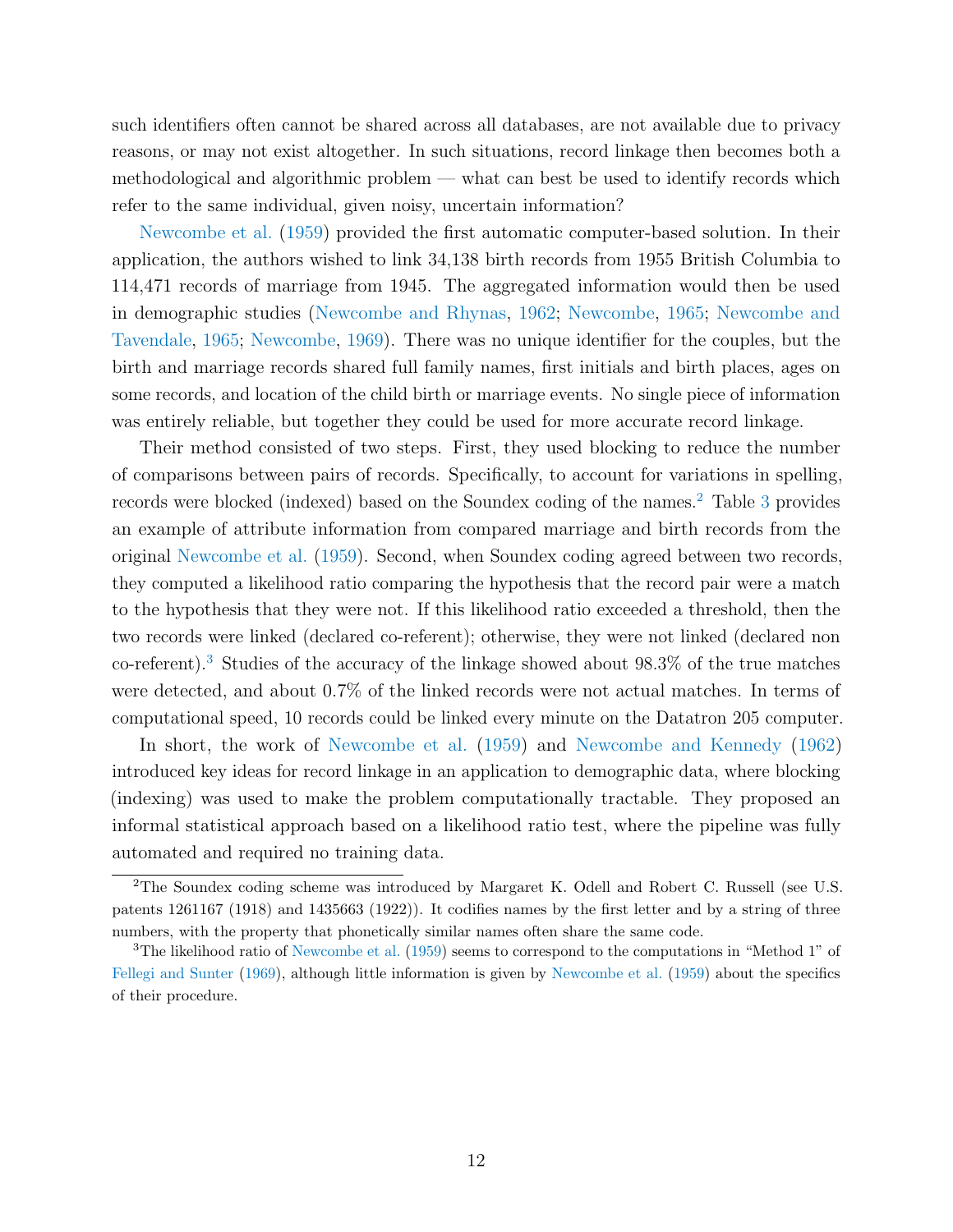| Attribute Information       | Marriage record Birth record |             |
|-----------------------------|------------------------------|-------------|
| Husband's Soundex name code | A300                         | A300        |
| Wife's Soundex name code    | <b>B600</b>                  | <b>B600</b> |
| Husband's family name       | Ayad                         | Ayot        |
| Wife's family name          | Barr                         | Barr        |
| Husband's initials          | J Z                          | ЛZ          |
| Wife's initials             | $\mathbf{M}$ T               | <b>B</b> T  |
| Husband's birth province    | AB                           | AB          |
| Wife's birth province       | PE.                          | PE.         |

<span id="page-12-1"></span>Table 3: Example of attribute information from marriage and birth records. This table is adapted from Table I of [Newcombe](#page-47-3) [\(1969\)](#page-47-3) and translated from French to English. AB and PE represent the Canadian provinces of Alberta and Prince Edward Island. Only the initials of the first and middle names are provided in this data.

#### <span id="page-12-0"></span>4.2 A Theory of Record Linkage

We now turn to the most widely utilized record linkage task — the Fellegi-Sunter method, where [Fellegi and Sunter](#page-43-2) [\(1969\)](#page-43-2) formalized the approach of [Newcombe et al.](#page-48-0) [\(1959\)](#page-48-0) in a decision-theoretic framework. For a given pair of records, three possible actions are considered: to *link*, to *possibly link*, or to *not link*. The goal is to minimize the number of *possible links*, while controlling for two types of conditional error probabilities: (1) the probability  $\mu$  of linking when the records do not match, and (2) the probability  $\lambda$  of not linking when the records do match. In the framework of [Fellegi and Sunter](#page-43-2) [\(1969\)](#page-43-2), an optimal linkage procedure at the levels  $\mu$  and  $\lambda$  is one which attains these error rates while minimizing the number of possible link assignments. A "fundamental theorem for record linkage" demonstrated by the authors shows that the optimal linkage procedure corresponds to a likelihood ratio test.

Consider two records a and b, and let the *comparison vector* or an agreement pattern  $\gamma$ represent the level of agreement/disagreement between the two. For instance,  $\gamma$  could be

"initials between the records agree and are J&M"

In practice,  $\gamma$  is usually decomposed as  $\gamma = (\gamma_1, \gamma_2, \dots, \gamma_k)$ , where each  $\gamma_i$  corresponds to a comparison between a particular attribute (name, age, etc.) of the record pair. One can consider binary comparisons, where  $\gamma_i \in \{0,1\}$  represents agreement or disagreement between record attributes, as well as more detailed comparisons involving the specific value for which there is an agreement (such as  $\gamma_i$  = "initials agree and are J&M"). While the choice of comparisons to consider is theoretically arbitrary, it involves practical considerations which are discussed in the following paragraphs.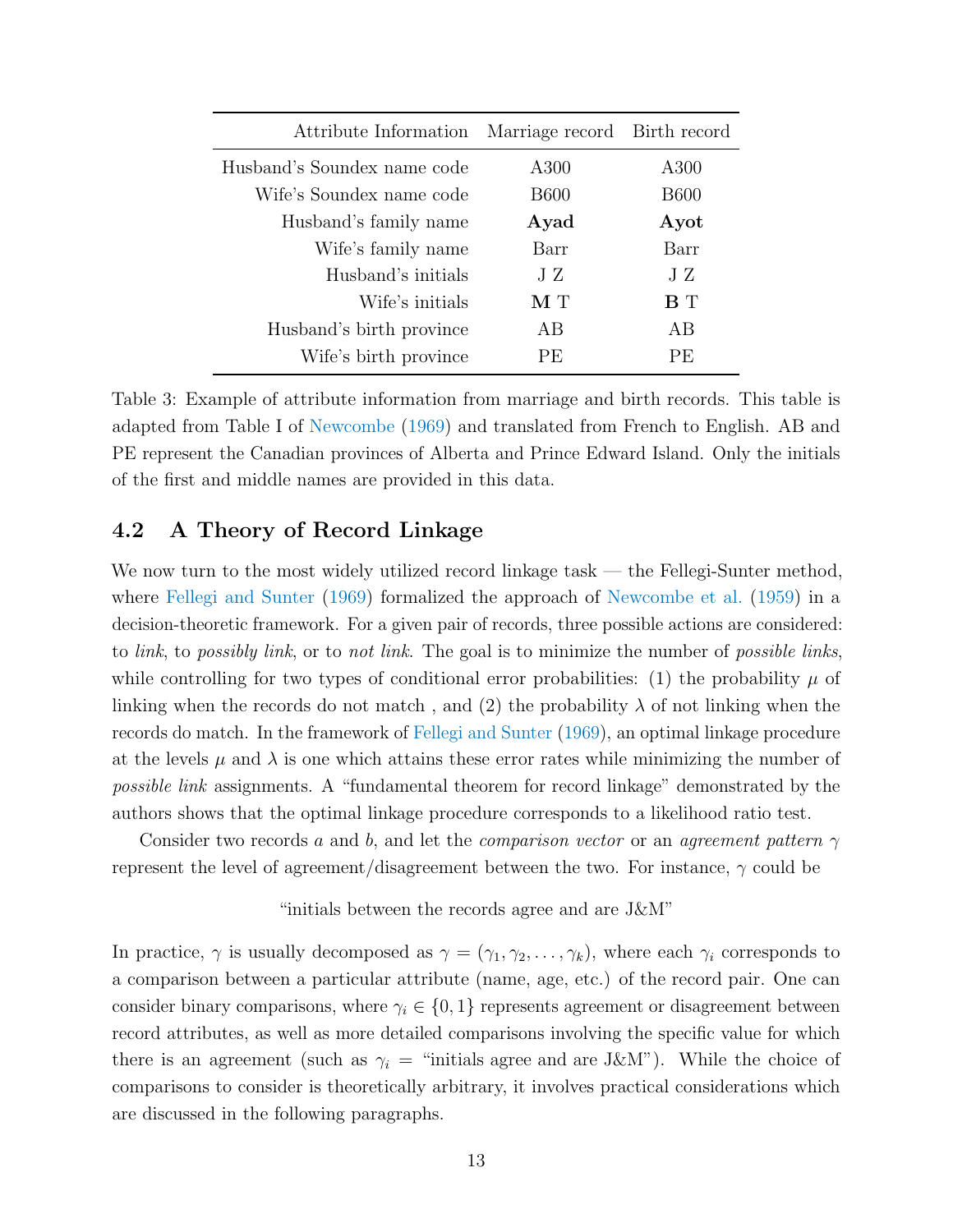Let  $m(\gamma)$  be the probability of observing the comparison vector  $\gamma$  for two records that are an actual match, let  $u(\gamma)$  be the probability of observing the comparison vector  $\gamma$  for two records that are not a match, and let  $W(\gamma) = \log m(\gamma) - \log u(\gamma)$  be the log likelihood ratio (the matching weight). A large value of  $W(\gamma)$  is indicative of a match, while a small value is indicative of a non-match. The optimal linkage procedure, with thresholds  $T_{\mu}$  and  $T_{\lambda}$ corresponding to the error rates  $\mu$  and  $\lambda$  is given as follows:<sup>[4](#page-13-0)</sup>

Assume a pair of records with a comparison vector  $\gamma$  and matching weight  $W(\gamma)$ .

- We link the pair of records if  $W(\gamma) > T_{\mu}$
- $\bullet\,$  We call the pair of records a possible link if  $T_{\mu}\geq W(\gamma)>T_{\lambda}$
- We do not link the pair of records if  $T_{\lambda} \geq W(\gamma)$ .

This optimal linkage procedure ignores the boundary cases, however, these details are in Appendix 1 of [Fellegi and Sunter](#page-43-2) [\(1969\)](#page-43-2).

Two methods are proposed by [Fellegi and Sunter](#page-43-2) [\(1969\)](#page-43-2) to estimate the  $m$  and  $u$ probabilities. In both methods below, the author's assumed conditional independence between the attribute comparisons  $\{\gamma_i\}_{i=1}^k$  given the true underlying match/non-match status of the record pairs.

First, the authors considered *detailed comparison* vectors, which provide both an indication of agreement or disagreement for each attribute and a precise shared value in the case of an agreement. This allows one to exploit specific information about the record's attributes. For instance, two records agreeing on the less common name "Xander" are more likely to be a match than two records which only agree on the first name "John." In applications, it is often helpful to exploit such frequency information. Under this assumption, the authors used the frequency distribution of the record's attributes, together with prior information about error rates, to obtain estimates of the  $m$  and  $u$  probability distributions.

Second, the authors considered *binary comparisons*, where each  $\gamma_i$  is a binary variable indicating agreement or disagreement the records' *i*th attribute. The distributions  $m$  and  $u$ can then be estimated from the observed frequencies of agreement or disagreement between these fields. In particular, they derived analytical formulas to estimate  $m$  and  $u$  when only three fields are under comparison.

[Winkler](#page-52-3) [\(1988\)](#page-52-3) extended the above estimation methods by proposing the use of the EM algorithm to estimate the  $m$  and  $u$  distributions both in the context of detailed comparisons between fields (where particular agreement values are also taken into consideration) and

<span id="page-13-0"></span><sup>&</sup>lt;sup>4</sup>See Section 3.7 of [Fellegi and Sunter](#page-43-2) [\(1969\)](#page-43-2) for the definitions of  $T_{\mu}$  and  $T_{\lambda}$ . These threshold are selected such that the error rates are less than both  $\mu$  and  $\lambda$ . In addition, there is no other rule that can produce a smaller clerical review area that controls the error rates at this level.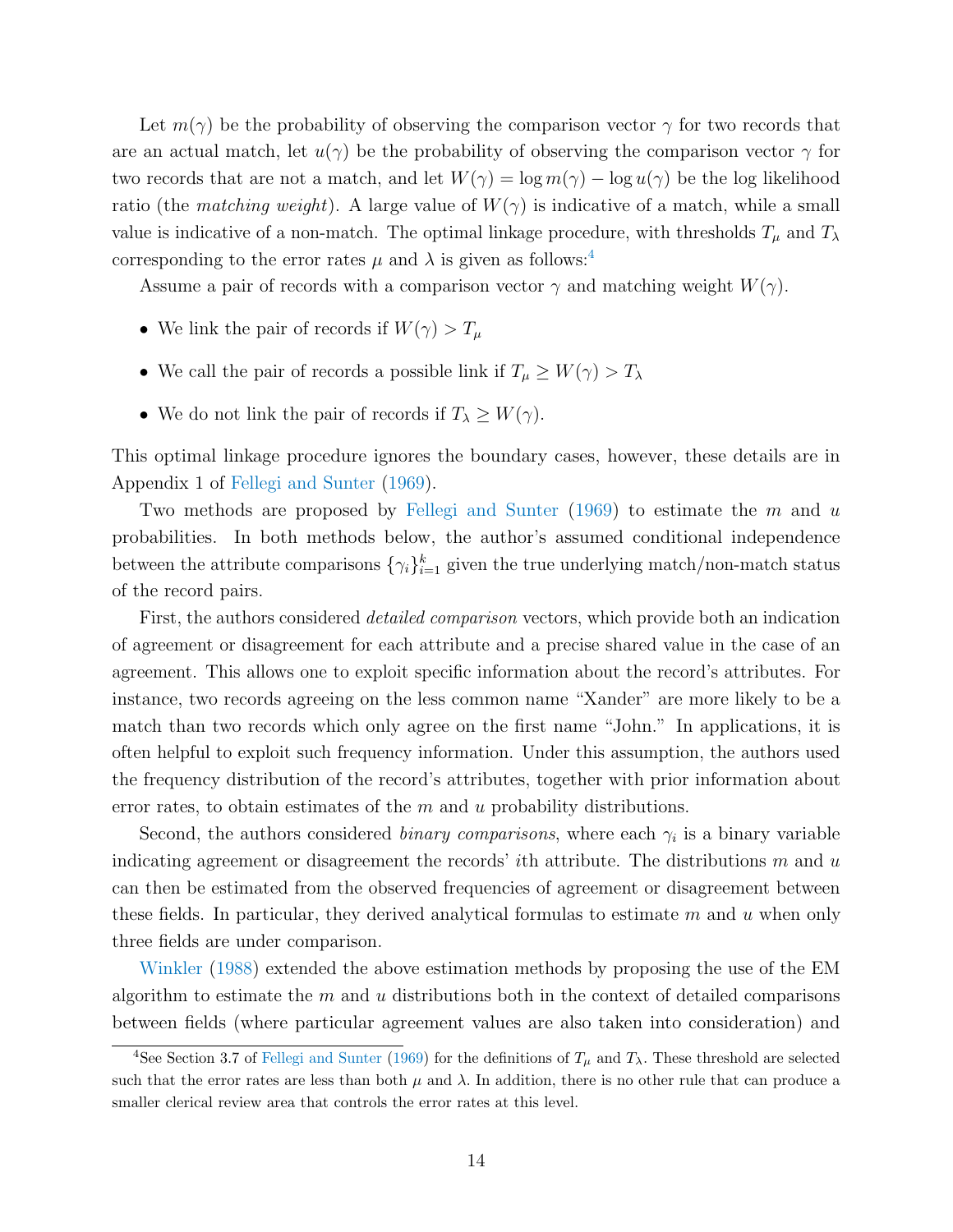binary comparisons. Independently, [Jaro](#page-45-2) [\(1989\)](#page-45-2) proposed the EM algorithm for binary comparisons and considered its application for matching the 1985 test census (dress rehearsal) of Tampa, Florida, to an independent post-enumeration survey as to evaluate the census coverage.

Interpretation of the Probability Model. While the Fellegi-Sunter approach was introduced in a decision-theoretic framework, it can more easily be interpreted through its underlying probability model and using posterior match probabilities.

In order to explain this, recall that probabilistic record linkage has two main steps. First, one compares record pairs to obtain comparison data. Second, one uses this comparison data to classify record pairs as being links, possible links, or non-links. The second step relies on a probability model for the comparison data. That is, the comparison vectors  $\gamma$  are assumed to be independently distributed using the following mixture model:

$$
p(\gamma) = \lambda m(\gamma) + (1 - \lambda)u(\gamma),
$$

where  $\lambda > 0$  is the probability that a randomly chosen comparison vector corresponds to a matching pair of records. The methods proposed by Fellegi-Sunter, as well as the EM algorithm proposed in [Jaro](#page-45-2) [\(1989\)](#page-45-2); [Winkler](#page-52-3) [\(1988\)](#page-52-3), provide estimates  $\lambda$ ,  $\hat{m}$  and  $\hat{u}$  of the parameters  $\lambda$ , m, and u.

Denote a true match by M. Using Bayes rule, one can express the probability that two records match given their comparison vector  $\gamma$ , as

<span id="page-14-0"></span>
$$
p(M \mid \gamma) = \lambda m(\gamma)/p(\gamma) = 1 - \left(1 + \frac{m(\gamma)}{u(\gamma)} \frac{\lambda}{1 - \lambda}\right)^{-1}.
$$
 (1)

The left-hand side of equation [1](#page-14-0) is the posterior probability of a match, and the right-hand side shows how it can be obtained as a monotonous transformation of the likelihood ratio  $m(\gamma)/u(\gamma)$  considered by [Fellegi and Sunter](#page-43-2) [\(1969\)](#page-43-2). Therefore, as noted in [Larsen and Rubin](#page-46-0) [\(2001\)](#page-46-0), thresholding the posterior probability to assign links is equivalent to using a likelihood ratio test and the optimality result of [Fellegi and Sunter](#page-43-2) [\(1969\)](#page-43-2) also applies in this context.

[Tepping](#page-50-2) [\(1968\)](#page-50-2) considered directly using the posterior probabilities in equation [1](#page-14-0) to minimize the expected cost of linkage procedures. For example, suppose there are three actions: to link (denoted  $A_1$ ), to specify a possible link  $(A_2)$ , or not to link  $(A_3)$ . Let U denote the records are not a match. Then we associate each action  $A_i$ ,  $i = 1, 2, 3$  with costs  $C(A_i; M)$  and  $C(A_i; U)$ . The expected cost of action  $A_i$  given  $\gamma$  is

$$
C(A_i | \gamma) = C(A_i; M)p(M | \gamma) + C(A_i; U)(1 - p(M | \gamma)).
$$

Given a comparison vector  $\gamma$ , the optimal decision is then to take the action  $A_i$  with smallest expected cost. Since the expected costs  $C(A_i | \gamma)$  are linear in the posterior probability of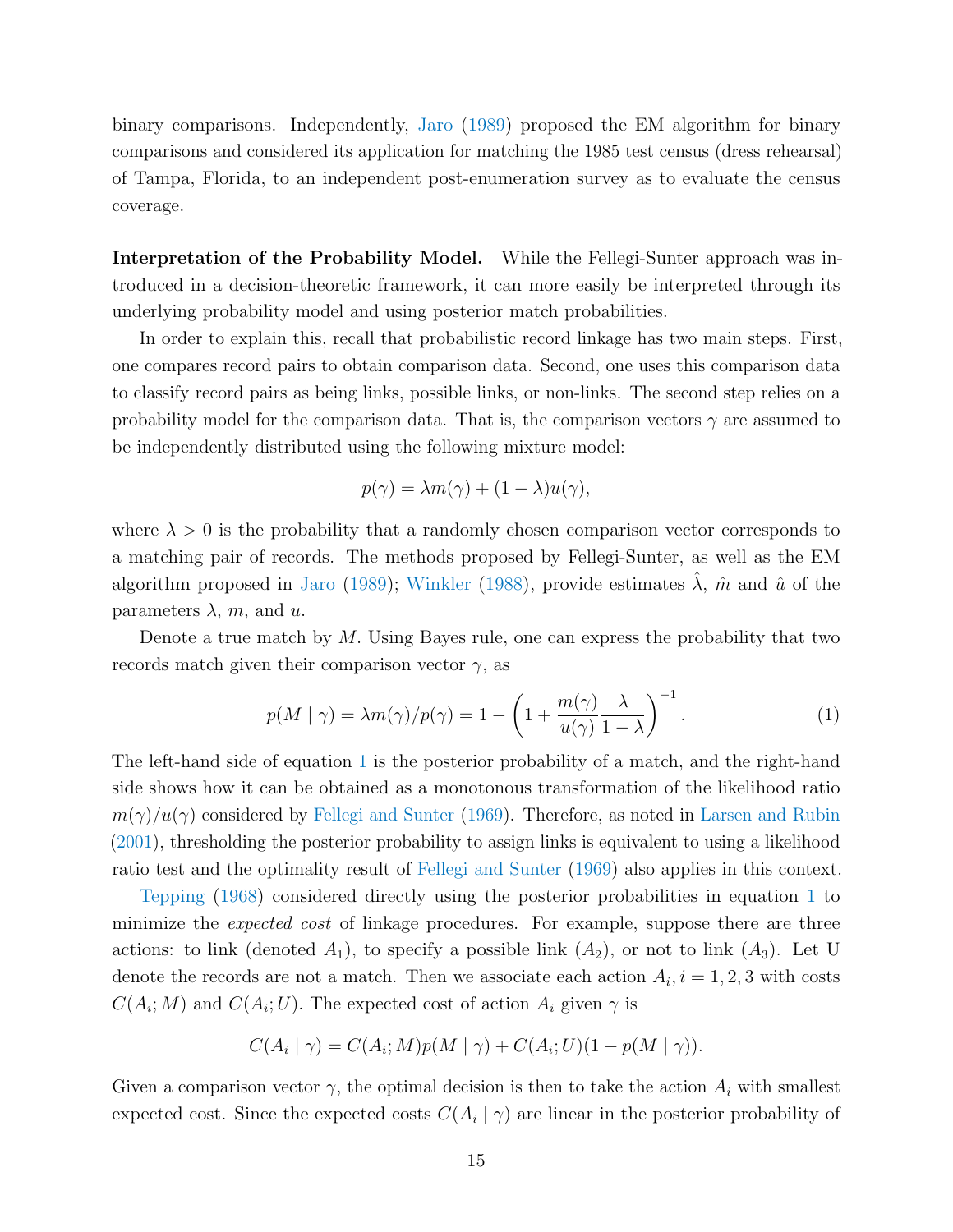a match  $p(M | \gamma)$ , this optimal decision procedure is also equivalent to a likelihood ratio test with adjusted thresholds. While estimates of the posterior probabilities  $p(M | \gamma)$  can be obtained in the Fellegi-Sunter framework, [Tepping](#page-50-2) [\(1968\)](#page-50-2) suggested to directly estimate them through sampling and clerical review. For example, consider four fields: name, surname, age and birth city. Using binary comparisons between these fields, there are  $2<sup>4</sup>$  possibilities for the comparison vector  $\gamma \in \{0,1\}^4$ , where each defines a comparison class. Under the approach of [Tepping](#page-50-2) [\(1968\)](#page-50-2), one samples record pairs within each class and uses these to estimate the probability  $p(M | \gamma)$  directly. Next, one can determine the contribution of this comparison class to the total expected cost which is obtained by summing the cost of the optimal decision over all record pairs. Finally, the classes with the largest associated cost can then be further subdivided as to improve the quality of the linkage.

[Du Bois](#page-42-5) [\(1969\)](#page-42-5) considered a particular case of Tepping's Bayesian decision framework and proposed estimating the m, u and  $\lambda$  parameters using training data (manually classified record pairs) and maximum likelihood, while allowing for missing values. Tepping's framework was also revisited by [Verykios et al.](#page-51-4) [\(2003\)](#page-51-4) who also considered blocking and an empirical analysis.

Assumptions of Fellegi-Sunter. The Fellegi-Sunter framework relies on crucial simplifying assumptions which are not expected to hold in practice.

The first assumption is that comparison vectors between the records pairs should be independent from one another. This is usually not satisfied in practice. For example, when [Newcombe et al.](#page-48-0) [\(1959\)](#page-48-0) linked birth and marriage records, it was known that two different marriages could not result in the same birth. This constraint induces dependencies between comparison vectors, and applying the Fellegi-Sunter procedure can lead to impossible linkage configurations when this is not taken into consideration. Moreover, the assumption is not satisfied in the context of one-to-one linkage, where each record in a first file can be linked to at most one other record in a second file. The issue was faced by [Jaro](#page-45-2) [\(1989\)](#page-45-2), where each census record could be matched with at most once record in the post-enumeration survey. To account for this, the author proposed to precede the Fellegi-Sunter likelihood ratio test by a blocking stage, which established a one-to-one constraint. That is, he constructed a first set of one-to-one candidate links between the census and the post-enumeration survey. The candidate links were chosen as to maximize the sum of their matching weights, while satisfying the one-to-one constraint. Among these candidate pairs, the Fellegi-Sunter likelihood ratio test (thresholding the matching weight) was then used to establish the link, possible link or non-link assignment. The same kind of issue also arises when enforcing transitivity between links. In many cases, knowledge that records  $A$  and  $B$  are a match, and that  $B$  and  $C$  are a match, means that necessarily  $A$  and  $C$  are also a match. This introduces another form of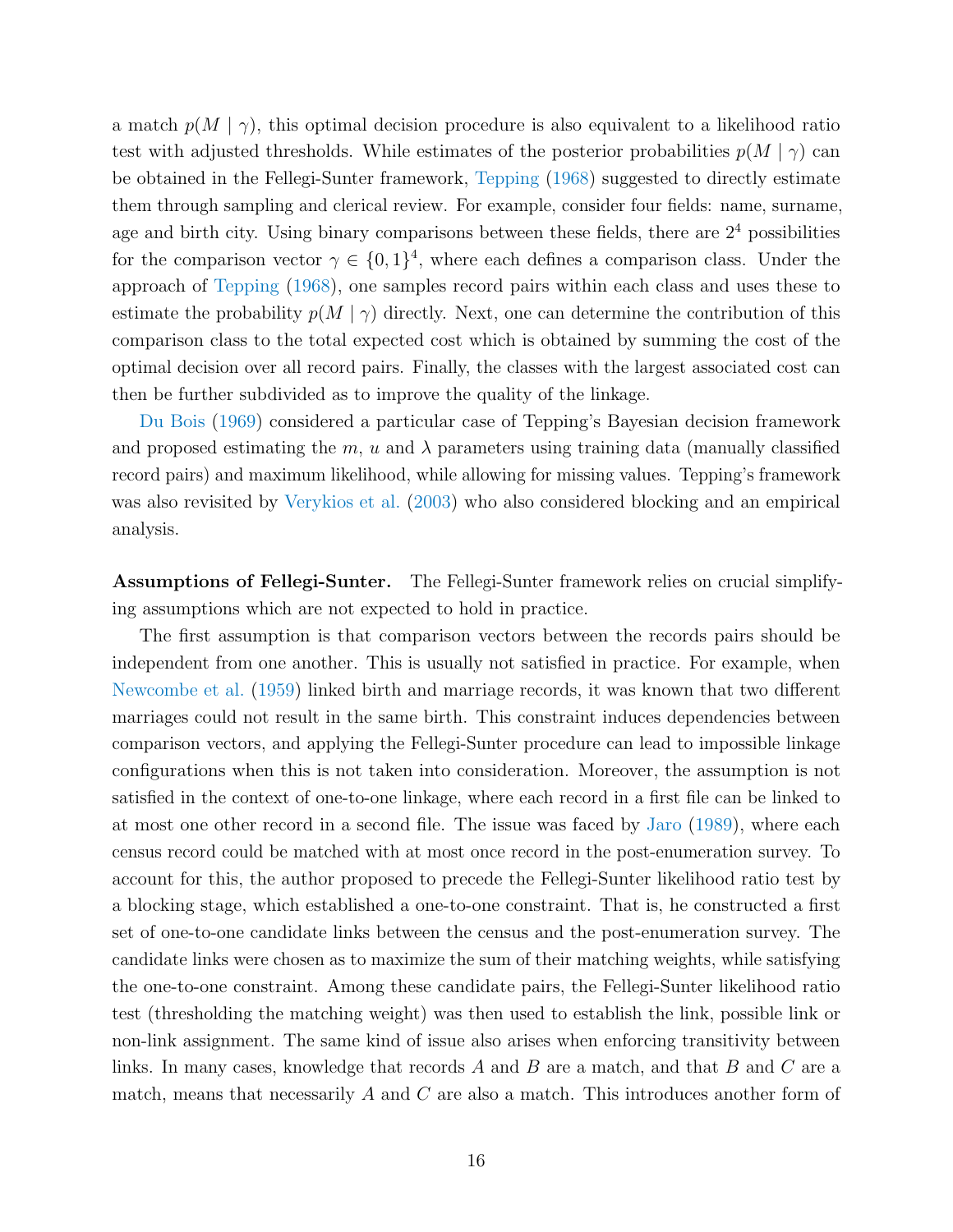dependency between records and their comparison. Methods to formally address issues of this kind in the Fellegi-Sunter framework can be complex and computationally demanding, especially when more than two databases are considered [\(Sadinle and Fienberg,](#page-48-8) [2013\)](#page-48-8).

The second assumption is that the  $m$  and  $u$  distributions are known or can be adequately estimated. And to be practically feasible, their estimation relies on simplifying assumptions which usually do not hold. For one thing, the estimation methods discussed so far require conditional independence between the comparison of different record attributes, given the true match/non-match status of the record pairs. [Smith and Newcombe](#page-49-3) [\(1975\)](#page-49-3) first remarked that this conditional independence assumption may not hold in practice. [Thibaudeau](#page-50-3) [\(1993\)](#page-50-3) (see also [Armstrong and Mayda](#page-38-2) [\(1992\)](#page-38-2); [Winkler](#page-52-4) [\(1992,](#page-52-4) [1993\)](#page-52-5)) proposed log-linear models with interaction terms to account for dependencies between field comparisons and showed improved performance in some applications. [Xu et al.](#page-52-6) [\(2019\)](#page-52-6) have illustrated recently that the conditional independence assumption can work quite well in practice depending on the discriminatory power of the linkage variables. The authors applied latent class models with a conditional dependence structure informed by the true match status of manually reviewed record pairs. In one scenario, where the attributes have poor discriminating power, the conditional dependence models yields improved matching accuracy compared to the FS model. In a second scenario, where the attributes have good discriminating power for linkage, incorporating conditional dependence results in comparable matching accuracy relative to the FS model. This provides guidance to researchers empirically when conditional independence is reasonable and unreasonable. [Daggy et al.](#page-42-6) [\(2014\)](#page-42-6) also reviewed and evaluated the use of conditional dependency models for record linkage applications.

Given that the assumptions of Fellegi-Sunter are often not satisfied, this has led to many extensions in the literature, which we review in section [5.](#page-16-0)

## <span id="page-16-0"></span>5 Modern Probabilistic Record Linkage

In this section, we review modern probabilistic record linkage, which includes extensions to the Fellegi-Sunter framework, Bayesian variants of Fellegi-Sunter, as well as semi-supervised and fully supervised classification approaches.

#### <span id="page-16-1"></span>5.1 Extensions of Fellegi-Sunter

In many applications, neither the procedure of Fellegi-Sunter nor of Tepping is used to set classification thresholds. According to [Belin and Rubin](#page-39-2) [\(1995\)](#page-39-2), for the matching of the 1990 Census with the post-enumeration survey, thresholds were set "by 'eyeballing' lists of pairs of records brought together as candidate matches." Part of the reason is that the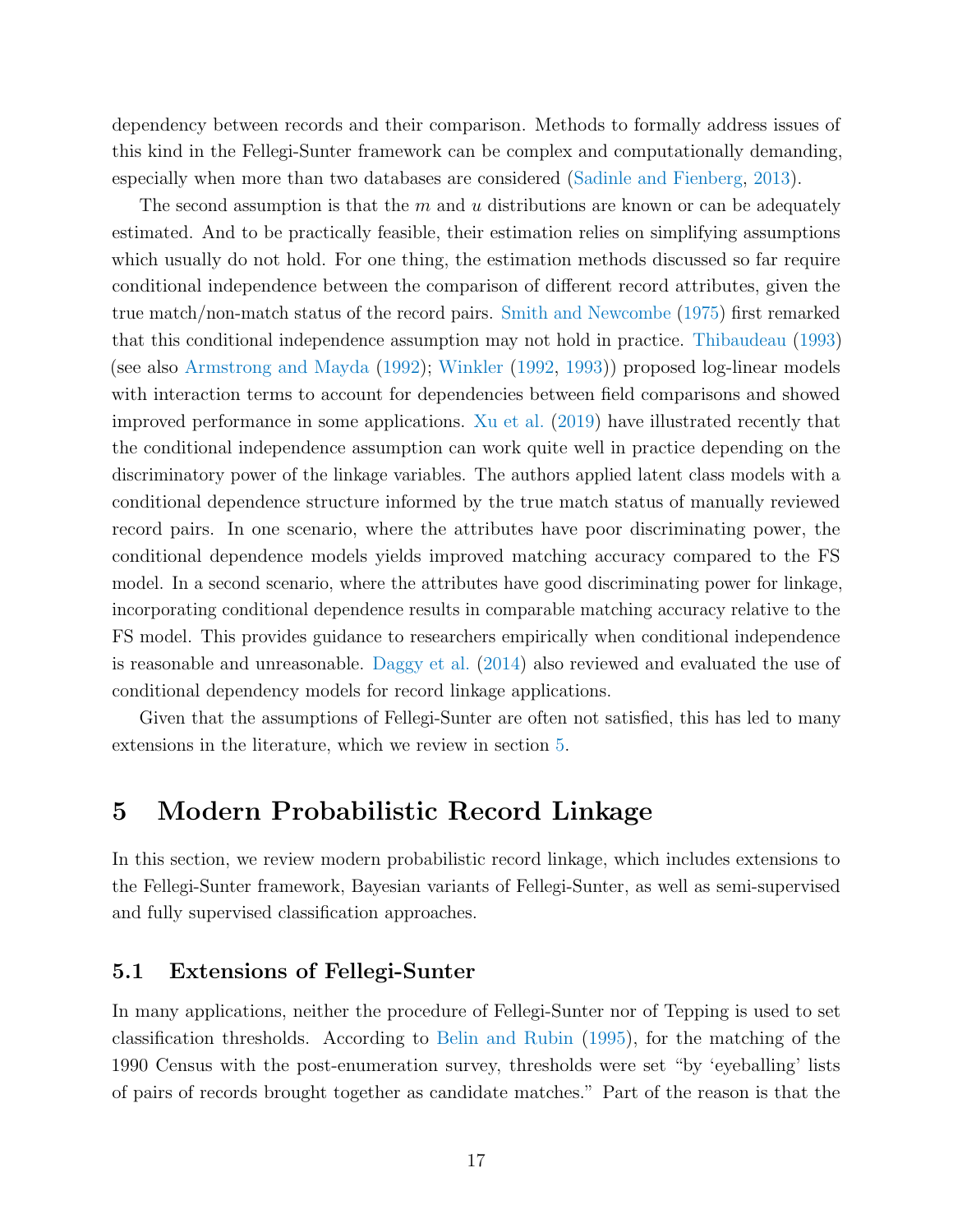error rates fixed in the Fellegi-Sunter framework, as well as the false-match rates estimated using equation [1,](#page-14-0) are not attained in practice [\(Winkler,](#page-52-4) [1992;](#page-52-4) [Belin,](#page-39-3) [1990;](#page-39-3) [Armstrong and](#page-38-2) [Mayda,](#page-38-2) [1992;](#page-38-2) [Belin and Rubin,](#page-39-2) [1995\)](#page-39-2). This is due to the various simplifying assumptions and estimation errors involved in the application of such models. Therefore, methods using training data (classified record pairs) have been proposed to automate and improve the choice of tuning parameters in probabilistic record linkage.

For instance, [Belin and Rubin](#page-39-2) [\(1995\)](#page-39-2) proposed to calibrate thresholds and error rates by using training data to fit a mixture model to the matching weight distribution. This allowed the authors to quantify uncertainty about the linkage's error rates and to calibrate the Fellegi-Sunter thresholds. [Nigam et al.](#page-48-9) [\(2000\)](#page-48-9) showed how training data could be combined with unlabeled data as to improve the estimation of the  $m$  and  $u$  distributions using the EM algorithm for text classification. In this semi-supervised framework, [Winkler](#page-52-7) [\(2000,](#page-52-7) [2002\)](#page-52-8) and [Larsen and Rubin](#page-46-0) [\(2001\)](#page-46-0) considered fitting more complex models allowing for dependencies between field comparisons.

Recently, [Enamorado et al.](#page-43-3) [\(2019\)](#page-43-3) addressed the problem of scaling record linkage to large data sets by developing an efficient implementation, called fastLink, of the seminal record linkage model originally proposed by [Fellegi and Sunter](#page-43-2) [\(1969\)](#page-43-2). In addition, the authors extended work of [Lahiri and Larsen](#page-46-3) [\(2005\)](#page-46-3) in order to incorporate auxiliary information such as population name frequency and migration rates into the merge procedure and conduct post-merge analyses, while accounting for the uncertainty about the merge process. The authors used parallelization and efficient data representations in order to merge millions of records in near real time on a laptop computer, and provide an open source R package for their proposed methodology.

#### <span id="page-17-0"></span>5.2 Bayesian Fellegi-Sunter

[Fortini et al.](#page-43-4) [\(2001\)](#page-43-4) proposed the first Bayesian approach to entity resolution in the specific case of record linkage between two databases, with no duplication within each database (bipartite record linkage).<sup>[5](#page-17-1)</sup> Their approach can be interpreted as a Bayesian version of the Fellegi-Sunter framework (Bayesian FS). A prior on the number of matching pairs is considered, together with a prior on the matching configuration matrix  $6$  and a Dirichlet prior on the m and u distributions. These parameters are then estimated through Markov Chain Monte Carlo. The Dirichlet distribution is a flexible prior which allows dependencies between the components of comparison vectors, and the Bayesian formulation allows to easily

<span id="page-17-2"></span><span id="page-17-1"></span> ${}^{5}$ For a detailed explanation of bipartite record linkage, see [Sadinle](#page-48-2) [\(2017\)](#page-48-2).

<sup>&</sup>lt;sup>6</sup>The matching configuration matrix, or coreference matrix, indicates the linkage structure between two databases. If we denote by i a record in the first database and j a record in the second database, then this matrix has entries  $c_{i,j} \in \{0,1\}$ , with  $c_{i,j} = 1$  if records i and j are linked and  $c_{i,j} = 0$  otherwise.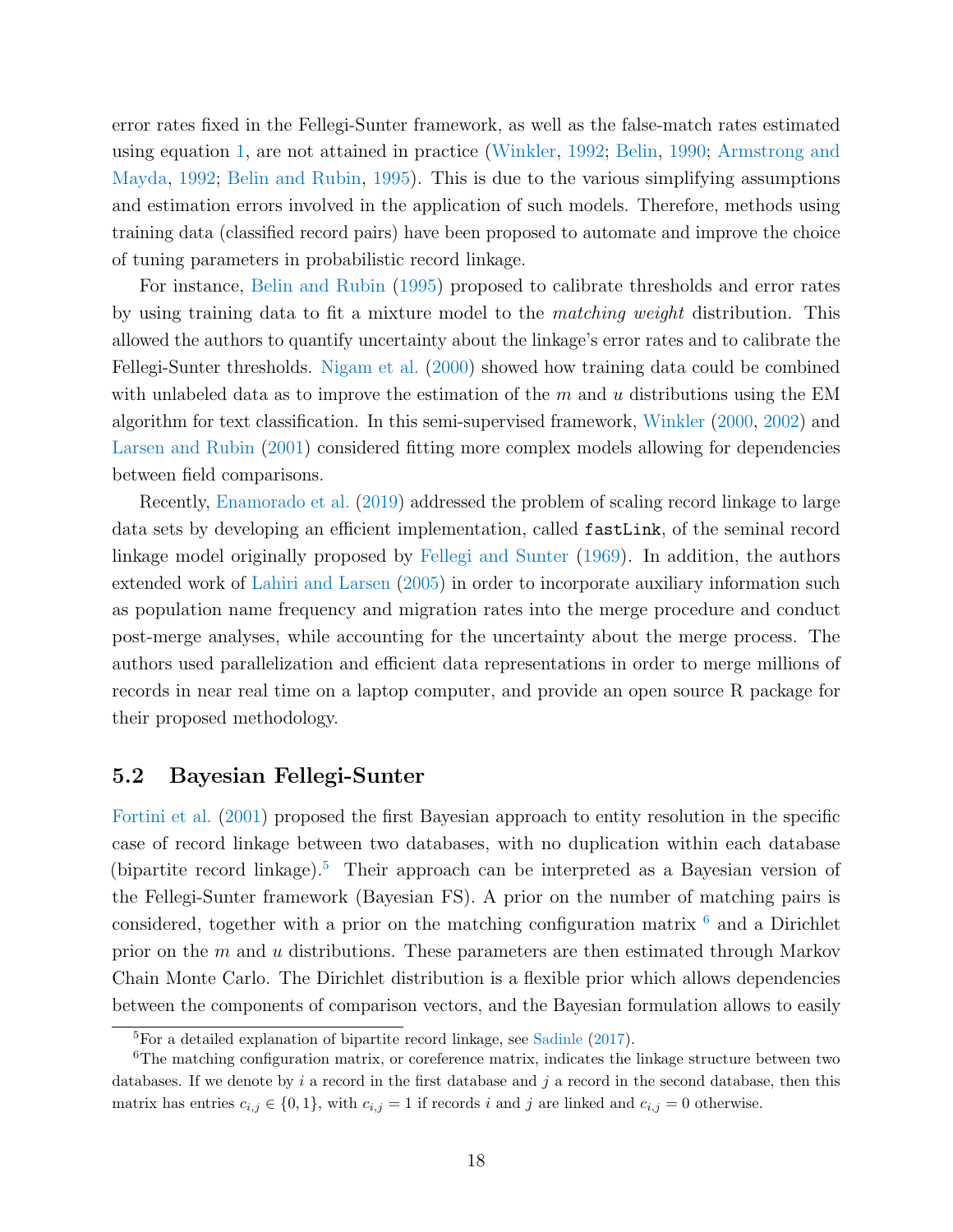incorporate constraints on the linkage. More specifically, assuming no duplications within a database naturally implies that a record from one database can be linked with at most one record from the other database (this is often referred to as a maximum one-to-one linkage assignment). This constraint is easily incorporated in the Bayesian model through the prior on the matching configuration matrix [\(Larsen,](#page-46-4) [2005\)](#page-46-4).

More recently, [Sadinle](#page-48-1) [\(2014\)](#page-48-1) has proposed a Bayesian FS method for deduplication, where the author also relies on comparison vector data. He also used a likelihood ratio similar in spirit to [Fortini et al.](#page-43-4) [\(2001\)](#page-43-4) and [Fellegi and Sunter](#page-43-2) [\(1969\)](#page-43-2). Sadinle's main innovation is the consideration of a prior on the matching configuration matrix which imposes transitive closures —records are partitioned into groups which are thought to refer to the same entity. In contrast with ad hoc approaches to resolving intransitivity, this approach allows quantification of uncertainty about the partition of records through a posterior distribution. In later work, [Sadinle](#page-48-2) [\(2017\)](#page-48-2) extended the above framework for bipartite record linkage. In addition, the authors derive Bayes estimates under a general class of loss functions, which provides an alternative to the Fellegi-Sunter decision rule. Both the work of [Sadinle](#page-48-1) [\(2014\)](#page-48-1) and [Sadinle](#page-48-2) [\(2017\)](#page-48-2) apply their proposed methodology with deterministic blocking rules to a case study on human rights in El Salvador, which was a motivating example in Section [1.](#page-1-0) In addition to proposing new methodology, [Sadinle](#page-48-1) [\(2014\)](#page-48-1) performed hand-matching on a small set of the dataset such that pairwise evaluation metrics could be utilized. In a recent extension of both these methods, [Sadinle](#page-48-3) [\(2018\)](#page-48-3) proposed a two-stage approach to record linkage and multiple systems estimation (MSE), where the author first removes duplications from the El Salvador dataset and then utilizes a MSE methodology in order estimate the unknown population size.

One difficulty facing Bayesian FS is their computational burden. In other recent work, [McVeigh et al.](#page-46-5) [\(2019\)](#page-46-5) considered this issue by proposing a blocking approach based on simpler probabilistic record linkage techniques. That is, the output of more simple non-Bayesian probabilistic record linkage is used to perform "post-hoc blocking," after which a Bayesian FS method is used for coherent modeling and uncertainty quantification. This allows the authors to scale their proposed method to voter registration and census data sets with million of entries.

#### 5.3 Semi- and Fully Supervised Classification Approaches

The approaches of [Belin and Rubin](#page-39-2) [\(1995\)](#page-39-2); [Nigam et al.](#page-48-9) [\(2000\)](#page-48-9); [Winkler](#page-52-8) [\(2002,](#page-52-8) [2000\)](#page-52-7) and [Larsen and Rubin](#page-46-0) [\(2001\)](#page-46-0) discussed in Section [5.1](#page-16-1) were semi-supervised [\(Chapelle et al.,](#page-40-3) [2006\)](#page-40-3). Semi-supervised methods use a relatively small amount of manually classified record pairs, known as labeled pairs, to improve upon unsupervised probabilistic record linkage. In this section, we review other semi-supervised methods. In addition, we review fully supervised methods, which focus on classifying record pairs as a first step to entity resolution. To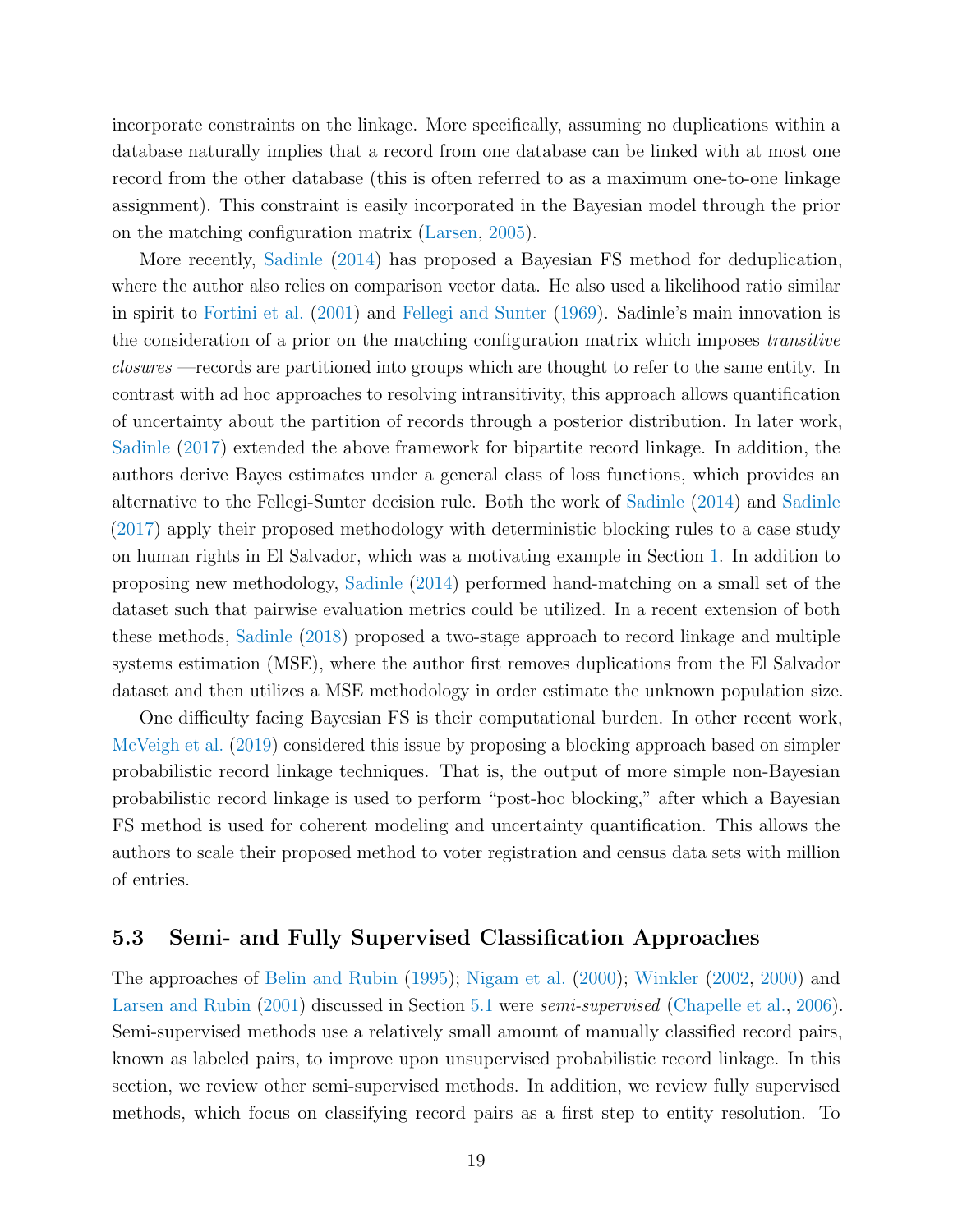summarize, all of the methods reviewed in this section are used to obtain predicted match probabilities for record pairs.

Semi-Supervised Approaches. Following the terminology of [Chapelle et al.](#page-40-3) [\(2006\)](#page-40-3), generative semi-supervised approaches target the joint likelihood of the labeled and unlabeled data as in [Nigam et al.](#page-48-9) [\(2000\)](#page-48-9) and [Larsen and Rubin](#page-46-0) [\(2001\)](#page-46-0). Building on this framework, [Enamorado](#page-43-5) [\(2019\)](#page-43-5) proposed an active learning algorithm which iteratively requests labels for specific record pairs. Other active learning approaches are proposed in [Sarawagi and](#page-49-4) [Bhamidipaty](#page-49-4) [\(2002\)](#page-49-4); [Bellare et al.](#page-39-4) [\(2012\)](#page-39-4); [Wang et al.](#page-51-5) [\(2015\)](#page-51-5) and [Christen et al.](#page-41-4) [\(2015\)](#page-41-4). Change of representation semi-supervised approaches use unsupervised learning as a first step to summarize the data (such as performing dimensionality reduction), before using a supervised algorithm for further analysis. For instance, [Belin and Rubin](#page-39-2) [\(1995\)](#page-39-2) used the unsupervised Fellegi-Sunter framework to obtain univariate matching weights for all record pairs, before using labeled examples to fit a mixture model to the matching weights. This allows the authors to calibrate the model and potentially select better thresholds. Self-learning algorithms generalize the semi-supervised EM algorithm considered in [Nigam et al.](#page-48-9) [\(2000\)](#page-48-9) and [Larsen and Rubin](#page-46-0) [\(2001\)](#page-46-0) to model-free classifiers. In this framework, [Kejriwal and Miranker](#page-46-6) [\(2015\)](#page-46-6) combined self-learning and boosting of random forests and multi-layer perceptrons as to obtain good performances on ER tasks using only small amounts of labeled pairs.

<span id="page-19-1"></span>Fully Supervised Approaches. Fully supervised methods do not exploit information provided by unlabeled examples; instead they rely on larger amounts of labeled pairs. Given the significant class imbalance when considering record pairs (very few pairs match), vast amounts of reliable training data or carefully selected training data is required for the use of these methods. This training data may come from crowdsourcing [\(Sarawagi and Bhamidipaty,](#page-49-4) [2002;](#page-49-4) [Wang et al.,](#page-51-6) [2012;](#page-51-6) [Vesdapunt et al.,](#page-51-7) [2014;](#page-51-7) [Frisoli et al.,](#page-43-6) [2019\)](#page-43-6), from extensive manual record linkage efforts [\(Trajtenberg and Shiff,](#page-50-4) [2008;](#page-50-4) [Azoulay et al.,](#page-39-5) [2012;](#page-39-5) [Bailey et al.,](#page-39-6) [2017\)](#page-39-6), or it may be automatically generated using unsupervised methods as to obtain an approximate training set [\(Torvik et al.,](#page-50-5) [2005;](#page-50-5) [Christen,](#page-40-4) [2007,](#page-40-4) [2008a\)](#page-40-5). In practice, the amount of reliable training data necessary to train sophisticated learning algorithms such as deep neural networks [\(Gottapu et al.,](#page-43-7) [2016;](#page-43-7) [Ebraheem et al.,](#page-42-7) [2017;](#page-42-7) [Mudgal et al.,](#page-47-5) [2018;](#page-47-5) [Kooli et al.,](#page-46-7) [2018;](#page-46-7) [Kasai](#page-46-8) [et al.,](#page-46-8)  $2020$ ) is rarely available for ER tasks<sup>[7](#page-19-0)</sup> and simpler classifiers (such as logistic regression, decision trees, random forests, Bayesian additive regression trees, and many other [\(Hastie](#page-44-2) [et al.,](#page-44-2) [2001\)](#page-44-2)) are preferred.

<span id="page-19-0"></span><sup>7</sup>For instance, [Kooli et al.](#page-46-7) [\(2018\)](#page-46-7) uses over 10 million examples of labeled record pairs (corresponding to more than 3,000 resolved individual records) in an application in order to train deep neural networks. More recently, [Kasai et al.](#page-46-8) [\(2020\)](#page-46-8) considered the issue of training deep neural networks for entity resolution with fewer labels, using active and transfer learning.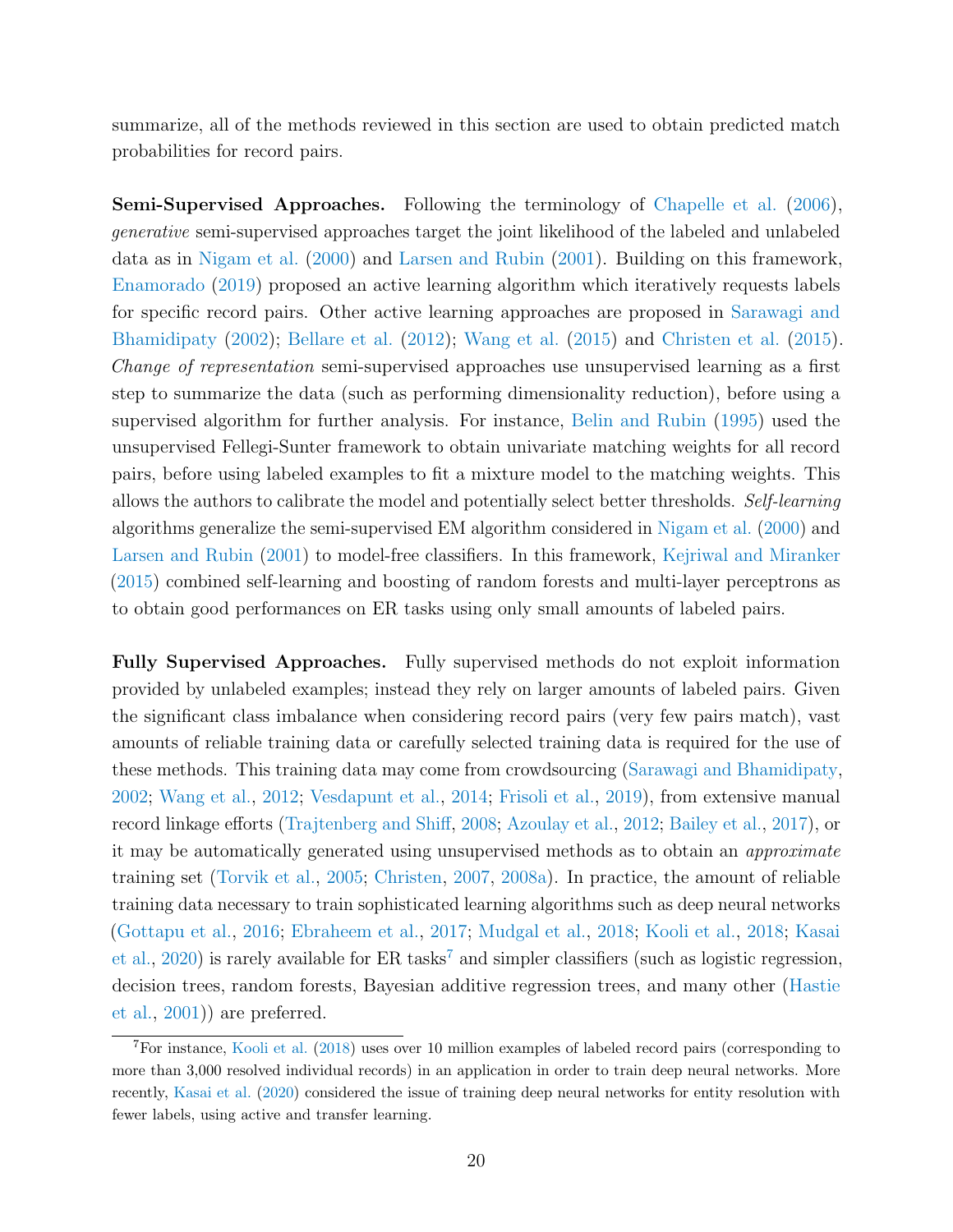To give an example of how such methods are used in practice, consider the work of [Ventura et al.](#page-51-2) [\(2015\)](#page-51-2), a case study for inventor disambiguation in the bibliographic database of U.S. Patent and Trademark Office (USPTO) patents. The authors proposed a supervised method based on random forests for deduplication. Their training data was constructed from the curriculum vitae of inventors in the field of optometrics as well as from a previous study on "superstar" academics in the life sciences [\(Azoulay et al.,](#page-39-7) [2007,](#page-39-7) [2012\)](#page-39-5). This allowed them to evaluate the performance of previous methods used in this application [\(Li et al.,](#page-46-2) [2014;](#page-46-2) [Fleming et al.,](#page-43-8) [2007\)](#page-43-8) and to train their random forest classifier on labeled comparison vectors of record pairs. Afterwards, applying their entity resolution approach to other records in the USPTO database consisted of a four-stage pipeline. First, they use blocking where, in each block, they calculated comparison vectors for each record pair. Second, the authors calculated the predicted probability of a match using their random forest classifier applied to these comparison vectors. Third, the predicted probability was converted into an estimate of the dissimilarity between each pair of records. Fourth, the authors utilized single linkage hierarchical clustering corresponding to the dissimilarity scores in the previous step to enforce transitive closures among record pairs. Clusters were determined by cutting the dendogram (tree) at a threshold. Finally, all the clustering results were combined across blocks to obtain a final set of de-duplicated records. Such clustering approaches to ER, used either directly or as a follow-up to pairwise classification, are discussed next in Section [6.](#page-20-0)

# <span id="page-20-0"></span>6 Entity Resolution as a Clustering Problem

The methods discussed so far focused on estimating the probability of a match between pairs of records given their comparison vector. This pairwise match probability provides a measure of uncertainty about specific links, where the corresponding false match and false non-match rates (or precision and recall) are pairwise evaluation metrics of performance. With the exception of Bayesian FS, these methods treat record pairs as being independent of one another, without accounting for the consequences of transitivity or other constraints on the linkage structure. This limits their applicability, and specifically in the context of linking more than two databases when duplicates are present across and within databases. For instance, while [Sadinle et al.](#page-48-10) [\(2011\)](#page-48-10) and [Sadinle and Fienberg](#page-48-8) [\(2013\)](#page-48-8) have proposed a principled generalization of the Fellegi-Sunter framework to multiple databases; this is not computationally tractable in the presence of more than three databases.

Much of the literature has therefore advocated for a clustering-based approach to entity resolution and deduplication which can integrate multiple databases [\(Monge and Elkan,](#page-47-6) [1997;](#page-47-6) [Cohen and Richman,](#page-41-5) [2002;](#page-41-5) [Tancredi and Liseo,](#page-50-6) [2011a;](#page-50-6) [Sadinle,](#page-48-1) [2014;](#page-48-1) [Ventura et al.,](#page-51-8) [2014;](#page-51-8) [Steorts et al.,](#page-49-5) [2014a;](#page-49-5) [Steorts,](#page-49-6) [2015;](#page-49-6) [Rahm,](#page-48-11) [2016;](#page-48-11) [Zanella et al.,](#page-52-9) [2016;](#page-52-9) [Sadinle,](#page-48-2) [2017;](#page-48-2) [Marchant](#page-46-1)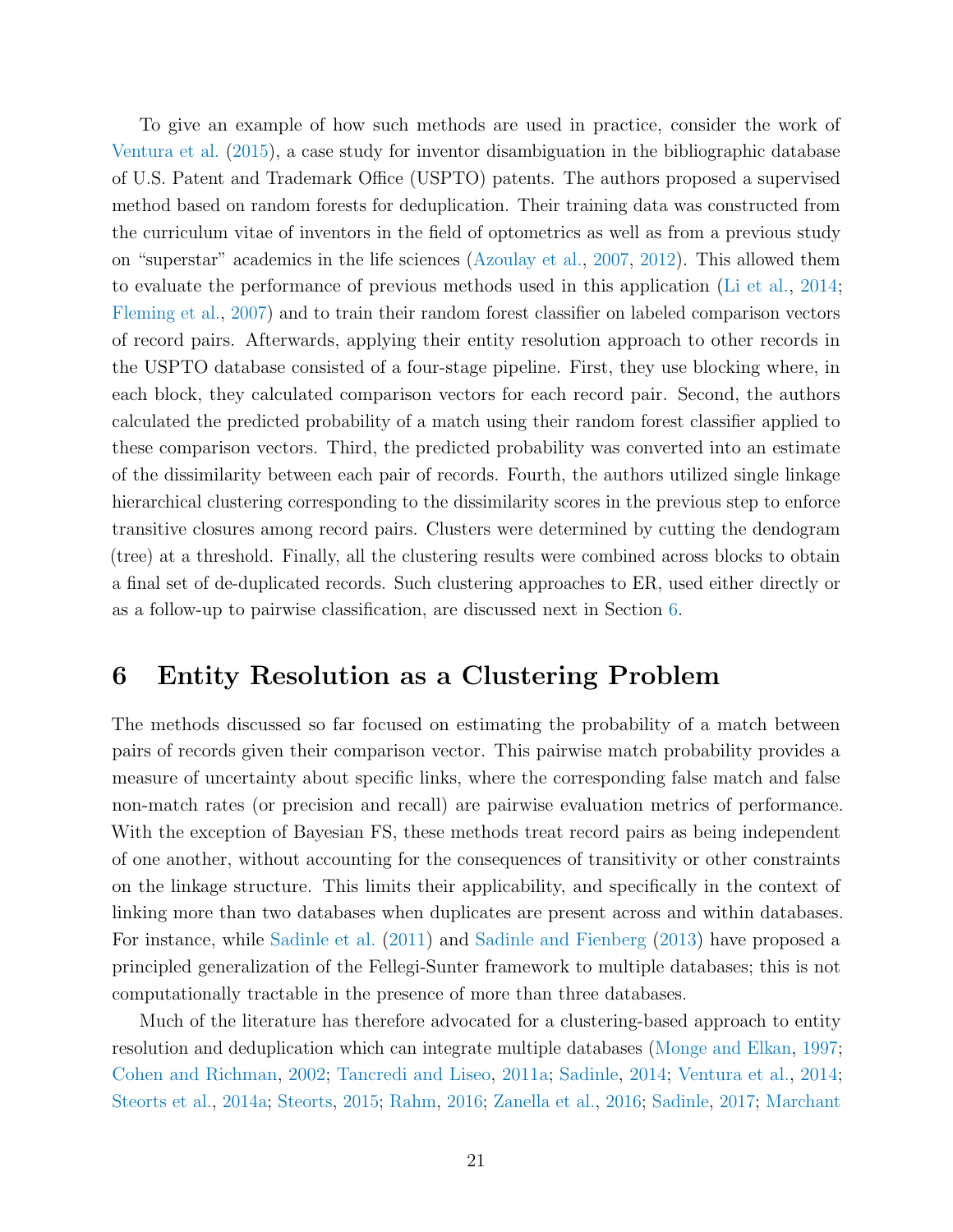[et al.,](#page-46-1) [2019\)](#page-46-1). In this context, the goals shift. Instead of linking record to record, the goal is to cluster records to their true (unknown, latent) entity.

A large portion of this literature uses clustering as a second step to probabilistic record linkage to enforce transitivity of the output [\(Hassanzadeh et al.,](#page-44-3) [2009;](#page-44-3) [Christophides et al.,](#page-41-1) [2019\)](#page-41-1). These approaches, presented in Section [6.1,](#page-21-0) are similar to the deterministic entity resolution techniques discussed in Section [3](#page-8-0) since they generally provide no probability statement regarding the resolved entities. Other clustering approaches are *model-based*, and in particular we focus on graphical entity resolution in Section [6.2.](#page-22-0) By probabilistically modeling the relationship of records to the latent entities to which they refer, these methods naturally provide uncertainty quantification regarding the clustering structure [\(Steorts,](#page-49-6) [2015;](#page-49-6) [Steorts](#page-49-7) [et al.,](#page-49-7) [2016\)](#page-49-7). Finally, entity resolution can be viewed as what we refer to as a microclustering problem, meaning that the size of the latent clusters grows sub-linearly as the number of records grows. This means that entity resolution does not experience power law (linear) growth as many traditional clustering tasks. We discuss microclustering in Sections [6.3](#page-23-0) and [6.4.](#page-23-1)

#### <span id="page-21-0"></span>6.1 Clustering as a Post-Processing Step

Many clustering approaches to entity resolution are based on pairwise similarities, pairwise match probabilities, or determined links and non-links. Therefore, these can be seen as post-processing the result of other pairwise record linkage procedures. They are used to resolve intransitivites in the linkage method and ensure a coherent output. There is a vast literature on the subject; we only review a selection of the proposed methodology for entity resolution. We refer the reader to [Hassanzadeh et al.](#page-44-3) [\(2009\)](#page-44-3); [Naumann and Herschel](#page-47-7) [\(2010\)](#page-47-7); [Christen](#page-41-0) [\(2012\)](#page-41-0); [Han et al.](#page-44-4) [\(2011\)](#page-44-4) and [Christophides et al.](#page-41-1) [\(2019\)](#page-41-1) for more exhaustive reviews.

One of the first references in this area is [Monge and Elkan](#page-47-6) [\(1997\)](#page-47-6), who framed entity resolution as a clustering problem. Specifically, they proposed that one should detect the connected components in the undirected graph of pairwise links (see also Hernández and [Stolfo](#page-44-5) [\(1995\)](#page-44-5); Hernández and Stolfo [\(1998\)](#page-44-6)). Pairwise links were determined iteratively. At any given step, only records which were not in the same connected component were compared in order to determine the match/non-match status. This is known as a dynamic connectivity problem. It allowed the authors to resolve intransitivities in pairwise matching while avoiding superfluous comparisons. The idea of clustering through connected components is computationally efficient and has recently been exploited as part of a blocking stage in [McVeigh et al.](#page-46-5) [\(2019\)](#page-46-5). A more sophisticated technique, *correlation clustering* [\(Bansal et al.,](#page-39-8) [2004\)](#page-39-8), maximizes the number of links within clusters plus the number of non-links across clusters. This approach was originally introduced in the context of document classification. It does not require the specification of the number of clusters and it is obtained from a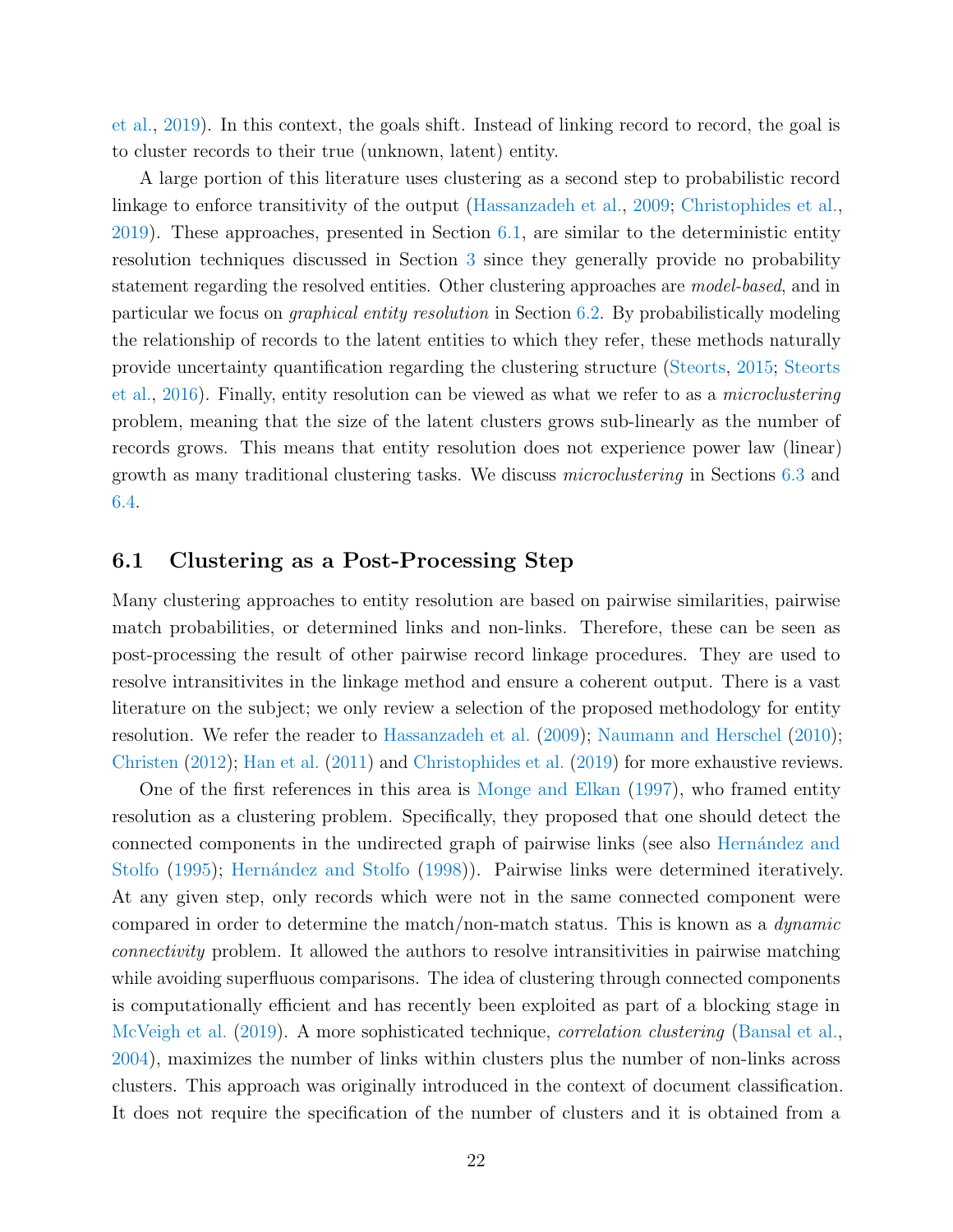single meaningful objective function. However, correlation clustering is NP-hard [\(Filkov and](#page-43-9) [Skiena,](#page-43-9) [2003;](#page-43-9) [Bansal et al.,](#page-39-8) [2004\)](#page-39-8) and in practice variants and approximate solutions are used [\(Charikar et al.,](#page-40-6) [2005;](#page-40-6) [Ailon et al.,](#page-38-3) [2008;](#page-38-3) [Gionis et al.,](#page-43-10) [2007;](#page-43-10) [Hassanzadeh et al.,](#page-44-3) [2009\)](#page-44-3). Another approach is *hierarchical agglomerative clustering* [\(Johnson,](#page-45-6) [1967;](#page-45-6) [Hastie et al.,](#page-44-2) [2001\)](#page-44-2), which [Ventura et al.](#page-51-8) [\(2014\)](#page-51-8) advocated in conjunction with ensemble classifiers for large scale entity resolution. [Ventura et al.](#page-51-2) [\(2015\)](#page-51-2) applied this method for inventor disambiguation in the USPTO data set as discussed in Section [5.3.](#page-19-1)

#### <span id="page-22-0"></span>6.2 Graphical Entity Resolution

We now turn to model-based clustering approaches which allow quantification of uncertainty about the clustering structure. [Bhattacharya and Getoor](#page-40-7) [\(2006\)](#page-40-7) built on the Latent Dirichlet Allocation (LDA) model to this end, where the goal in their application was to resolve individual authors in bibliographic databases. Their approach leveraged co-authorship groups (analogously to topics in LDA) in order to support the entity resolution process. They probabilistically modeled the unkown set of individual authors, the authors' group membership, as well as possible distortions in authors' names. Posterior inference was carried out using Gibbs sampling.

In a similar spirit, [Tancredi and Liseo](#page-50-6) [\(2011a\)](#page-50-6) proposed a new model for record linkage which, instead of linking record to record, linked records to *latent individuals*. The authors used the hit and miss model of [Copas and Hilton](#page-41-6) [\(1990\)](#page-41-6) as a measurement error model to explain possible distortions in the observed data. This deviates from the Fellegi-Sunter approach as it does not utilize comparison data, instead working with the actual attribute information.

We refer to such approaches, where one recovers a bipartite graph linking records to reconstructed latent entities, as *graphical entity resolution*. More specifically, in [Steorts et al.](#page-49-5) [\(2014a\)](#page-49-5) and [Steorts et al.](#page-49-7) [\(2016\)](#page-49-7), the authors developed a fully hierarchical-Bayesian approach to entity resolution, using Dirichlet prior distributions over categorical latent attributes and assuming a data distortion model. They derived an efficient hybrid (Metropolis-within-Gibbs) MCMC algorithm for fitting these models, called the Split and MErge REcord linkage and deduplication (SMERED). As with other Bayesian approaches, this allows full quantification of uncertainty regarding the number of latent individuals and the clustering structure of records into coreferent groups. In addition, [Steorts et al.](#page-49-7) [\(2016\)](#page-49-7) showed that for the proposed work and the work of [Sadinle](#page-48-1) [\(2014\)](#page-48-1) and [Tancredi and Liseo](#page-50-7) [\(2011b\)](#page-50-7), the use of a uniform prior on the set of links or non-links, in practice, leads to one having a biased estimation of the sample. This, in turn, led to the development of subjective priors on the linkage structure which have appeared in [\(Zanella et al.,](#page-52-9) [2016\)](#page-52-9). In addition to Bayesian models for categorical data, [Steorts](#page-49-6) [\(2015\)](#page-49-6) extended the above work to both categorical and noisy string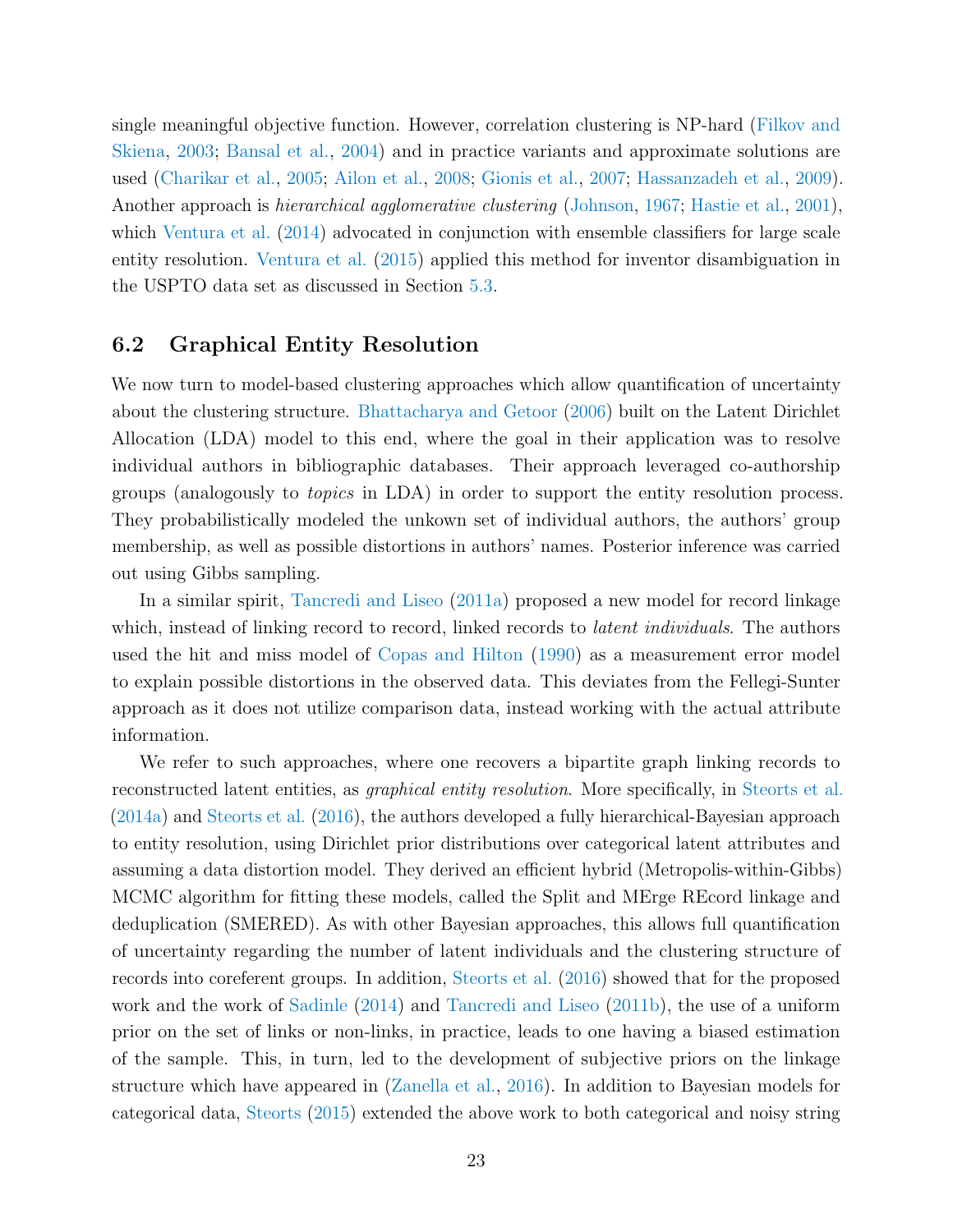data using by proposing a string pseudo-likelihood and an empirically motivated prior called the empirical Bayes (EB) method. The authors provide an R package for this code on CRAN and GitHub called blink.

Motivated by the computational limitations of [Steorts](#page-49-6) [\(2015\)](#page-49-6) and a case study of the 2010 Census, [Marchant et al.](#page-46-1) [\(2019\)](#page-46-1) have proposed a scalable extension to the blink model for end-to-end Bayesian entity resolution [\(Steorts,](#page-49-6) [2015\)](#page-49-6), which they refer to as "distributed blink" or d-blink. Their approach uses probabilistic blocking at the level of the latent entities, which enables distributed inference through a partially collapsed Gibbs sampler while accounting for blocking uncertainty. The authors showed that  $d$ -blink provides more than a 200 times speed improvement over blink, allowing the end-to-end Bayesian approach to scale to hundreds of thousand of records.

#### <span id="page-23-0"></span>6.3 The Microclustering Property

The work of [Steorts](#page-49-6) [\(2015\)](#page-49-6) and [Steorts et al.](#page-49-7) [\(2016\)](#page-49-7) led to interesting developments both in clustering and in entity resolution. The first is the formalization of the microclustering property, which describes the sub-linear growth of clusters in entity resolution (and in other clustering tasks such as community detection). That is, one expects the size of the clusters to grow sub-linearly as the total number of records also grows [\(Zanella et al.,](#page-52-9) [2016\)](#page-52-9). Therefore, applying a Bayesian nonparametric (BNP) model which favors large clusters makes little sense in the context where each cluster should correspond to a single true entity. The second development is the proposal of general BNP models which can satisfy the microclustering property. The authors also propose a more scalable algorithm, the chaperones algorithm, which allows for computational speed-ups for entity resolution that are similar in spirit to the Split and Merge approach as also used by [Steorts et al.](#page-49-7) [\(2016\)](#page-49-7).

#### <span id="page-23-1"></span>6.4 The Feasibility of Microclustering for Entity Resolution

The aforementioned work has led to considerations regarding the feasibility of entity resolution in the context of microclustering. There are only two papers addressing such implications in the literature to our knowledge. In recent work, [Steorts et al.](#page-49-8) [\(2017\)](#page-49-8) provided quantitative bounds on the largest number of entities one may hope to resolve, given the number of record attributes, categories within the attributes, noise levels, and a large class of models. Simulations studies are provided that offer guidance for when the bounds are tight and loose in practice that are complementary to a recent paper of [Johndrow et al.](#page-45-7) [\(2018\)](#page-45-7). [Johndrow](#page-45-7) [et al.](#page-45-7) [\(2018\)](#page-45-7) show that unless the number of attributes grows with the number of records, entity resolution is infeasible in certain contexts. This resonates with empirical evidence from the entity resolution literature and is related to the separation between entities going to zero.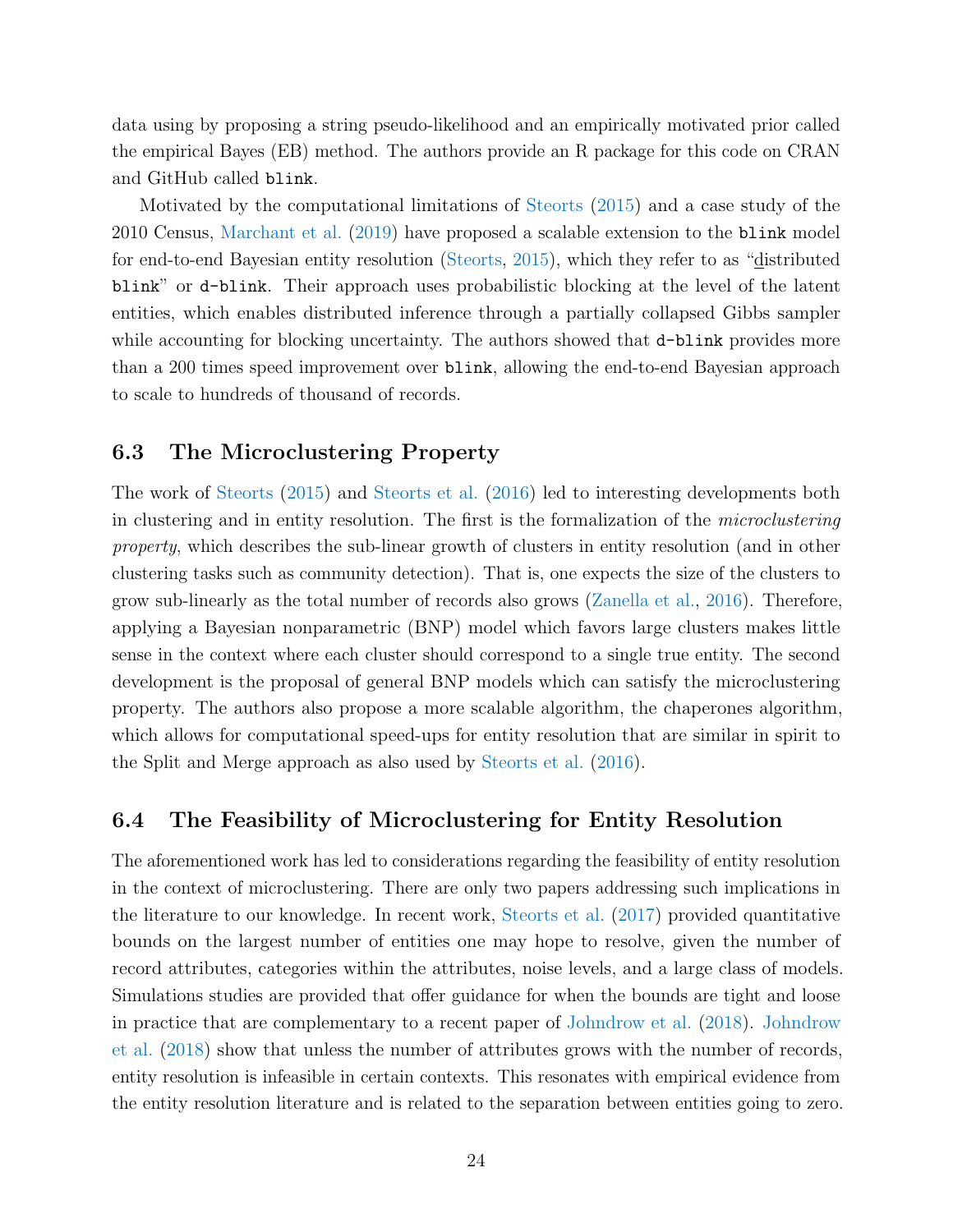The authors suggest that a logarithmic growth in the number of attributes may be sufficient to achieve accurate entity resolution, and if substantiated, this would be a rather encouraging scenario. More work on the curse and blessing of dimensionality in entity resolution is needed to provide further insight on how much information we need to collect for entity resolution problems and provide practical guidance to users [\(Johndrow et al.,](#page-45-7) [2018\)](#page-45-7).

## <span id="page-24-0"></span>7 Canonicalization and the Downstream Task

This section reviews the fourth stage of the entity resolution pipeline, which is known as merging, fusion, or canonicalization. The goal here is to merge together records which refer to the same entity as to obtain a single representative record. These may then be used as the basis of further analyses (downstream tasks) such as a regression. Furthermore, there are two main types of methods used to carry out downstream tasks in an entity resolution context. The first is the use of single stage or joint models, where assumptions and data involved in the downstream task can also inform the record linkage process. The second type of method proceeds in two stages, where record linkage is done independently from the downstream task.

Section [7.1](#page-24-1) discusses methods used to merge records, Section [7.2](#page-25-0) presents joint modeling approaches to entity resolution and downstream tasks, and Section [7.3](#page-25-1) finally presents two-stage approaches.

#### <span id="page-24-1"></span>7.1 Canonicalization

Canonicalization, merging, or data fusion is the task of merging groups of records that have been classified as matches into one record that represents the true entity [\(Bleiholder and](#page-40-8) [Naumann,](#page-40-8) [2009;](#page-40-8) [Christen,](#page-41-0) [2012\)](#page-41-0). The earliest proposals of canonicalization were deterministic, rule-based methods, which were application specific and fast to implement [\(Cohen and Sagiv,](#page-41-7) [2005\)](#page-41-7). The existing literature assumes training is available in order to select the canonical record, and authors have proposed optimization and semi-supervised methods to finding the most representative record [\(Yan and Ozsu,](#page-52-10) [1999;](#page-52-10) [Bohannon et al.,](#page-40-9) [2005;](#page-40-9) [Culotta et al.,](#page-41-8) [2007\)](#page-41-8). For a full review of data fusion techniques, we refer to [Bleiholder and Naumann](#page-40-8) [\(2009\)](#page-40-8).

In a recent application motivated by the NCSBE voters data set, [Kaplan et al.](#page-45-5) [\(2020\)](#page-45-5) provide a unique identifier for voter registration in a principled and reproducible manner. In contrast to existing methods for canonicalization, their approach does not rely on training data and can handle categorical, ordinal and numerical attributes that are commonly needed for downstream inference. They instead propose five fully unsupervised methods to choose canonical records from linked data, including a fully Bayesian approach. By performing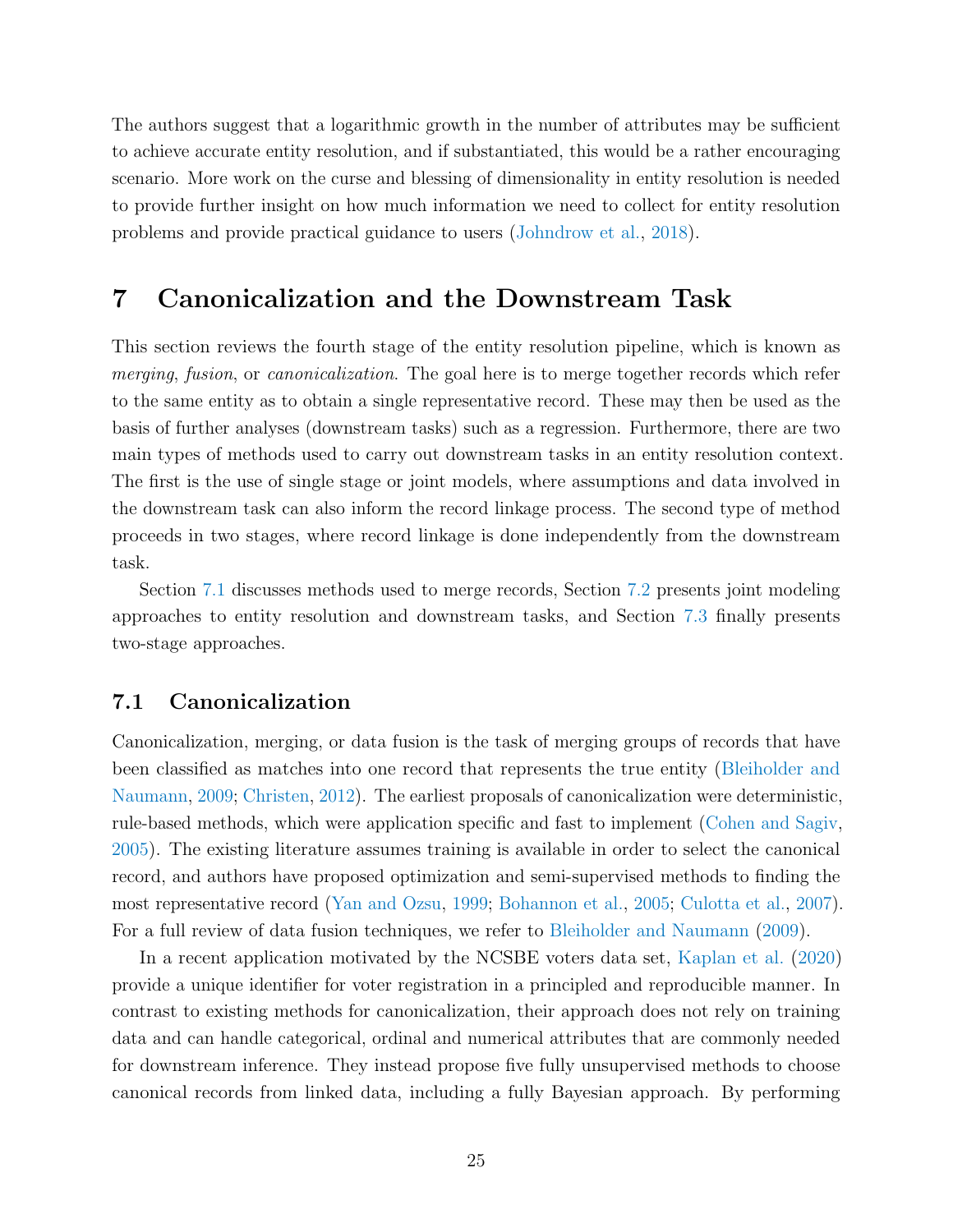each stage – entity resolution, canonicalization, and downstream task – in a Bayesian framework, uncertainty is propagated throughout and properly accounted for when reaching final conclusions.

#### <span id="page-25-0"></span>7.2 Joint Models

Turning to joint or single-stage modeling approaches to entity resolution and the downstream task, these have been limited to linking two databases and do not easily generalize beyond this framework [\(Dalzell and Reiter,](#page-42-8) [2018;](#page-42-8) [Steorts et al.,](#page-49-9) [2018;](#page-49-9) [Gutman et al.,](#page-44-7) [2013;](#page-44-7) [Hof et al.,](#page-45-8) [2017;](#page-45-8) [Tang et al.,](#page-50-8) [2020\)](#page-50-8). Single-stage approaches which jointly model record linkage and the association between key variables, in the context of two files, have been proposed by [Hof et al.](#page-45-8) [\(2017\)](#page-45-8) for survival data using a frequentist procedure. On the other hand, [Gutman et al.](#page-44-7) [\(2013\)](#page-44-7) and [Dalzell and Reiter](#page-42-8) [\(2018\)](#page-42-8) proposed Bayesian methods for regression in a more general framework and motivated by medical applications. [Steorts et al.](#page-49-9) [\(2018\)](#page-49-9) proposed a joint record linkage and regression model, building off the work of [Tancredi and Liseo](#page-50-7) [\(2011b\)](#page-50-7) and [Steorts et al.](#page-49-7) [\(2016\)](#page-49-7), where they introduce non-parametric priors on the linkage structure. The authors provide evidence in their experimental analysis of when exactly the feedback loop between the task and the record linkage is effective. [Tang et al.](#page-50-8) [\(2020\)](#page-50-8) have proposed a joint model for record linkage and regression, where uncertainty quantification is also propagated. Specifically, the authors extend recent work of [Sadinle](#page-48-2) [\(2017\)](#page-48-2), focusing on bipartite record linkage, and the authors illustrate that joint modeling can leverage relationships among the dependent and independent variables in the regression to potentially improve the quality of the linkages. In addition, this can increase the accuracy of resulting inferences about the regression parameters. There is a comparison made to the two-stage model of [Sadinle](#page-48-2) [\(2017\)](#page-48-2), illustrating when improvements can be made.

We note that, while Bayesian joint models have the advantage of natural error propagation, they can be computationally costly. Moreover, they require knowledge of the model specification up front: if an additional downstream task is required (after the original joint model has been fitted), then the linkage would need to be repeated in a new joint model for valid inference. Because record linkage is the most computationally costly part of joint models, this is a a particularly negative aspect of such single-stage approaches.

## <span id="page-25-1"></span>7.3 Two-Stage Models

Two-stage approaches first perform entity resolution (and canonicalization) before using this as the input of the downstream task. In a Bayesian framework, error regarding the record linkage can still be easily propagated. This is exemplified by the concept of "linkageaveraging" discussed in [Sadinle](#page-48-3) [\(2018\)](#page-48-3) for population size estimation. In contrast with joint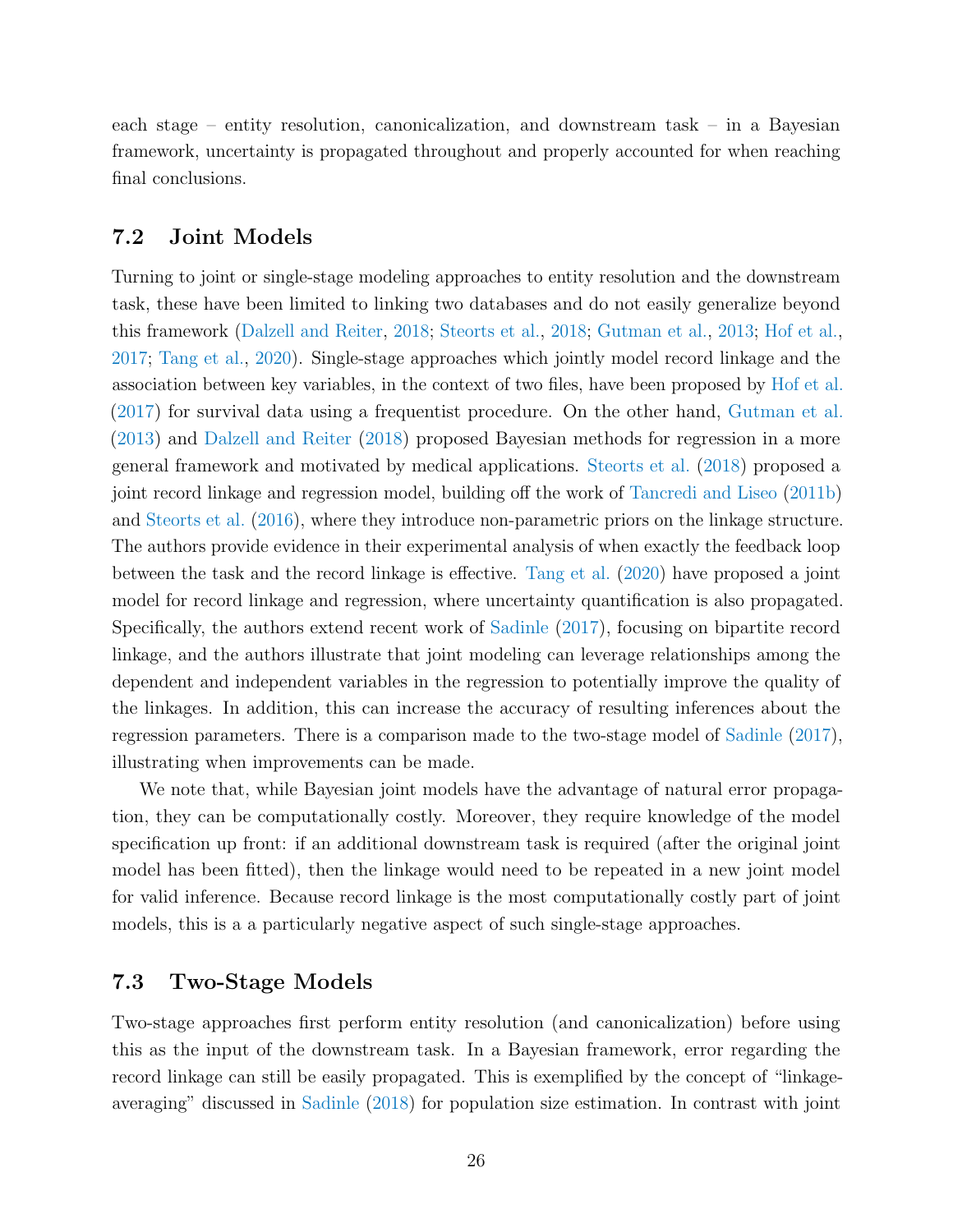models, however, information cannot flow the other way: data or assumptions relevant to the downstream task cannot be used to support the entity resolution process.

In the context of regression analyses, most of the two-stage literature (record linkage and regression) joins only two databases and often assume that the error from the record linkage task occurs only in the response variable [\(Lahiri and Larsen,](#page-46-3) [2005;](#page-46-3) [Kim and Chambers,](#page-46-9) [2012;](#page-46-9) [Goldstein et al.,](#page-43-11) [2012;](#page-43-11) [Hof and Zwinderman,](#page-45-9) [2012;](#page-45-9) [Tang et al.,](#page-50-8) [2020\)](#page-50-8). For example, [Lahiri](#page-46-3) [and Larsen](#page-46-3) [\(2005\)](#page-46-3) addressed the problem of linking two databases under the assumption that they represent a permutation of the same set of records and the linkage error only involves the response variable. They proposed an unbiased estimator (LL) for linear regression, conditional on the matching probabilities provided by the linkage process. [Hof and Zwinderman](#page-45-9) [\(2012\)](#page-45-9) extended [Lahiri and Larsen](#page-46-3) [\(2005\)](#page-46-3) to handle more realistic linkage scenarios under a logistic regression framework. Generalizations of the LL estimator can be found in [Kim and Chambers](#page-46-9) [\(2012\)](#page-46-9), where estimating equations provide consistent estimators of population quantities. [Goldstein et al.](#page-43-11) [\(2012\)](#page-43-11) relaxed these assumptions and considered the matching probabilities as prior information to be used within a multiple imputation scenario.

## <span id="page-26-0"></span>8 Discussion

In this article, we have introduced the entity resolution problem as it relates to four important social science issues – the decennial census, human rights violations, voter registration, and inventor and author disambiguation. Applications are more widespread, dealing with medical, housing, and financial databases, among others. We have introduced the main terminology used in the literature, and we have provided the major challenges that researchers face within an entity resolution framework. We have presented the pipeline approach (section [2\)](#page-7-0), where the four stages consist of attribute alignment, blocking, entity resolution, and canonicalization. This article has focused mainly on entity resolution, as it is the most complex part of the pipeline. Section [3](#page-8-0) reviewed deterministic rule-based methods that are commonly used in the literature, such as exact matching and scoring rules. Section [4](#page-10-0) reviewed seminal probabilistic record linkage methods, such as those proposed by Dunn, Newcombe, and Fellegi and Sunter, which led to many modern day extensions (section [5\)](#page-16-0). These extensions can be viewed as extensions of Fellegi and Sunter (frequentist and Bayesian) or as semi- or fully supervised classification approaches. Section [6](#page-20-0) reviewed entity resolution methods that can be viewed as clustering tasks. These include methods where clustering is a post-processing step, graphical entity resolution, and microclustering models. Section [7](#page-24-0) reviewed canonicalization, which is the fourth part of the pipeline. This section also reviews the literature that combines entity resolution with downstream tasks, such as linear regression.

In the remainder of our discussion, we highlight a few remaining topics which are the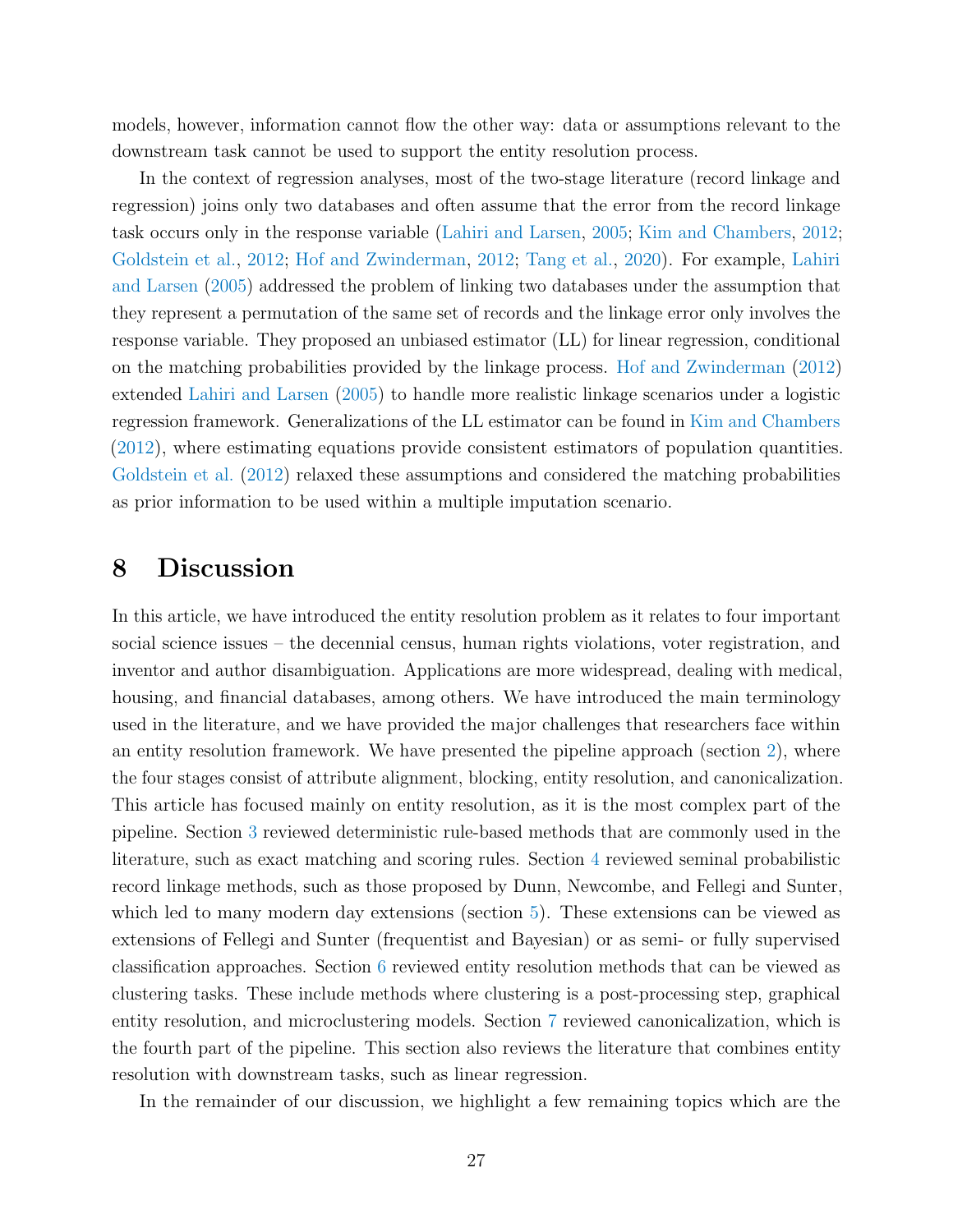subject of active research and which have important practical implications. First, we discuss the need to rigorously evaluate the performance of entity resolution methods in applications. Second, we discuss potential directions regarding scaling Bayesian entity resolution methods. Finally, we discuss privacy issues surrounding the use of entity resolution.

Evaluating Entity Resolution Performance. Despite methodological advances, evaluating the performance of entity resolution remains a challenge for a number of reasons. [Murray](#page-47-8) [\(2020\)](#page-47-8) expressed concerns regarding over-reliance on simple (toy) datasets that may not be representative of real applications, as this could potentially lead methodological research astray. As a starting point, we review in Section A.2 of the supplementary materials some public datasets that can be used for comparisons/evaluations. However, given the wide range of fields of application of entity resolution, these datasets are comparatively few in number. We stress that when using "benchmark data sets," it is crucial that researchers note the number of records under consideration, the level of noise in the data, its overall quality, and the reliability of the unique identifiers used for performance evaluation. In addition, one should not solely rely on toy data sets, but one should perform carefully thought out simulation studies in order to understand robustness to model misspecification to provide practitioners with a guide for using their method. In addition, extreme care should be taken regarding sensitivity of tuning parameters in proposed methods and sensitivity of the evaluated performance on choices of such parameters. Finally, case studies should be considered if possible as this gives one an idea of how proposed methods work for "data in the wild."

In addition, many researchers advocate the use of expert-labeled data to help train entity resolution model and to evaluate their performance in applications. However, care should be taken as labeling errors and sampling procedures may introduce bias into estimates. Effectively eliciting expert-labeled data while accounting for such sources of bias is an active area of research, and one that we consider to be its own field given the complexities involved.

Scaling Entity Resolution. Bayesian entity resolution algorithms have been successful in scaling to large datasets, as illustrated by [McVeigh et al.](#page-46-5) [\(2019\)](#page-46-5) and [Marchant et al.](#page-46-1) [\(2019\)](#page-46-1). [McVeigh et al.](#page-46-5) [\(2019\)](#page-46-5) has scaled a Bayesian Fellegi-Sunter approach to roughly 57 millions of records using so-called post-hoc blocks. The approach of [Marchant et al.](#page-46-1) [\(2019\)](#page-46-1) is quite different as blocking and entity resolution are jointly modeled in a Bayesian framework, allowing for uncertainty quantification about both parts of the pipeline. The authors scaled to roughly one million records using distributed computing. Further research is needed in this area to scale to larger datasets, such as census-size data or industrial sized data sets, while accounting for uncertainties encountered at *all stages* of the entity resolution pipeline.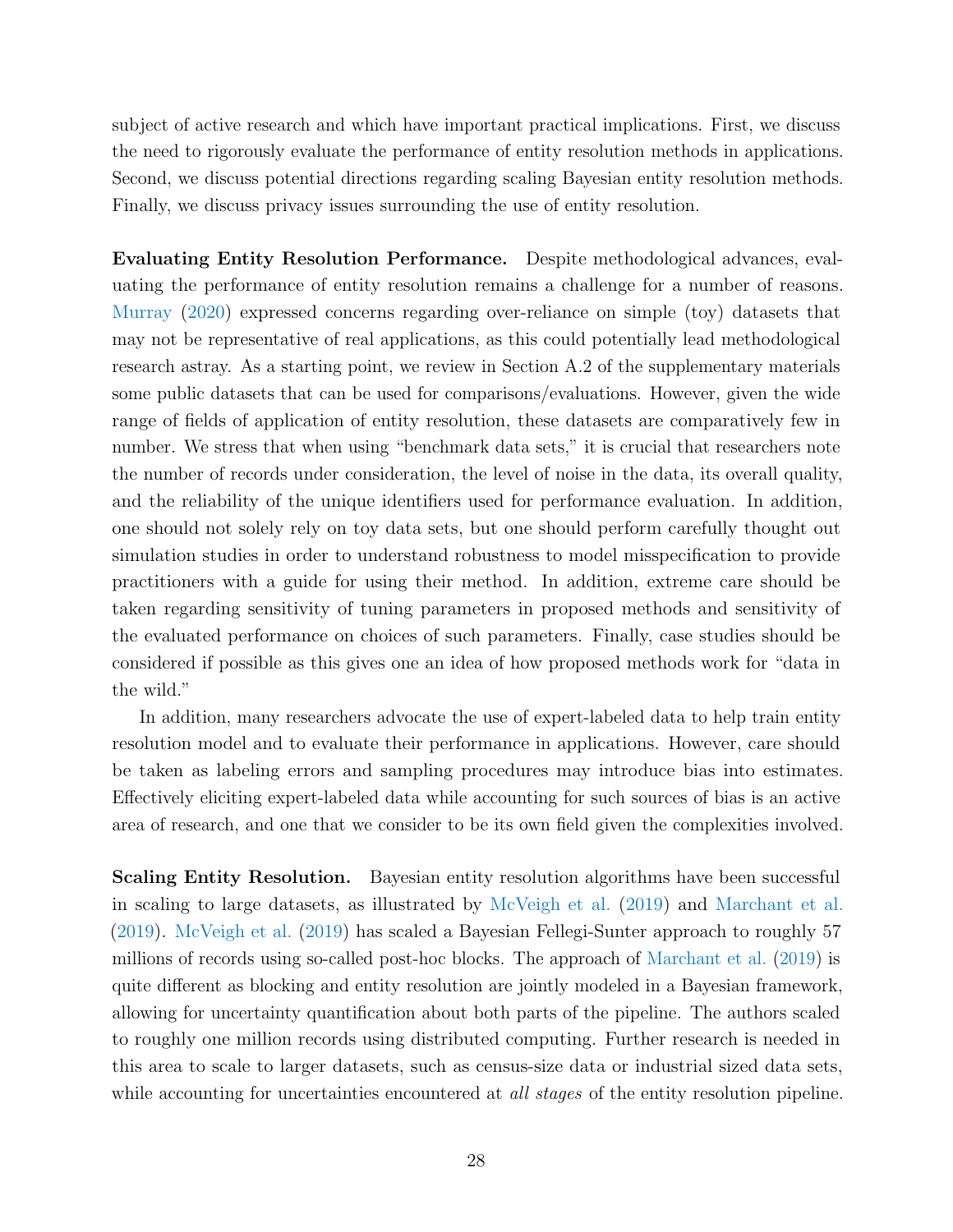**Privacy Issues.** Entity resolution is fundamentally antithetic to data privacy. Instead, it is about gaining information about social entities through the integration of diverse databases. This raises ethical and legal questions for users of entity resolution as well as important privacy considerations [\(Lane et al.,](#page-46-10) [2014\)](#page-46-10). In particular, as more data is being collected, stored, analyzed and shared across multiple domains, disclosure risks associated with (even anonymized) data releases become serious. For example, [Narayanan and Shmatikov](#page-47-9) [\(2008\)](#page-47-9) showed how a simple record linkage algorithm could be used to de-anonymize Netflix movie rankings data through the use of public IMDb profiles. [Sweeney](#page-50-9) [\(2002\)](#page-50-9) used public voter registration data to de-anonymize a health insurance dataset, in order to showcase the need for stronger privacy measures. These are examples of *linkage attacks*, where an adversary uses background knowledge (such as voter registration files) to de-anonymize data or to gain information about individuals.

Data releases should therefore be managed through statistical disclosure control (SDC) systems, which aim to balance the utility of released data with privacy protections. To address these competing goals, many SDC techniques have been proposed and implemented such as top-coding, data swapping, data perturbation, and synthetic data generation, each potentially having its own measures of utility and risk properties; more details are those methods can be found in (Fienberg and Slavković, [2010;](#page-43-12) [Hundepool et al.,](#page-45-10) [2012\)](#page-45-10). Furthermore, differential privacy [\(Dwork et al.,](#page-42-9) [2006\)](#page-42-9) has emerged as a key rigorous definition of privacy. It provides a framework that can inform the design of privacy mechanisms with specified disclosure risks, in the presence of arbitrary external information.

As we have discussed, analyses often require or can benefit from the linkage of multiple databases. However, when databases are held by different organizations and contain private information that cannot be shared across them, record linkage should be done as to ensure that: (1) private information such as quasi-identifiers (name, date of birth, etc) are not disclosed across organizations during the linkage process, and (2) only relevant summaries of the resulting linkage (usually a set of pre-determined attributes of the linked records) are reported as to manage disclosure risks. The achievement of these two goals is the subject of privacy-preserving record linkage (PPRL) [\(Hall and Fienberg,](#page-44-8) [2010;](#page-44-8) [Vatsalan et al.,](#page-51-9) [2013,](#page-51-9) [2017\)](#page-51-10). This is closely related to the problem of private multi-party data publishing under a vertical partitioning scheme [\(Jiang and Clifton,](#page-45-11) [2006;](#page-45-11) [Mohammed et al.,](#page-47-10) [2011,](#page-47-10) [2014;](#page-47-11) [Cheng](#page-40-10) [et al.,](#page-40-10) [2020\)](#page-40-10). While progress has been made on point (1), the privacy implications of postlinkage data releases are difficult to analyze even under mild adversary models [\(Mohammed](#page-47-10) [et al.,](#page-47-10) [2011;](#page-47-10) [Vatsalan et al.,](#page-51-9) [2013\)](#page-51-9). For instance, any organization involved in PPRL could use its own records to attempt de-anonymizing the released linked data. In other scenarios, an adversarial organization could also use PPRL to gain information about particular individuals. Great care should be taken when using PPRL as to ensure that all disclosure risks are properly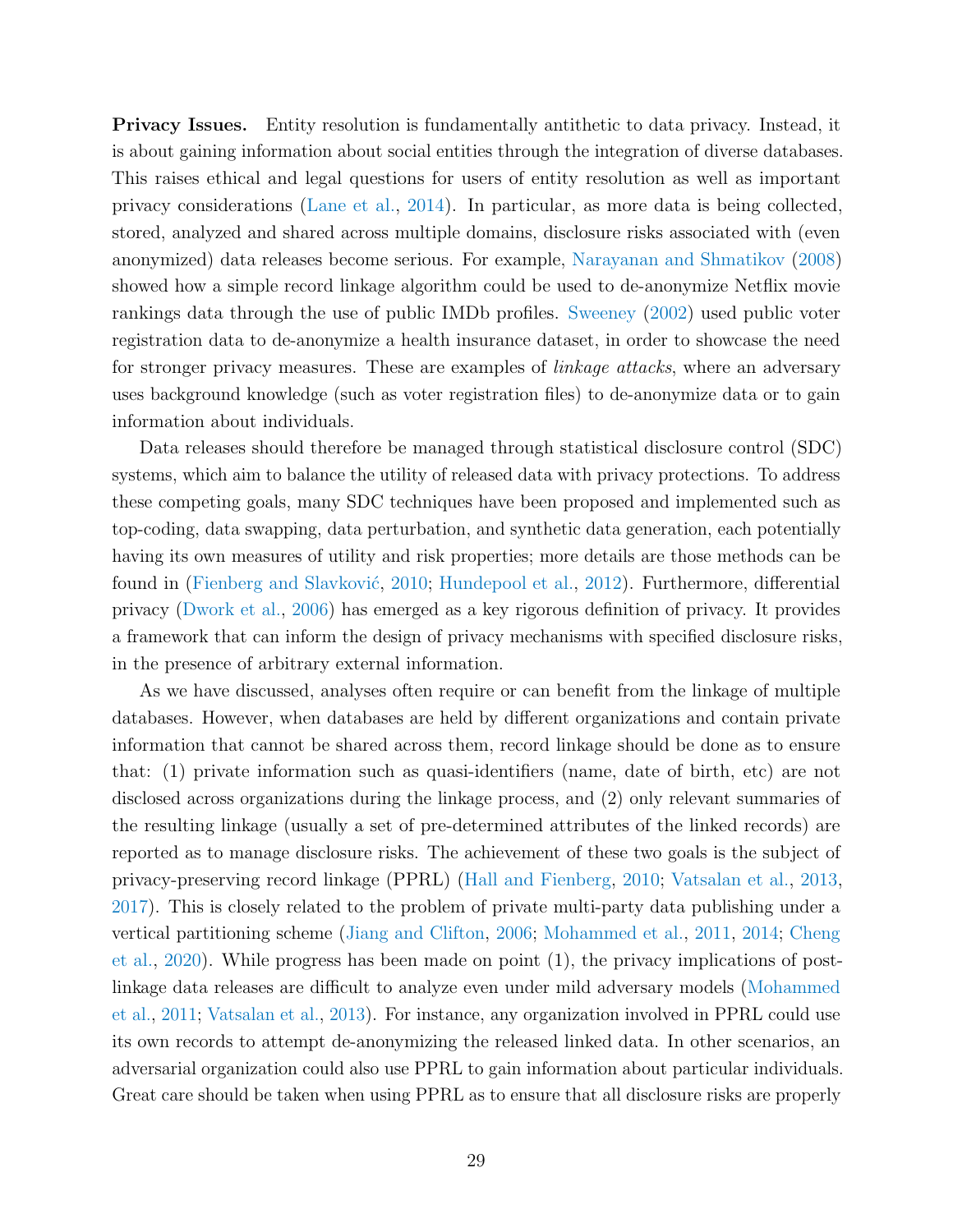assessed.

# Supplementary Materials

Please refer to Supplementary Materials for "(Almost) All of Entity Resolution" to access the following contents.

- Open Source Software: Open source entity resolution software is reviewed in Section A.1 of the supplementary materials.
- Data Sets: Entity resolution data sets are reviewed in Section A.2 of the supplementary materials.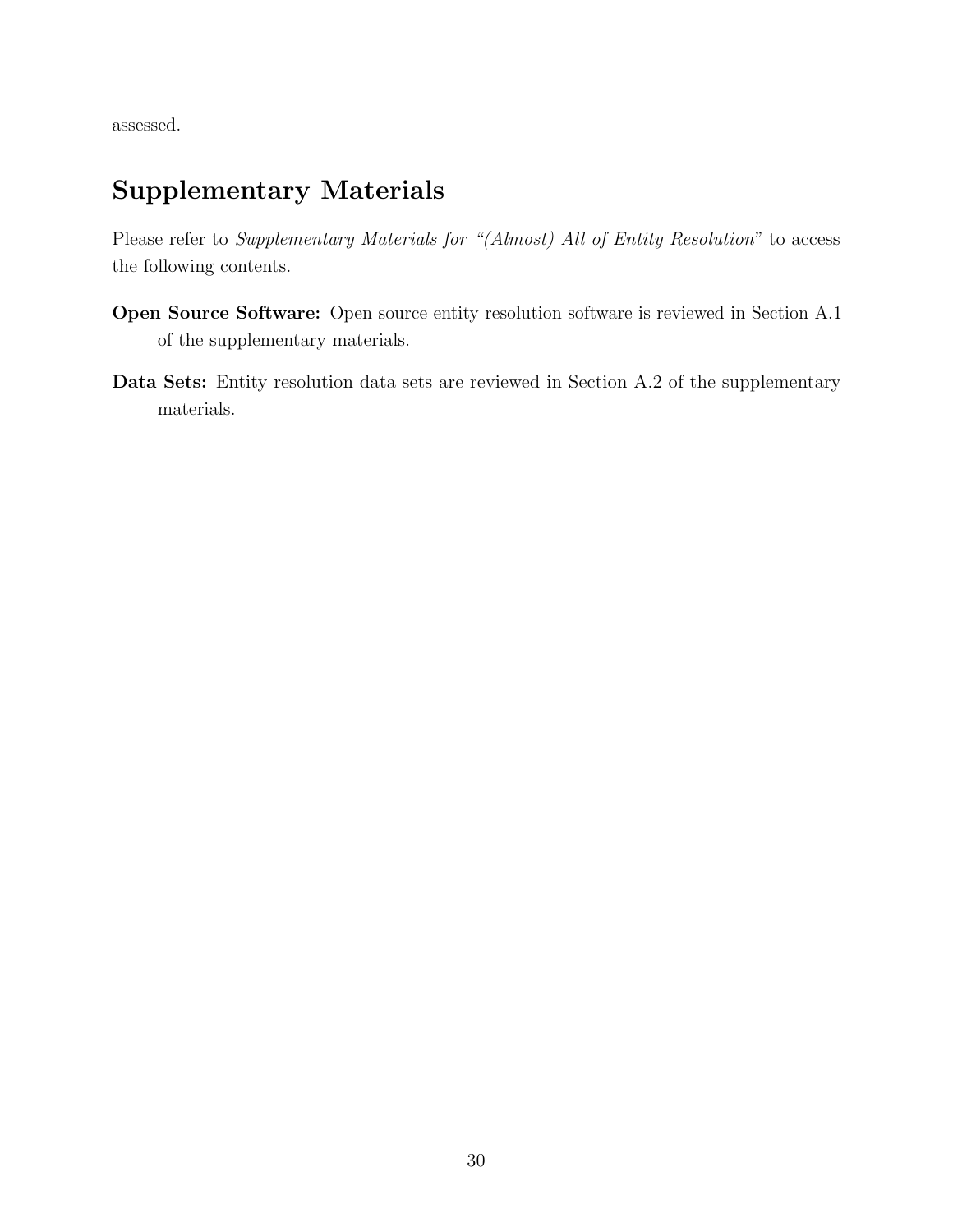# Supplementary Materials for "(Almost) All of Entity Resolution"

Olivier Binette and Rebecca C. Steort[s](#page-30-0)††

Duke University Durham, NC 27708

January 19, 2022

# A Open Source Software and Data Sets

In this supplement, we review open source entity resolution software (Appendix [A.1](#page-30-1) and entity resolution data sets (Appendix [A.2\)](#page-32-0).

## <span id="page-30-1"></span>A.1 Open Source Software

This section reviews open source entity resolution software. We focus on libraries available in R or Python software packages, however, we cover a few recent packages that are available in Julia and Apache Spark. Other software is reviewed in Köpcke and Rahm [\(2010\)](#page-46-11); [Christen](#page-41-0) [\(2012\)](#page-41-0); [Christophides et al.](#page-41-1) [\(2019\)](#page-41-1).

<span id="page-30-0"></span><sup>††</sup>Olivier Binette is a PhD Student in the Department of Statistical Science at Duke University, Durham NC 27708 (e-mail: olivier.[binette@duke](olivier.binette@duke.edu).edu). Rebecca C. Steorts is Assistant Professor of Statistical Science and affiliated faculty in Computer Science, Biostatistics and Bioinformatics, the information initiative at Duke (iiD) and the Social Science Research Institute (SSRI), Duke University, Durham NC 27708, and Principal Mathematical Statistician at the U.S. Census Bureau (e-mail: [beka@stat](beka@stat.duke.edu).duke.edu). The authors gratefully acknowledge the support of the Natural Sciences and Engineering Research Council of Canada, of the Fonds de Recherche du Québec — Nature et Technologies, of NSF Career Award 1652431 and of the Alfred P. Sloan Foundation. The authors thank Ted Enamorado and MJM for providing comments that greatly improved this work.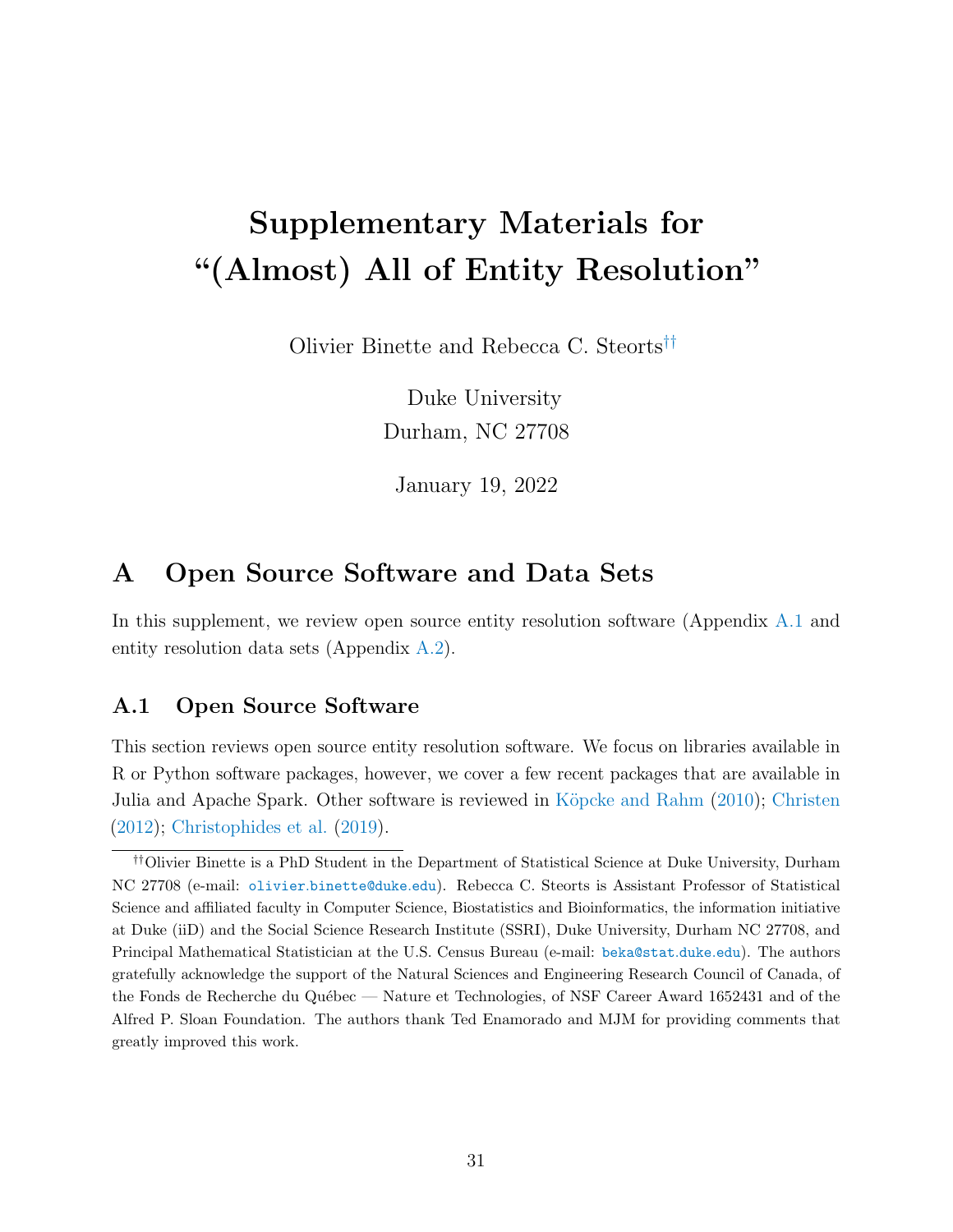Available in Python. The python library dedup [\(Gregg and Eder,](#page-44-9) [2015\)](#page-44-9), available on PyPI and on GitHub, implements the Fellegi-Sunter framework together with active learning to select threshold weights. Based on this probabilistic record linkage step, it allows clustering records in coreferent groups using hierarchical agglomerative clustering with a centroid linkage. It is widely used, well documented and well maintained. The library recordlinkage [\(de Bruin,](#page-42-10) [2019\)](#page-42-10), available on PyPI and on GitHub, implements the Fellegi-Sunter framework, k-means clustering and a number of fully supervised classifiers (logistic regression, support vector machines, etc). The Freely Extensible Biomedical Record Linkage FEBRL library [\(Christen,](#page-41-9) [2008b\)](#page-41-9), available on SourceForge, provides a graphical user interface and implements the Fellegi-Sunter framework as well as supervised classifiers and clustering algorithms. Also, the library py-entitymatching [\(Govind et al.,](#page-44-10) [2019\)](#page-44-10), available on PyPI and GitHub, provides tools to facilitate the development of entity resolution models. It implements rule-based systems as well as a number of supervised machine learning classifiers. Finally, the package fasthash available on Github implements the work of [Chen et al.](#page-40-2) [\(2018\)](#page-40-2).

Available in R. The RecordLinkage package on CRAN [\(Sariyar and Borg,](#page-49-10) [2010\)](#page-49-10) implements the Fellegi-Sunter framework and a number of supervised algorithms (logistic regression, support vector machines, random forests, and others). It also contains the two data sets RLdata500 and RLdata10000 which have been widely used in the literature as benchmark data sets. [Enamorado et al.](#page-43-3) [\(2019\)](#page-43-3) extended the work of [Fellegi and Sunter](#page-43-2) [\(1969\)](#page-43-2) and provided efficient open source software on CRAN and GitHub known as fastLink. This package supports record linkage, but not de-duplication at this time. The blink package on CRAN and GitHub implements the work of [Steorts](#page-49-6) [\(2015\)](#page-49-6). The representr package on GitHub implements the work of [Kaplan et al.](#page-45-5) [\(2020\)](#page-45-5) for canonicalization.

Available in Julia. [McVeigh et al.](#page-46-5) [\(2019\)](#page-46-5) provide a Julia package to perform blocking and Bayesian Fellegi-Sunter called BayesianRecordLinkage.jl on GitHub.

**Available in Apache Spark.** [Marchant et al.](#page-46-1) [\(2019\)](#page-46-1) provide a joint blocking and entity resolution package on GitHub, which is provided in Apache Spark with a Java and Scala back-end.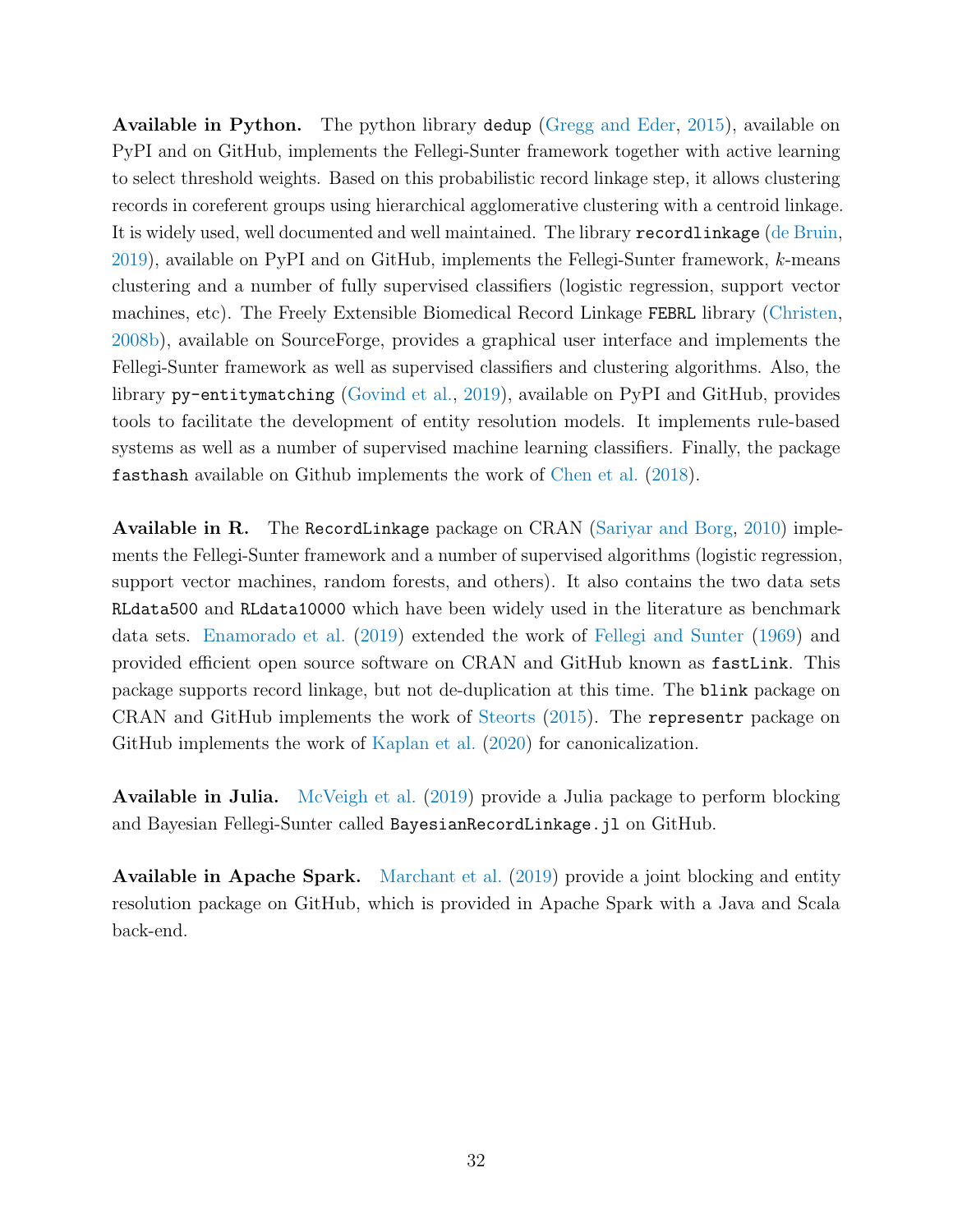## <span id="page-32-0"></span>A.2 Entity Resolution Data Sets

In this section, we review entity resolution data sets that are publicly available.

#### A.2.1 Synthetic data sets

First we review synthetic data sets that are publicly available. For all of these data sets, a unique identifier is available to evaluate entity resolution performance.

RLdata. This contains the RLdata500 and RLdata10000 synthetic data sets from the RecordLinkage package in R with a total of 500 and 10,000 total records and 10 percent duplication. Feature information available is first and last name and full date of birth. Both data sets contain a very small amount of distortion in the features.

GeCo Tool. One is able to create a synthetic data set using the GeCo Tool [\(Tran et al.,](#page-50-10) [2013\)](#page-50-10), where features can consist of first name, last name, and birth date. Distortions can be included as to emulate the effect of optical character recognition, keyboard errors, phonetic errors, and common misspellings.

FEBRL. The FEBRL data sets [\(Christen,](#page-41-9) [2008b\)](#page-41-9) consist of comparison patterns from an epidemiological cancer study in Germany ([https://recordlinkage](https://recordlinkage.readthedocs.io/en/latest/ref-datasets.html).readthedocs.io/en/ [latest/ref-datasets](https://recordlinkage.readthedocs.io/en/latest/ref-datasets.html).html). The FEBRL2 data set contains 5000 records (4000 originals and 1000 duplicates), with a Poisson distribution of duplicate records truncated at 5. The FEBRL3 data set contains 5000 records (2000 originals and 3000 duplicates), with a maximum of 5 duplicates based on one original record (and a Zipf distribution of duplicate records). The FEBRL1 data set is mostly likely not recommended for record linkage publications or as a benchmark data set given that it is small and the maximum cluster size is 1, making it quite unrealistic.

ABSEmployee. The ABSEmployee synthetic data set was constructed to mimic real data from the Australian Bureau of Statistics (ABS), which cannot be released due to privacy reasons. [Marchant et al.](#page-46-1) [\(2019\)](#page-46-1) simulated three data sources from the ABS that results in 666,000 total records, with 400,000 unique entities. The three data sources are a supplementary survey of permanent employees (source A), a supplementary survey of all employees (source B), and a census of all employees (source C). The size of source A is 120,000; the size of source B is 180,000; the size of source C is 360,000. Duplication occurs across and within the three data sources.

Feature information available is statistical area level of the employee, mesh block, birth day, birth year, gender (binary), industry, whether employment is on a casual basis (binary),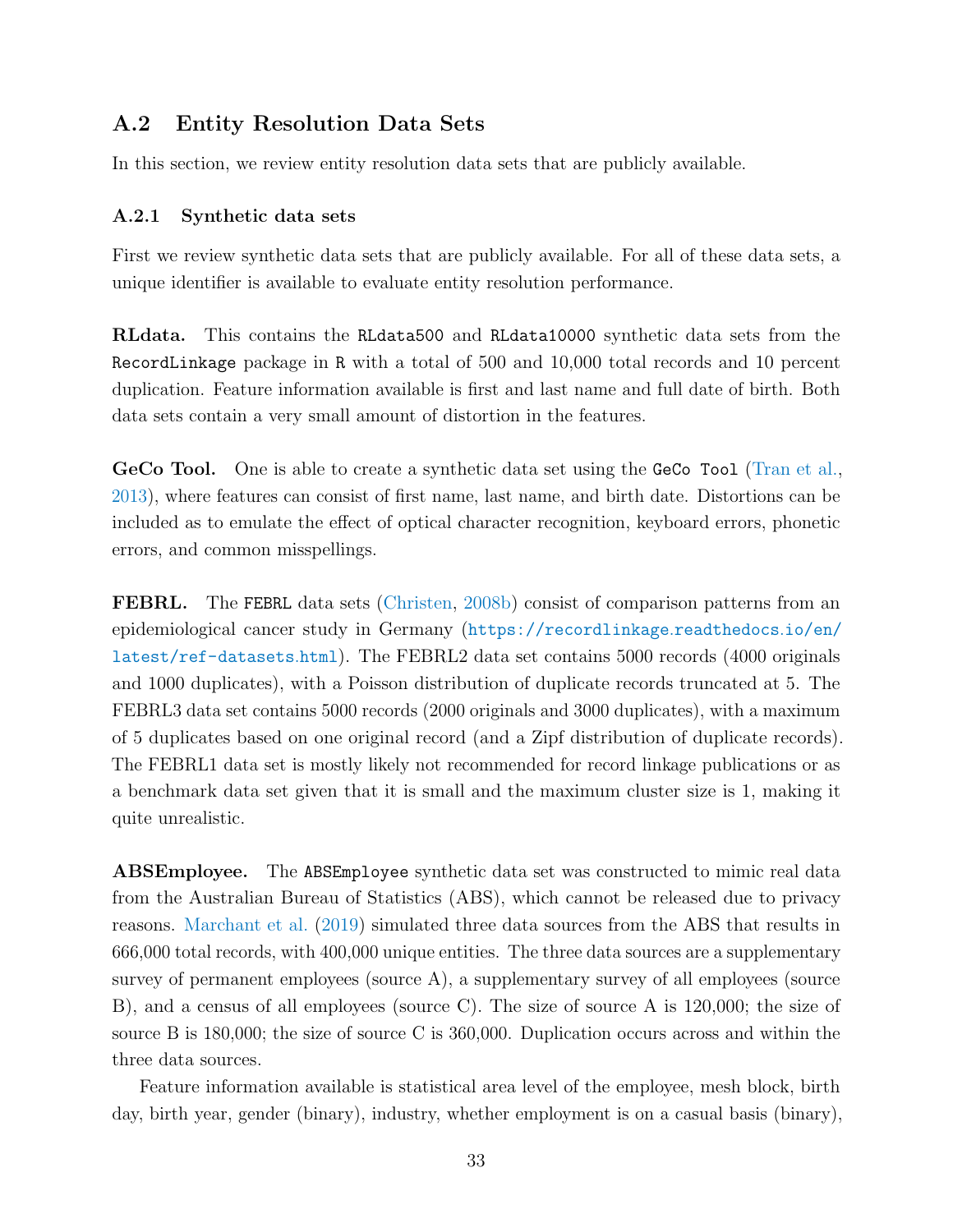whether employment is full-time, hours worked per week, payrate, average weekly earnings. In all sources, there are missing variables, which are explained further at [https://github](https://github.com/cleanzr/dblink-experiments/tree/master/data).com/ [cleanzr/dblink-experiments/tree/master/data](https://github.com/cleanzr/dblink-experiments/tree/master/data).

## A.2.2 Real Data Sets (Publicly Available)

In this section, we review data sets from the literature which arise from real applications and which are publicly available. For all of these data sets, except for the 1901 and 1911 Irish Census, unique identifiers are available to evaluate entity resolution performance. However, the reliability of these unique identifiers vary. In some cases, these unique identifiers were obtained as the result of extensive record linkage efforts involving expert clerical review of the data. In other cases, the unique identifiers were obtained using external information which is not provided in these data sets.

Cora. The cora data set consists of citations and is hosted on the RIDDLE repository [\(Bilenko and Mooney,](#page-40-11) [2006\)](#page-40-11). Features include title, author, and year of publication. This data set needs some pre-processing steps before a record linkage method can be applied, such as removing punctuation.

SHIW. The Italian Survey on Household and Wealth (FWIW) is a sample survey conducted by the Bank of Italy every two years. The 2010 survey covers 7,951 households composed of 19,836 individuals. The 2008 survey covers 19,907 individuals and 13,266 individuals. The entire survey covers all twenty regions of Italy. Features available are categorical due to privacy reasons, and are the following: year of birth, working status, employment status, branch of activity, town size, geographical area of birth, sex, whether or not Italian national, and highest educational level obtained. A script that downloads the data set can be found here: https://github.[com/ngmarchant/shiw](https://github.com/ngmarchant/shiw).

NLTCS. The National Long Term Care Survey (NLTCS), a longitudinal study of the health of elderly (65+) individuals ([http://www](http://www.nltcs.aas.duke.edu/).nltcs.aas.duke.edu/). The NLTCS was conducted approximately every six years, with each wave containing roughly 20,000 individuals. Unfortunately, only three waves are appropriate for record linkage due to issues with the survey design. Thus, only a subset can be utilized, which are waves 1982, 1989 and 1994. The features available for linking are all categorical and are: gender (SEX), full date of birth (DOB), location of the patient (STATE) and office location of the physician (REGOFF). The provided unique identifier is based upon the social security number.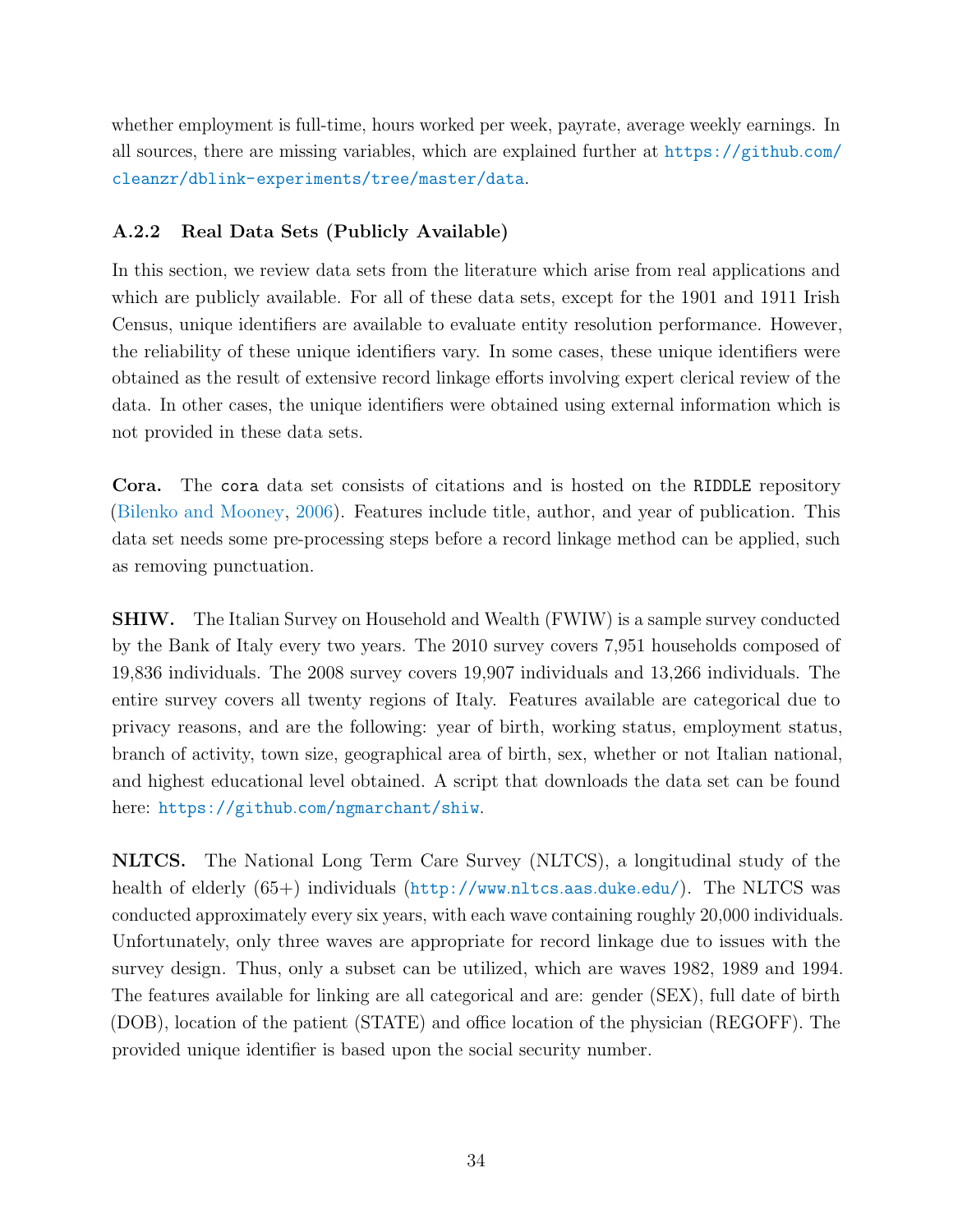CD. The CD data set includes information about 9,763 CDs randomly extracted from freeDB.<sup>[1](#page-34-0)</sup> There are a total of 299 duplicate records. Attribute information consists of 106 total features such as artist name, title, genre, among others.

Restaurant. The Restaurant data set contains 864 restaurant records collected from Fodor's and Zagat's restaurant guides.<sup>[2](#page-34-1)</sup> There are a total of 112 duplicate records. Attribute information contains name, address, city, and cuisine.

NCSBE. The North Carolina State Board of Elections (NCSBE) releases an online publication of North Carolina voter registration snapshot data. Records are updated temporally, resulting in voters being duplicated within this data set. While the NCSBE provides each voter with an identifier in each of the snapshots, they do not provide any public information regarding how duplicate records are removed. In addition, the reliability of the NCSBE "unique" voter identifiers has been recently been questioned [\(Wortman,](#page-52-11) [2019\)](#page-52-11). Feature information consists of first and last name, age, gender, race, place of birth, age, political affiliation, telephone number, and full address.

USPTO. In 2015, PatentsView<sup>[3](#page-34-2)</sup> organized a competition aiming to develop an inventor disambiguation algorithm for the USPTO patents records. Five data sets of inventordisambiguated patent records were provided as training data to help develop proposed algorithms and can be downloaded from https://community.patentsview.[org/workshop-2015](https://community.patentsview.org/workshop-2015). A research data set of all patents which PatentsView has now disambiguated using the winning algorithm of the 2015 competition can be downloaded from https://www.[patentsview](https://www.patentsview.org/download).org/ [download](https://www.patentsview.org/download).

SDS. The Social Diagnosis Survey (SDS) is a project that supports diagnosis work derived from institutional indicators of quality of life in households in Poland (anyone older than sixteen years of age). The first sample was taken in the year 2000 and the same households were revisited roughly every two years afterwards as a followup survey, up to 2015. The complete data can be found at http://www.diagnoza.[com/index-en](http://www.diagnoza.com/index-en.html).html. The entire SDS consists of 41,227 unique records of individual members of households that participated in the survey in at least one of the years 2011, 2013, and 2015. Individuals can be duplicated longitudinally across these three waves, however, duplication cannot occur within a wave.

<span id="page-34-0"></span><sup>1</sup>This data set can be found at https://hpi.[de/naumann/projects/repeatability/datasets/cd](https://hpi.de/naumann/projects/repeatability/datasets/cd-datasets.html)[datasets](https://hpi.de/naumann/projects/repeatability/datasets/cd-datasets.html).html.

<span id="page-34-1"></span><sup>2</sup>This data set was originally provided by Sheila Tejada, and was downloaded from [http://](http://www.cs.utexas.edu/users/ml/riddle/data.html) www.cs.utexas.[edu/users/ml/riddle/data](http://www.cs.utexas.edu/users/ml/riddle/data.html).html.

<span id="page-34-2"></span><sup>3</sup>See [https://www](https://www.patentsview.org/).patentsview.org/.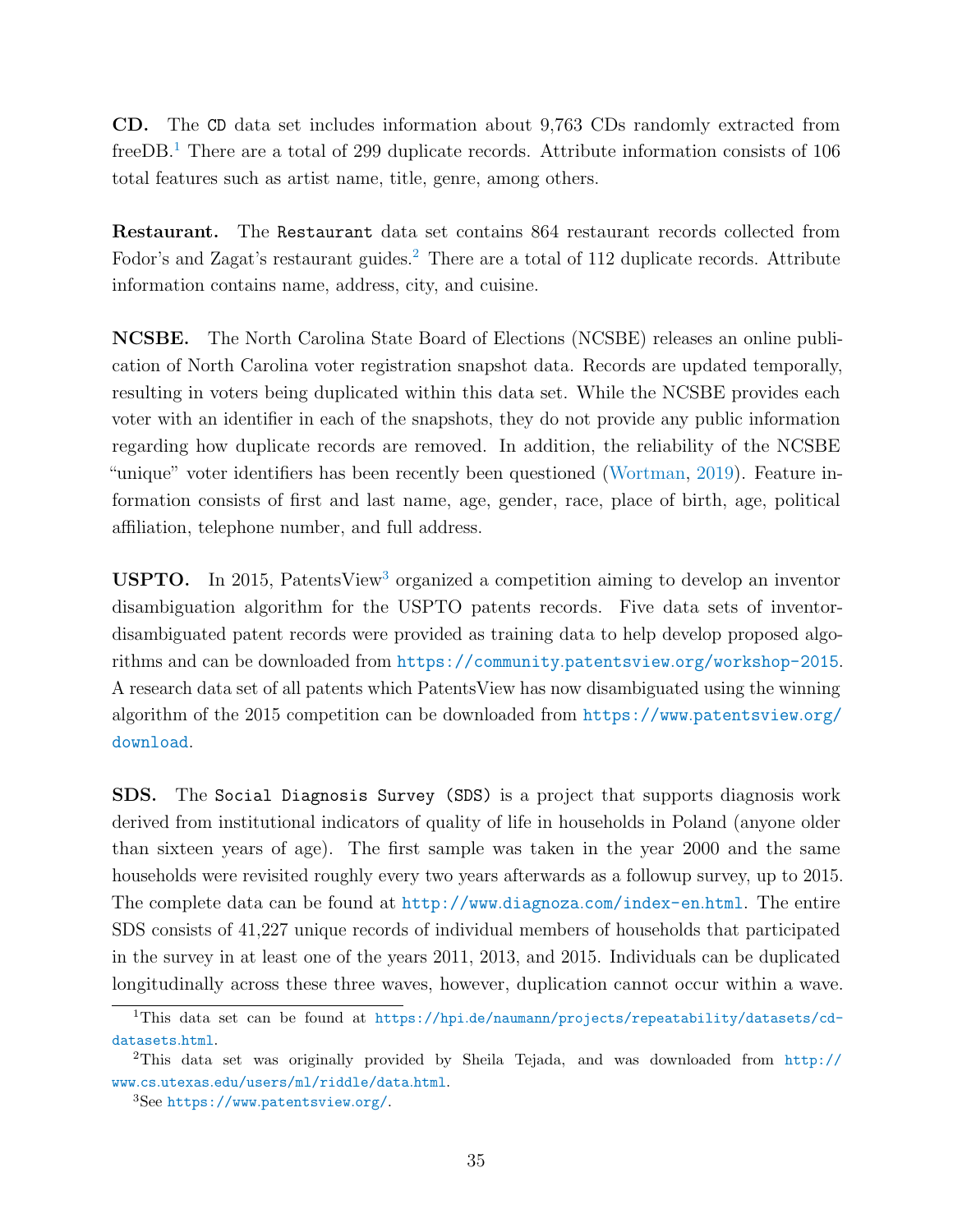Attribute information consists of the following categorical information: sex, full date of birth, province of residence, and education level.

SIPP. The Survey of Income and Program Participation (SIPP) is a longitudinal survey that collects information about the income and participation in federal, state, and local programs of individuals and households in the United States [\(U. S. Census Bureau,](#page-51-11) [2009\)](#page-51-11). The SIPP is administered every few years in panels, where sampled individuals within each panel are divided into four rotation groups (subsamples of roughly equal size). One rotation group is interviewed each month such that a wave of the survey consists of a four-month cycle of interviews. The data is publicly available from the Census Bureau website at https://www.census.[gov/programs-surveys/sipp/data/datasets](https://www.census.gov/programs-surveys/sipp/data/datasets.html).html. Feature information available is sex, year and month of birth, race, and state of residence.

1901 and 1911 Irish Census. Each household in Ireland was expected to complete what is referred to as Form A, which records the names of all the individuals in the home on the night of 31st March  $1901<sup>4</sup>$  $1901<sup>4</sup>$  $1901<sup>4</sup>$  Form A contains all members that resided in a household and any visitors (that stayed the night). Attribute information recorded is full name, age, gender, relationship to head of household, religion, occupation, marital status, county of birth (unless born abroad, in which case only the country was recorded), ability to read or write, ability to speak Irish, English, both, or none. There were other forms that were required for businesses, ships, and other types of reasons, which can be found at https://www.[irish-genealogy-toolkit](https://www.irish-genealogy-toolkit.com/census-forms.html).com/census-forms.html.

The census of 1911 for Form A was slightly different than that of 1901. The household completed and signed this form. One additional attribute was disability status. Three additional questions were asked of married women: the number of years with their current husband, the number of children (born alive), and the number of children still living. Similar to the census of 1901, there were other forms required for businesses, ships, etc. For those interested in using the data, all thirty-two Irish counties for 1901 and 1911 can be found at http://www.census.[nationalarchives](http://www.census.nationalarchives.ie/).ie/.

#### A.2.3 Real Sata Sets (Private)

In this section, we review data sets that are not available in the public domain, but have an important place in the literature.

<span id="page-35-0"></span><sup>4</sup>Enumerators, typically local police constables, went from house to house collecting the census forms from literate families, and filled in the required information for those heads of household who could not read and write. These census forms were signed by both the enumerator and the head of household, no matter who had filled in the required information.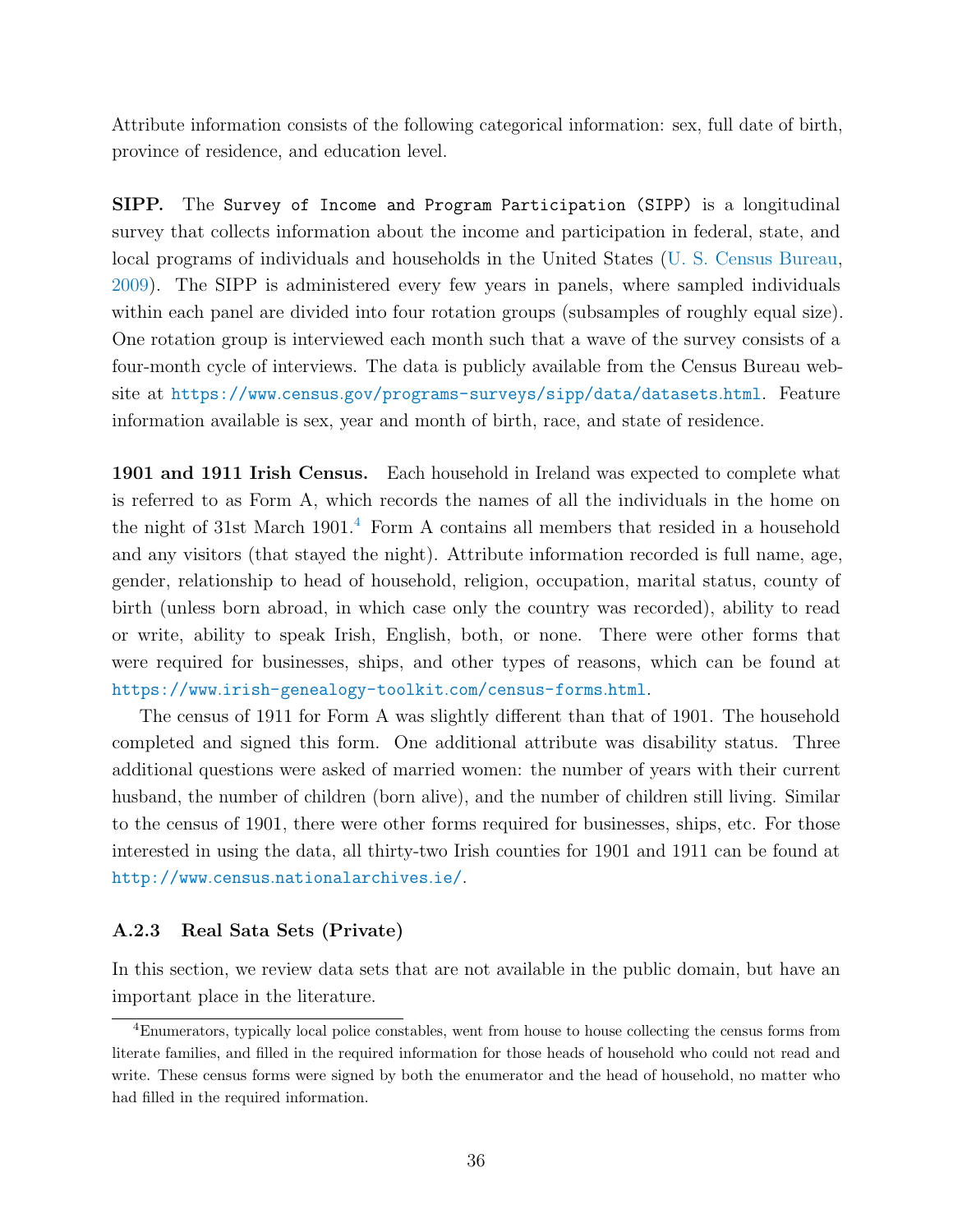El Salvador – ER-TL and CDHES. As already mentioned, El Salvador experienced a civil was from 1980 — 1991. We have discussed in Section 1.1 the United Nations Truth Commission (UNTC) data set. Additionally, there were two other sources that collected information – El Rescate - Tutela Legal (ER-TL) and the Salvadoran Human Rights Commission (CDHES).

El Rescate, based out of Los Angelos, CA, developed a database on human rights abuses, where the information was digitized from reports that were published by Tutela Legal of the Archdiocese of San Salvador. The information published came from individuals that came to Tutela Legal's office in San Salvador in order to make denunciations. According to [Howland](#page-45-12) [\(2008\)](#page-45-12), Tutela Legal performed interviews, checked credibility of denunciations and testimonials, and compared any denunciations with existing records to avoid duplications in their databases. Unfortunately due to the nature of data collection, it's not possible to publish all denunciations as it is possible that some were not reported due to restrictions of access to other areas or occurrences of under-reporting. The size of this database is 4,420 records.

CDHES collected data between 1979 and 1991 according to [Ball](#page-39-9) [\(2000\)](#page-39-9), and collected more than 9,000 testimonials that were recorded in writing. In 1992, these recordings were digitized and a database was created to summarize a summary of all reported violations. The attributes present in both databases are: given and family names of the victim, full date of death, and region of death. The size of this database is 1,320 records.

Neither of these data sets is publicly available to our knowledge. Further information regarding these data sets is summarized in [Sadinle](#page-48-2) [\(2017\)](#page-48-2).

Syria. The Syria data set comprises data from the Syrian conflict, which covers the same time period, namely, March 2011 – April 2014. This data set is not entirely publicly available and was provided by the Human Rights Data Analysis Group (HRDAG). The respective data sets come from the Violation Documentation Centre (VDC), Syrian Center for Statistics and Research (CSR-SY), Syrian Network for Human Rights (SNHR), and Syria Shuhada website (SS). Each database lists a different number of recorded victims killed in the Syrian conflict, along with available identifying information including full Arabic name, date of death, death location, and gender.<sup>[5](#page-36-0)</sup> For more information on this data set, we refer to [Price et al.](#page-48-12)  $(2014)$ ; [Sadosky et al.](#page-49-2) [\(2015\)](#page-49-2); [Chen et al.](#page-40-2) [\(2018\)](#page-40-2); [Tancredi et al.](#page-50-11) [\(2020\)](#page-50-11).

Decennial Census and Administrative Records. We have introduced the decennial census data problem in Section 1.1: every ten years, when the U.S. Census Bureau must

<span id="page-36-0"></span><sup>5</sup>These databases include documented identifiable victims and not those who are missing in the conflict. Hence, any estimate reported is only a lower bound on the true number of victims.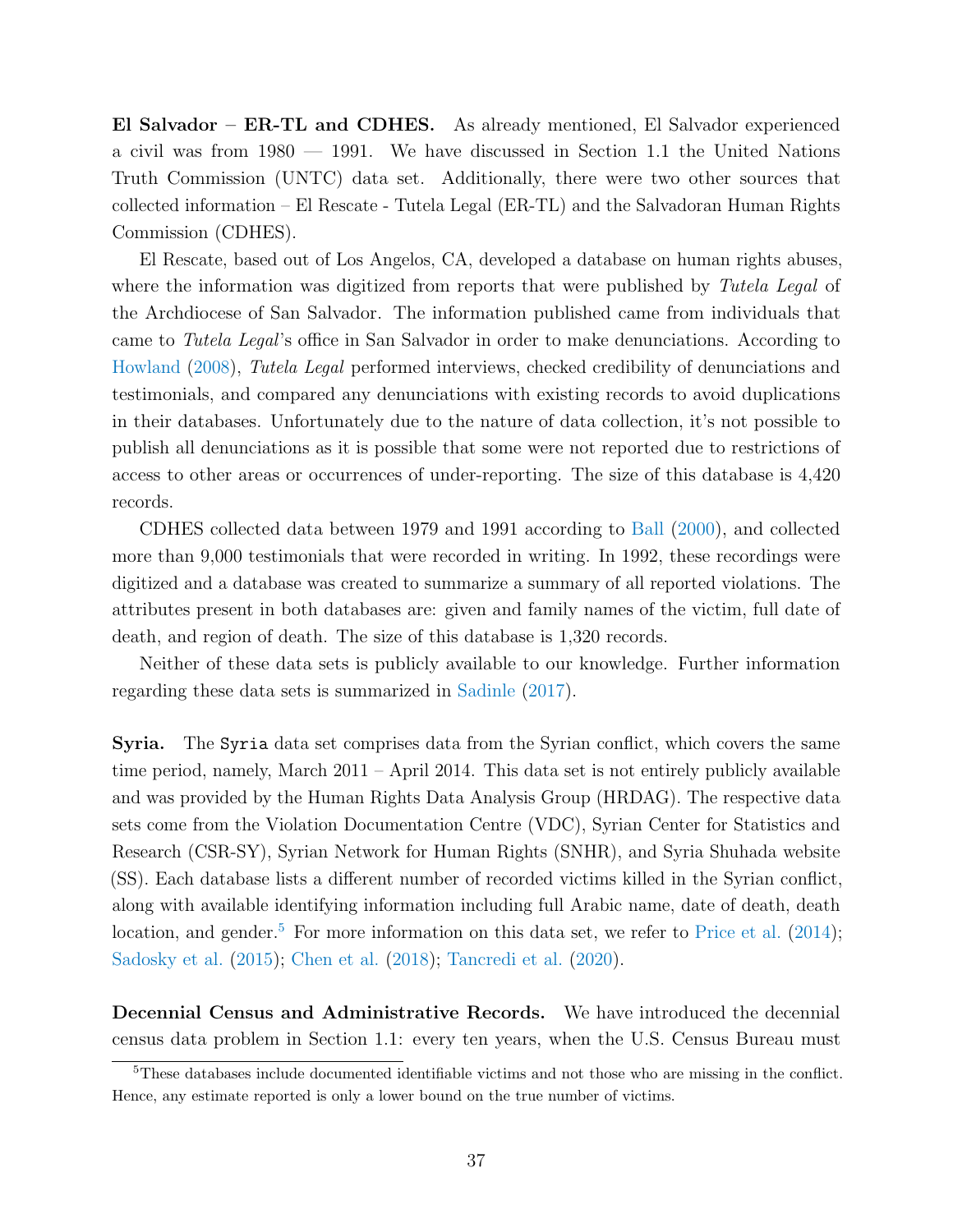enumerate the population in each state as mandated under the U.S. Constitution, Article I, Section 2. Many individuals elect not to fill out census forms, which results in them not being counted in the enumeration. Other individuals may be counted multiple times due to duplicate responses. For example, students attending universities or private schools (living in group quarters) are often double counted as they are legally required to be counted by their university/school, while also being counted by their parents/guardians as part of a household. One way to improve coverage is to leverage administrative data, such as the Social Security Administration's Numerical Identification System (Numident). The Numident is the Social Security Administration's computer database file of an abstract of the information contained in an application for a U.S. Social Security number. The following attributes are available for each data set: last name, date of birth, gender, and zip code, which are protected under Title 13, and thus, this data cannot be shared. [Marchant et al.](#page-46-1) [\(2019\)](#page-46-1) recently performed a case study on a subset of this data for the state of Wyoming, where the results are described in their paper.

ANES and PVF. The American National Election Studies (ANES) is a national survey of voters in the United States (U.S.) that is conducted before and after every presidential election. The target population of the ANES are U.S. citizens eligible to vote. Since 2008, the ANES is carried out via two interview modes — traditional face-to-face interviews and more common internet interviews. The face-to-face component of the ANES is a multistage stratified cluster sample of residential addresses, which due to financial constraints does not include Alaska and Hawaii. The internet component of the ANES is a random sample of residential addresses in the U.S. states and the District of Columbia. In 2016, out of 4,271 ANES respondents, 1,181 were face-to-face and 3,090 were internet respondents. The corresponding attrition rate from the pre-election to post-election surveys was 10% for the face-to-face and 16% for the internet respondents. For details on the sampling design see [DeBell et al.](#page-42-11)  $(2016)$ .

L2, a leading national nonpartisan firm, will provide to some researchers a nationwide voter file from the 2016 presidential election of over 180 million records. In this file, all states have updated their voter files by including information about the 2016 election. It is possible that through routine data cleaning by states and/or L2 that some individuals who voted in the election may have been removed because they either have deceased or moved. As a result, the L2 voter file has a total of 131 million voters who cast their ballots, whereas, according to the United States Election Projection, approximately 136.7 million individuals voted in the election. In addition, the L2 voter file does not contain overseas voters, which reduces this data set by roughly 5 million voters, and the turn out rate by slightly more than one percentage point. This data set is referred to as the Presidential Voter File (PVF).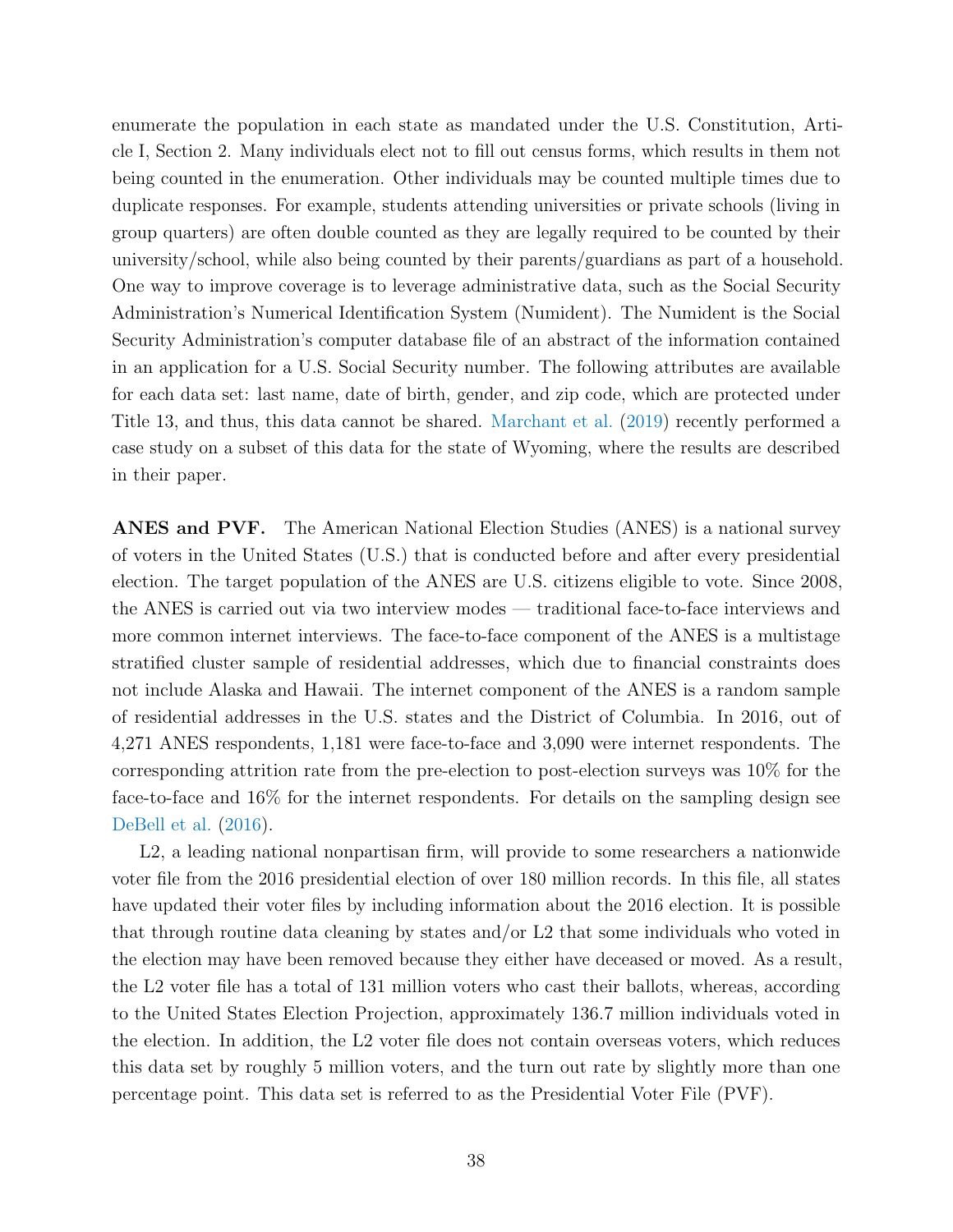In [Enamorado et al.](#page-43-3) [\(2019\)](#page-43-3), the authors were motivated to understand what drives the large gap between self-reported turnout in the 2016 ANES data set and the actual turnout among the voting-eligible population in 2016. To understand this further, one must compare the self-reported behavior (2016 ANES) with actual behavior (the 2016 PVF). Thus, this requires record linkage of these two databases. Unfortunately, neither are publicly available.<sup>[6](#page-38-4)</sup>

California Great Registers. Starting in 1900, each country in California (CA) printed and bound voter lists in each election year, which contained the following feature information of each voter: name, address, party registration, and occupation [\(Spahn,](#page-49-11) [2017;](#page-49-11) [McVeigh](#page-46-5) [et al.,](#page-46-5) [2019\)](#page-46-5). This became known as the California Great Registers data set, and was used as the county's form of book keeping on election day. These original voter lists have now been digitized using ancestry.com and optical character recognition, however, this can cause errors in the data. The entire data set can be viewed as a panel data set, where it may be possible to track partisan change during certain time periods. This data set spans 1908 — 1968. It is possible to potentially match voters from this time period with individuals from three decennial censuses from 1920, 1930, and 1940, which are publicly available. To our knowledge, the California registers database is not publicly available. Together, the three decennial censuses and the California Great Registers data set combine to form a data set of 57 million records of Californians.

# References

- <span id="page-38-3"></span>Ailon, N., Charikar, M., and Newman, A. "Aggregating Inconsistent Information: Ranking and Clustering." *Journal of the ACM*,  $55(5):1-27$  (2008).
- <span id="page-38-2"></span>Armstrong, J. and Mayda, J. "Estimation of Record Linkage Models Using Dependent Data." In Proceedings of the Section on Survey Research Methodology, 853 – 858. American Statistical Association (1992).
- <span id="page-38-1"></span>Avoundjian, T., Dombrowski, J. C., Golden, M. R., Hughes, J. P., Guthrie, B. L., Baseman, J., and Sadinle, M. "Comparing Methods for Record Linkage for Public Health Action: Matching Algorithm Validation Study." JMIR Public Health and Surveillance, 6(2):e15917 (2020).
- <span id="page-38-0"></span>Ax, J. "Georgia Lawsuit is Latest Blow in U.S. Fight Over Voting Rights." (2018). Online; posted October 12, 2018; retrieved July 17, 2020.

<span id="page-38-4"></span><sup>6</sup>There cannot be duplications within the ANES and PVF files, as it is reasonable to assume that an individual responds or votes only one time.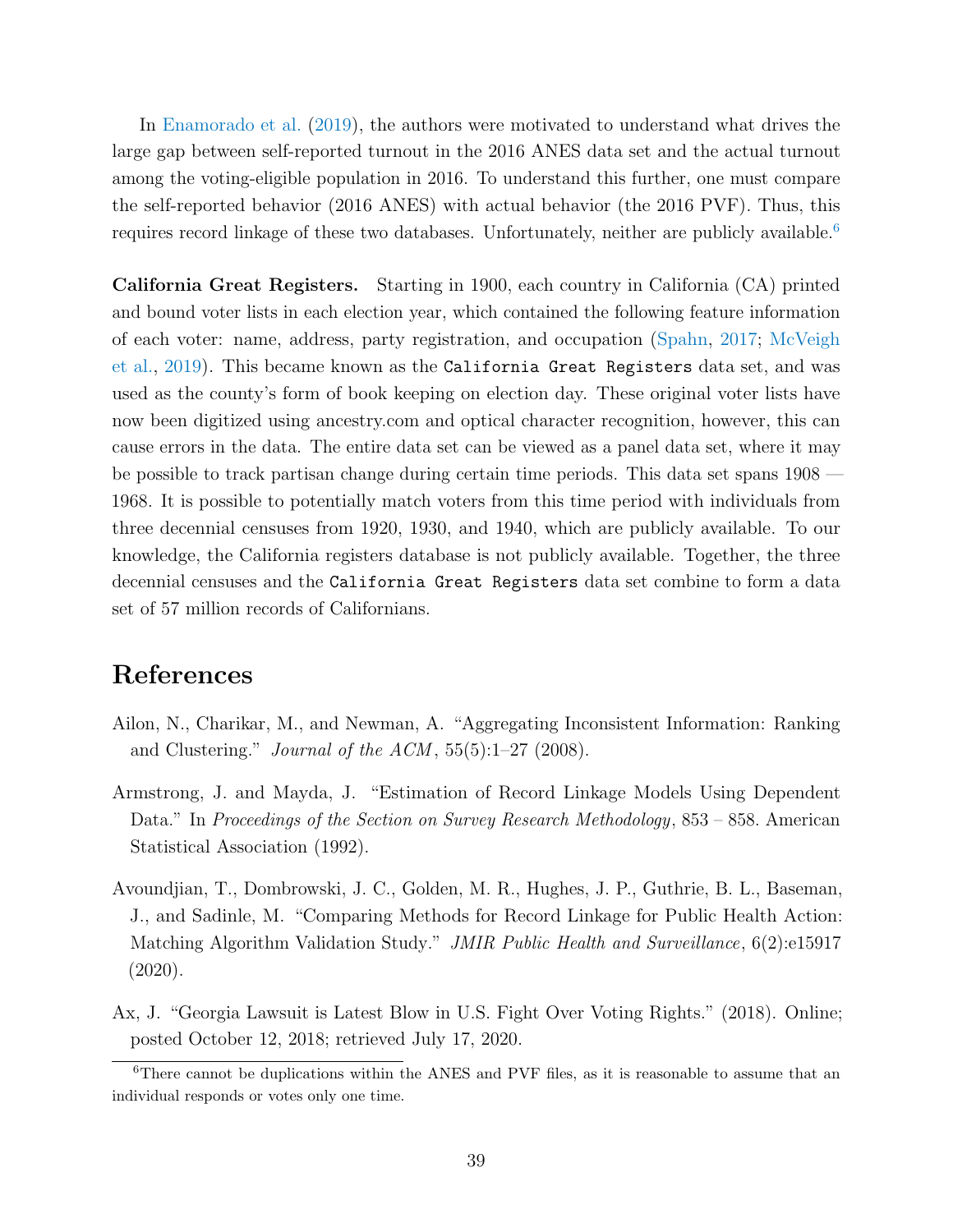URL https://www.reuters.[com/article/usa-election-registrations/georgia](https://www.reuters.com/article/usa-election-registrations/georgia-lawsuit-is-latest-blow-in-u-s-fight-over-voting-rights-idUSKCN1ML333)[lawsuit-is-latest-blow-in-u-s-fight-over-voting-rights-idUSKCN1ML333](https://www.reuters.com/article/usa-election-registrations/georgia-lawsuit-is-latest-blow-in-u-s-fight-over-voting-rights-idUSKCN1ML333)

- <span id="page-39-7"></span>Azoulay, P., Michigan, R., and Sampat, B. N. "The Anatomy of Medical School Patenting." New England Journal of Medicine, 357(20):2049–2056 (2007).
- <span id="page-39-5"></span>Azoulay, P., Zivin, J. S. G., and Sampat, B. N. "The Diffusion of Scientific Knowledge Across Time and Space: Evidence from Professional Transitions for the Superstars of Medicine." In Lerner, J. and Stern, S. (eds.), The Rate and Direction of Inventive Activity Revisited. University of Chicago Press (2012).
- <span id="page-39-6"></span>Bailey, M., Cole, C., Henderson, M., and Massey, C. "How Well Do Automated Linking Methods Perform? Lessons from U.S. Historical Data." National Bureau of Economic Research Working Paper Series (2017).
- <span id="page-39-9"></span>Ball, P. "The Salvadoran Human Rights Commission: Data Processing, Data Representation, and Generating Analytical Reports." In Ball, P., Spirer, H. F., and Spirer, L. (eds.), *Making* the Case: Investigating Large Scale Human Rights Violations Using Information Systems and Data Analysis, 15–24. American Association for the Advancement of Science (2000).
- <span id="page-39-0"></span>—. "A geeky deep-dive: database deduplication to identify victims of human rights violations." (2016). Online; posted January 8, 2016; retrieved July 29, 2020. URL https://hrdag.[org/2016/01/08/a-geeky-deep-dive-database-deduplication](https://hrdag.org/2016/01/08/a-geeky-deep-dive-database-deduplication-to-identify-victims-of-human-rights-violations/)[to-identify-victims-of-human-rights-violations/](https://hrdag.org/2016/01/08/a-geeky-deep-dive-database-deduplication-to-identify-victims-of-human-rights-violations/)
- <span id="page-39-8"></span>Bansal, N., Blum, A., and Chawla, S. "Correlation Clustering." Machine Learning, 56(1- 3):89–113 (2004).
- <span id="page-39-3"></span>Belin, T. R. "A Proposed Improvement in Computer Matching Techniques." In Statistics of Income and Related Administrative Record Research, 167–172. Washington, DC, USA: International Revenue Service (1990).
- <span id="page-39-2"></span>Belin, T. R. and Rubin, D. B. "A Method for Calibrating False-Match Rates in Record Linkage." Journal of the American Statistical Association, 90(430):694–707 (1995).
- <span id="page-39-4"></span>Bellare, K., Iyengar, S., Parameswaran, A. G., and Rastogi, V. "Active Sampling for Entity Matching." In Proceedings of the 18th ACM SIGKDD International Conference on Knowledge Discovery and Data Mining, 1131–1139. New York, NY, USA: Association for Computing Machinery (2012).
- <span id="page-39-1"></span>Betancur, B., Planchart, R. F., and Buergenthal, T. "From Madness to Hope: The 12-year war in El Salvador." Technical Report S/25500, Annex, UN Security Council (1993).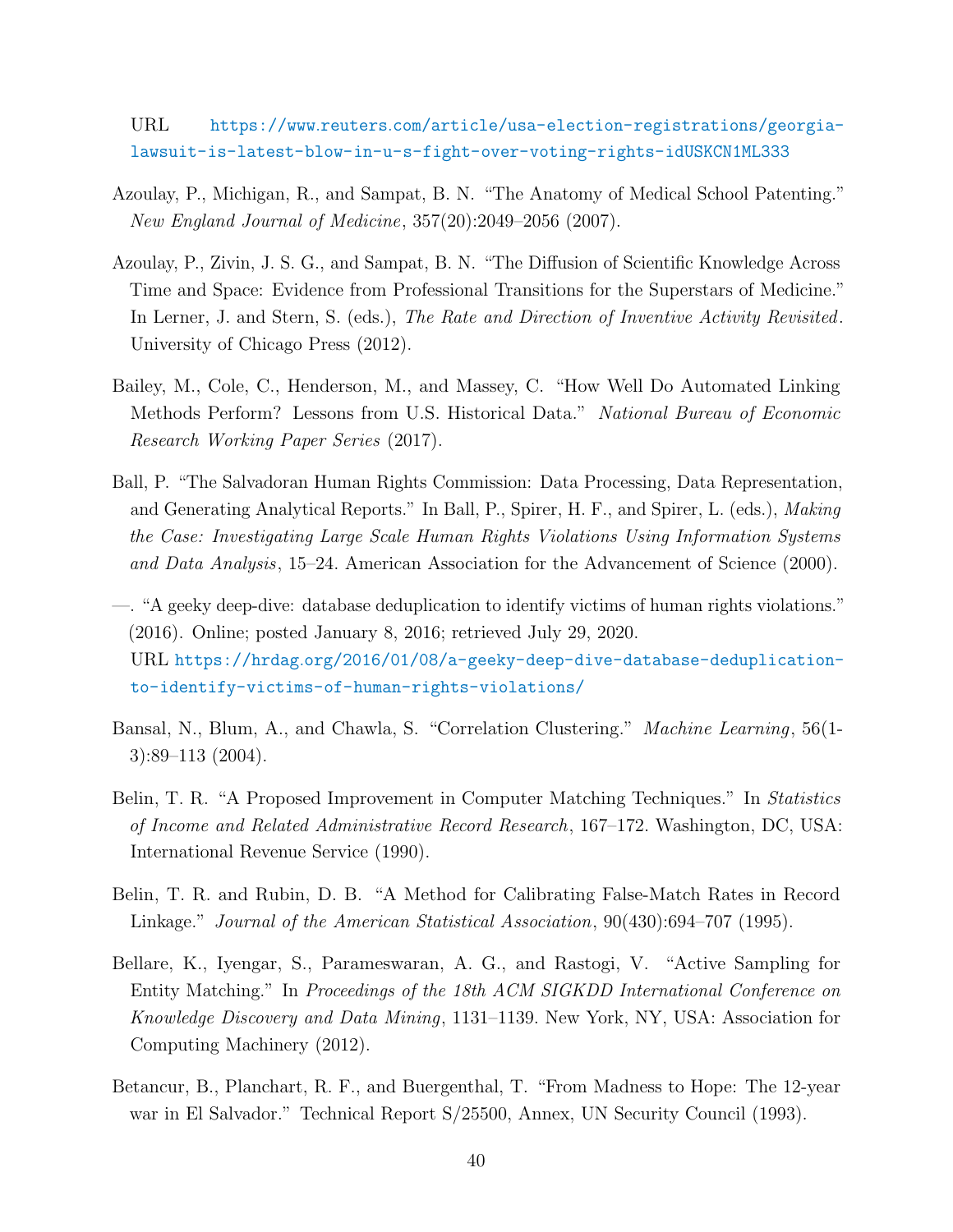- <span id="page-40-7"></span>Bhattacharya, I. and Getoor, L. "A Latent Dirichlet Model for Unsupervised Entity Resolution." Proceedings of the Sixth SIAM International Conference on Data Mining, 47–58 (2006).
- <span id="page-40-11"></span>Bilenko, M. and Mooney, R. "Riddle: Repository of Information on Duplicate Detection, Record Linkage, and Identity Uncertainty." (2006). Online; retrieved July 29, 2020. URL http://www.cs.utexas.[edu/users/ml/riddle/](http://www.cs.utexas.edu/users/ml/riddle/)
- <span id="page-40-8"></span>Bleiholder, J. and Naumann, F. "Data Fusion." ACM Computing Surveys, 41(1):1–41 (2009).
- <span id="page-40-9"></span>Bohannon, P., Fan, W., Flaster, M., and Rastogi, R. "A Cost-Based Model and Effective Heuristic for Repairing Constraints by Value Modification." In Proceedings of the 2005 ACM SIGMOD International Conference on Management of Data, 143–154 (2005).
- <span id="page-40-0"></span>Brizan, D. G. and Tansel, A. U. "A Survey of Entity Resolution and Record Linkage Methodologies." Communications of the IIMA, 6(3):41–50 (2006).
- <span id="page-40-1"></span>Campbell, K. M., Deck, D., and Krupski, A. "Record Linkage Software in the Public Domain: A Comparison of Link Plus, The Link King, and a 'Basic' Deterministic Algorithm." Health *Informatics Journal*,  $14(1):5-15(2008)$ .
- <span id="page-40-3"></span>Chapelle, O., Bernhard, S., and Zien, A. Semi-Supervised Learning. Cambridge, Massachusetts: The MIT Press (2006).
- <span id="page-40-6"></span>Charikar, M., Guruswami, V., and Wirth, A. "Clustering With Qualitative Information." Journal of Computer and System Sciences, 71(3):360 – 383 (2005).
- <span id="page-40-2"></span>Chen, B., Shrivastava, A., and Steorts, R. C. "Unique entity estimation with application to the Syrian conflict." The Annals of Applied Statistics, 12(2):1039–1067 (2018).
- <span id="page-40-10"></span>Cheng, X., Tang, P., Su, S., Chen, R., Wu, Z., and Zhu, B. "Multi-Party High-Dimensional Data Publishing under Differential Privacy." IEEE Transactions on Knowledge and Data Engineering, 32(8):1557–1571 (2020).
- <span id="page-40-4"></span>Christen, P. "A Two-Step Classification Approach to Unsupervised Record Linkage." In Proceedings of the Sixth Australasian Conference on Data Mining and Analytics - Volume  $70, 111-119$ . Australian Computer Society, Inc.  $(2007)$ .
- <span id="page-40-5"></span>—. "Automatic Record Linkage Using Seeded Nearest Neighbour and Support Vector Machine Classification." In Proceedings of the 14th ACM SIGKDD International Conference on Knowledge Discovery and Data Mining, 151–159. New York, NY, USA: Association for Computing Machinery (2008a).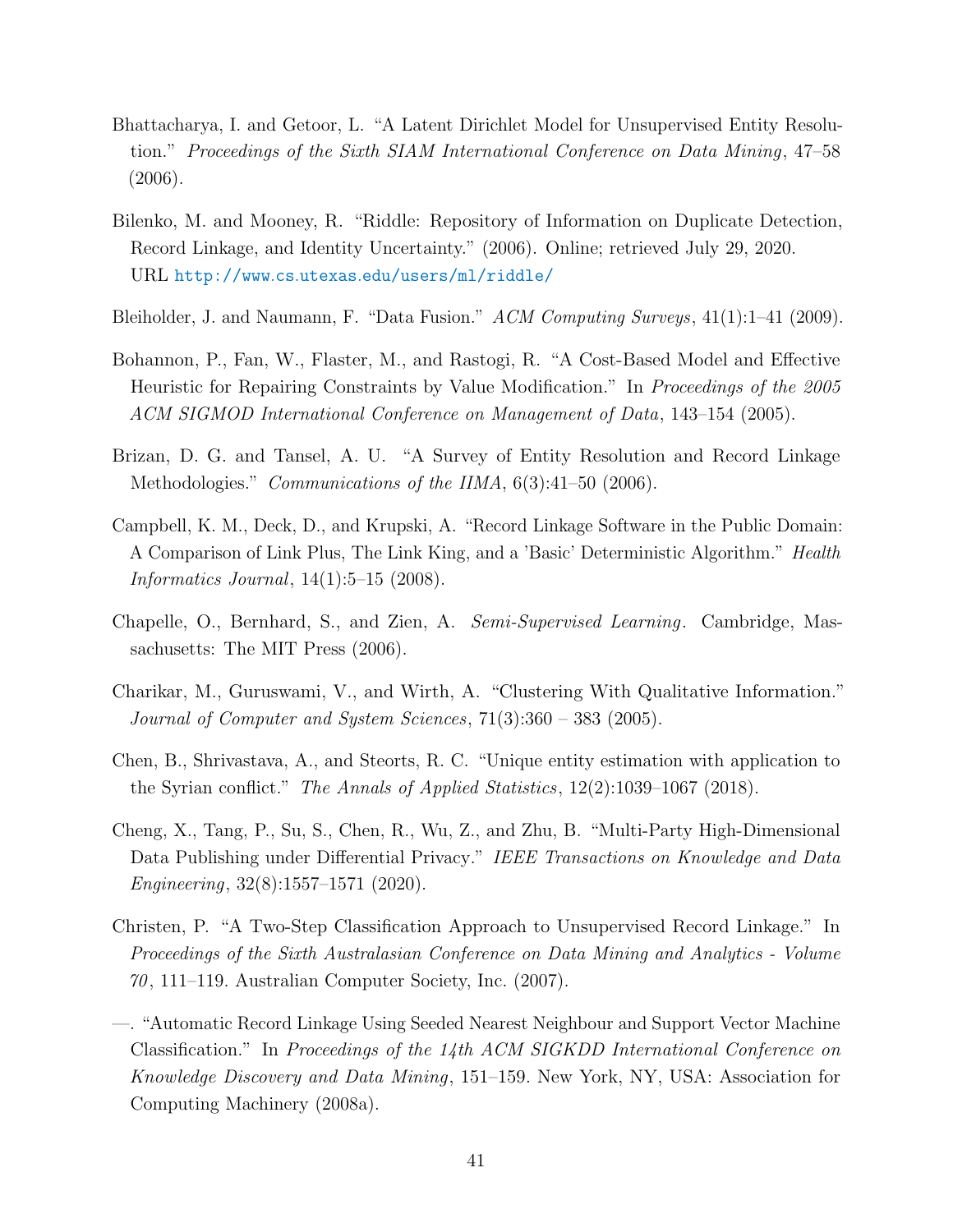- <span id="page-41-9"></span>—. "Febrl – An Open Source Data Cleaning, Deduplication and Record Linkage System With a Graphical User Interface." In In ACM International Conference on Knowledge Discovery and Data Mining, 1065–1068 (2008b).
- <span id="page-41-0"></span>—. Data Matching: Concepts and Techniques for Record Linkage, Entity Resolution, and Duplicate Detection. Data-Centric Systems and Applications. Berlin Heidelberg: Springer-Verlag (2012).
- <span id="page-41-2"></span>—. "Preparation of a Real Temporal Voter Data Set for Record Linkage and Duplicate Detection Research." Technical report, Australian National University (2014).
- <span id="page-41-4"></span>Christen, P., Vatsalan, D., and Wang, Q. "Efficient Entity Resolution with Adaptive and Interactive Training Data Selection." In 2015 IEEE International Conference on Data Mining, 727–732 (2015).
- <span id="page-41-1"></span>Christophides, V., Efthymiou, V., Palpanas, T., Papadakis, G., and Stefanidis, K. "End-to-End Entity Resolution for Big Data: A Survey." arXiv e-prints (2019). arXiv:1905.06397.
- <span id="page-41-7"></span>Cohen, S. and Sagiv, Y. "An Incremental Algorithm for Computing Ranked Full Disjunctions." In Proceedings of the Twenty-Fourth ACM SIGMOD-SIGACT-SIGART Symposium on Principles of Database Systems, 98–107. New York, NY, USA: Association for Computing Machinery  $(2005)$ .
- <span id="page-41-3"></span>Cohen, W. W., Ravikumar, P., and Fienberg, S. E. "A Comparison of String Distance Metrics for Name-Matching Tasks." In Proceedings of the 2003 International Conference on Information Integration on the Web, 73–78. AAAI Press (2003).
- <span id="page-41-5"></span>Cohen, W. W. and Richman, J. "Learning to Match and Cluster Large High-Dimensional Data Sets for Data Integration." In Proceedings of the Eighth ACM SIGKDD International Conference on Knowledge Discovery and Data Mining, 475–480. New York, NY, USA: Association for Computing Machinery (2002).
- <span id="page-41-6"></span>Copas, J. B. and Hilton, F. J. "Record Linkage: Statistical Models for Matching Computer Records." Journal of the Royal Statistical Society. Series A (Statistics in Society), 153(3):287–320 (1990).
- <span id="page-41-8"></span>Culotta, A., Wick, M., Hall, R., Marzilli, M., and McCallum, A. "Canonicalization of Database Records Using Adaptive Similarity Measures." In Proceedings of the 13th ACM SIGKDD International Conference on Knowledge Discovery and Data Mining, 201–209. New York, NY, USA: Association for Computing Machinery (2007).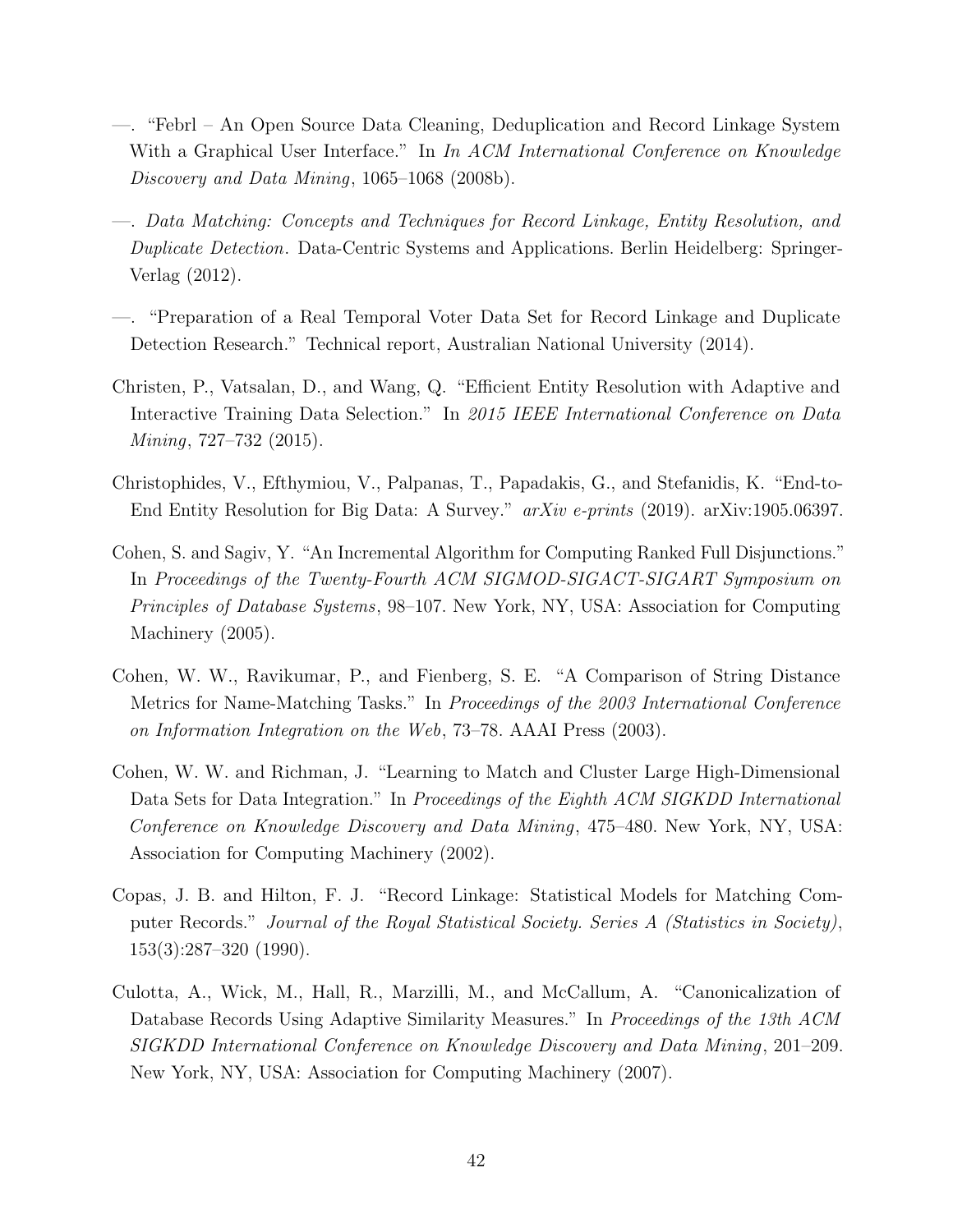- <span id="page-42-6"></span>Daggy, J., Xu, H., Hui, S., and Grannis, S. "Evaluating Latent Class Models With Conditional Dependence in Record Linkage." Statistics in Medicine, 33(24):4250–4265 (2014).
- <span id="page-42-8"></span>Dalzell, N. M. and Reiter, J. P. "Regression Modeling and File Matching Using Possibly Erroneous Matching Variables." Journal of Computational and Graphical Statistics,  $0(0)$ :1– 11 (2018).
- <span id="page-42-10"></span>de Bruin, J. "recordlinkage 0.14." (2019). Online; released December 1, 2019; retrieved July 29, 2020. URL https://pypi.[org/project/recordlinkage/](https://pypi.org/project/recordlinkage/)
- <span id="page-42-11"></span>DeBell, M., Amsbary, M., Meldener, V., Brock, S., and Maisel, N. "Methodology Report for the ANES 2016 Time Series Study." Technical report, Stanford University and the University of Michigan., Ann Arbor, MI and Palo Alto, CA (2016).
- <span id="page-42-1"></span>Dong, X. L. and Srivastava, D. *Big Data Integration*. 1. Morgan and Claypool Publishers (2015).
- <span id="page-42-5"></span>Du Bois, N. S. "A Solution to the Problem of Linking Multivariate Documents." *Journal of* the American Statistical Association, 64(325):163–174 (1969).
- <span id="page-42-4"></span>Dunn, H. L. "Record Linkage." American Journal of Public Health and the Nation's Health, 36(12):1412–1416 (1946).
- <span id="page-42-3"></span>Dusetzina, S. B., Tyree, S., Meyer, A.-M., Meyer, A., Green, L., and Carpenter, W. R. Linking Data for Health Services Research: A Framework and Instructional Guide. Rockville, MD: Agency for Healthcare Research and Quality (2014).
- <span id="page-42-9"></span>Dwork, C., McSherry, F., Nissim, K., and Smith, A. "Calibrating noise to sensitivity in private data analysis." In Theory of Cryptography Conference, 265–284. Springer (2006).
- <span id="page-42-7"></span>Ebraheem, M., Thirumuruganathan, S., Joty, S., Ouzzani, M., and Tang, N. "DeepER – Deep Entity Resolution." arXiv e-prints (2017). arXiv:1710.00597.
- <span id="page-42-0"></span>Elmagarmid, A. K., Ipeirotis, P. G., and Verykios, V. S. "Duplicate Record Detection: A Survey." IEEE Transactions on Knowledge and Data Engineering, 19(1):1–16 (2007).
- <span id="page-42-2"></span>Enamorado, T. "Georgia's 'Exact Match' Law Could Potentially Harm Many Eligible Voters." (2018). Online; posted October 20, 2018; retrieved July 17, 2020. URL https://www.washingtonpost.[com/news/monkey-cage/wp/2018/10/20/georgias](https://www.washingtonpost.com/news/monkey-cage/wp/2018/10/20/georgias-exact-match-law-could-disenfranchise-3031802-eligible-voters-my-research-finds/)[exact-match-law-could-disenfranchise-3031802-eligible-voters-my-research](https://www.washingtonpost.com/news/monkey-cage/wp/2018/10/20/georgias-exact-match-law-could-disenfranchise-3031802-eligible-voters-my-research-finds/)[finds/](https://www.washingtonpost.com/news/monkey-cage/wp/2018/10/20/georgias-exact-match-law-could-disenfranchise-3031802-eligible-voters-my-research-finds/)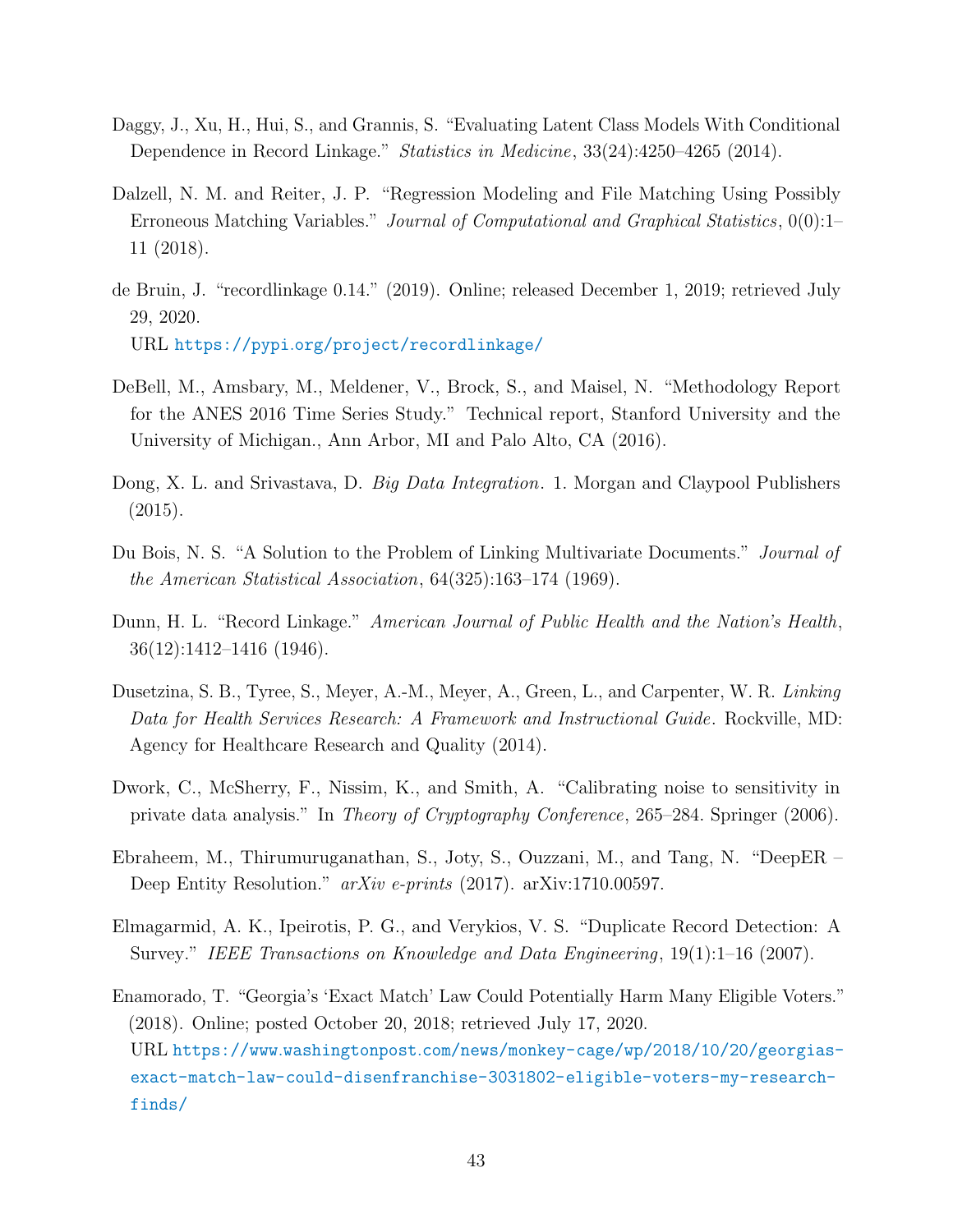- <span id="page-43-5"></span>—. "Active Learning for Probabilistic Record Linkage." (2019). Available at SSRN: [https:](https://ssrn.com/abstract=3257638) //ssrn.[com/abstract=3257638](https://ssrn.com/abstract=3257638) or [http://dx](http://dx.doi.org/10.2139/ssrn.3257638).doi.org/10.2139/ssrn.3257638.
- <span id="page-43-3"></span>Enamorado, T., Fifield, B., and Imai, K. "Using a Probabilistic Model to Assist Merging of Large-Scale Administrative Records." American Political Science Review, 113(2):353–371 (2019).
- <span id="page-43-2"></span>Fellegi, I. P. and Sunter, A. B. "A Theory for Record Linkage." *Journal of the American* Statistical Association, 64(328):1183–1210 (1969).
- <span id="page-43-12"></span>Fienberg, S. and Slavković, A. Data Privacy and Confidentiality, 342–345. International Encyclopedia of Statistical Science. Springer-Verlag (2010).
- <span id="page-43-9"></span>Filkov, V. and Skiena, S. "Integrating Microarray Data by Consensus Clustering." In Proceedings of the International Conference on Tools with Artificial Intelligence, 418–426 (2003).
- <span id="page-43-8"></span>Fleming, L., King III, C., and Juda, A. I. "Small worlds and regional innovation." Organization Science, 18(6):938–954 (2007).
- <span id="page-43-4"></span>Fortini, M., Liseo, B., Nuccitelli, A., and Scanu, M. "On Bayesian Record Linkage." Research in Official Statistics, 4(1):185–198 (2001).
- <span id="page-43-6"></span>Frisoli, K., LeRoy, B., and Nugent, R. "A Novel Record Linkage Interface That Incorporates Group Structure to Rapidly Collect Richer Labels." In 2019 IEEE International Conference on Data Science and Advanced Analytics (DSAA), 580–589 (2019).
- <span id="page-43-0"></span>Georgia Coalition For the Peoples' Agenda, Inc. et al v. Kemp. "Complaint for Injunctive and Declaratory Relief." (2018).
- <span id="page-43-10"></span>Gionis, A., Mannila, H., and Tsaparas, P. "Clustering Aggregation." ACM Transactions on Knowledge Discovevery from Data, 1(1):4–es (2007).
- <span id="page-43-11"></span>Goldstein, H., Harron, K., and Wade, A. "The Analysis of Record-Linked Data Using Multiple Imputation With Data Value Priors." Statistics in Medicine, 31(28):3481–3493 (2012).
- <span id="page-43-1"></span>Gomatam, S., Carter, R., Ariet, M., and Mitchell, G. "An Empirical Comparison of Record Linkage Procedures." Statistics in Medicine, 21(10):1485–1496 (2002).
- <span id="page-43-7"></span>Gottapu, R. D., Dagli, C., and Ali, B. "Entity Resolution Using Convolutional Neural Network." Procedia Computer Science, 95:153–158 (2016).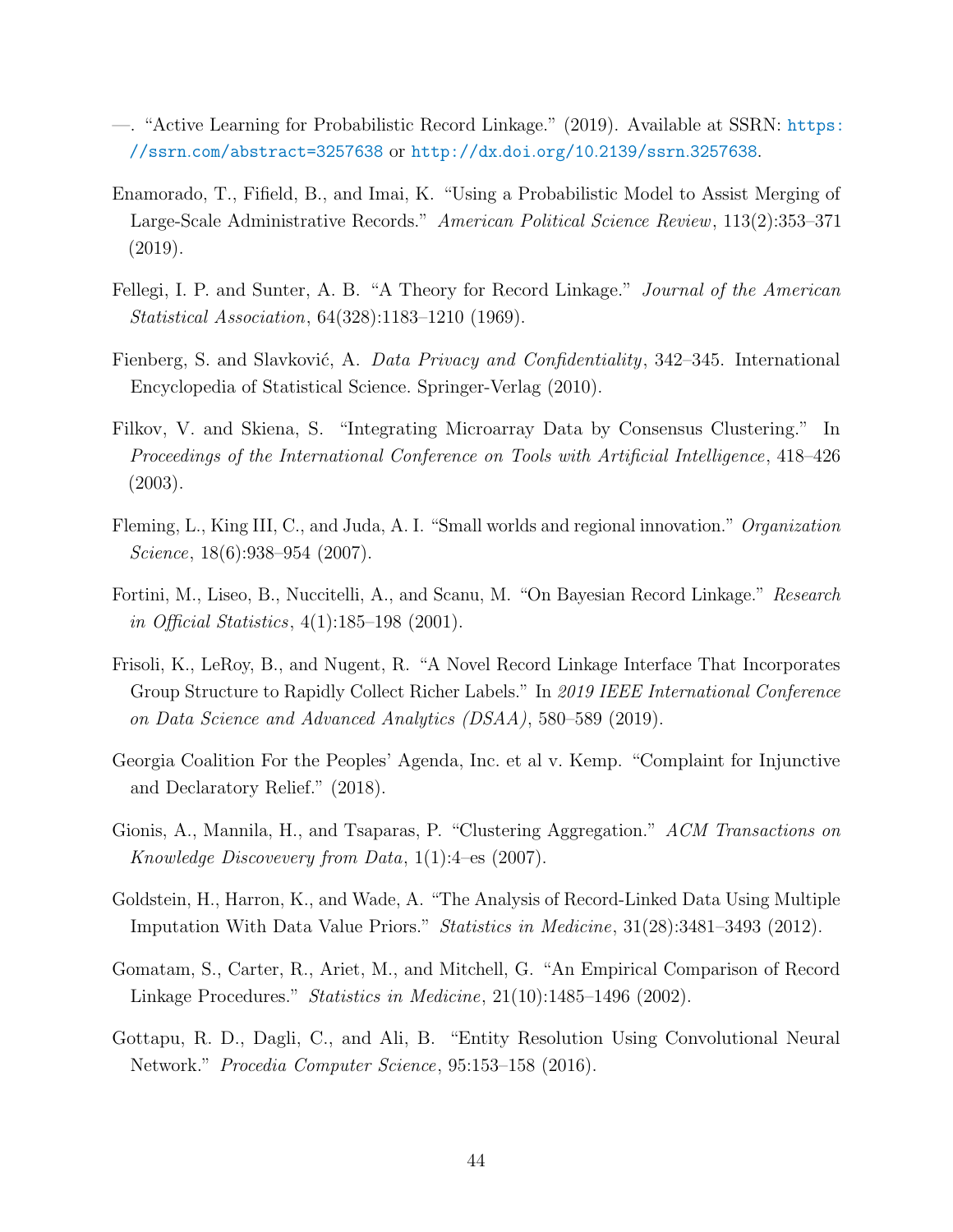- <span id="page-44-10"></span>Govind, Y., Konda, P., Suganthan G.C., P., Martinkus, P., Nagarajan, P., Li, H., Soundararajan, A., Mudgal, S., Ballard, J. R., Zhang, H., Ardalan, A., Das, S., Paulsen, D., Singh Saini, A., Paulson, E., Park, Y., Carter, M., Sun, M., Fung, G. M., and Doan, A. "Entity Matching Meets Data Science: A Progress Report from the Magellan Project." In Proceedings of the 2019 International Conference on Management of Data, 389–403. New York, NY, USA: Association for Computing Machinery (2019).
- <span id="page-44-1"></span>Green, A. H. and Ball, P. "Civilian Killings and Disappearances During Civil War in El Salvador (1980–1992)." Demographic Research, 41:781–814 (2019).
- <span id="page-44-9"></span>Gregg, F. and Eder, D. "Dedupe." (2015). Online; retrieved July 29, 2020. URL https://github.[com/dedupeio/dedupe](https://github.com/dedupeio/dedupe)
- <span id="page-44-0"></span>Gu, L., Baxter, R., Vickers, D., and Rainsford, C. "Record Linkage: Current Practice and Future Directions." Technical report, CSIRO Mathematical and Information Sciences (2003).
- <span id="page-44-7"></span>Gutman, R., Afendulis, C. C., and Zaslavsky, A. M. "A Bayesian Procedure for File Linking to Analyze End-of-Life Medical Costs." Journal of the American Statistical Association, 108(501):34–47 (2013).
- <span id="page-44-8"></span>Hall, R. and Fienberg, S. E. "Privacy-Preserving Record Linkage." In Domingo-Ferrer, J. and Magkos, E. (eds.), Privacy in Statistical Databases, 269–283. Berlin, Heidelberg: Springer Berlin Heidelberg (2010).
- <span id="page-44-4"></span>Han, J., Kamber, M., and Pei, J. Data Mining: Concepts and Techniques. Waltham, MA, USA: Morgan Kaufmann Publishers, third edition (2011).
- <span id="page-44-3"></span>Hassanzadeh, O., Chiang, F., Lee, H. C., and Miller, R. J. "Framework for Evaluating Clustering Algorithms in Duplicate Detection." Proceedings of the VLDB Endowment, 2(1):1282–1293 (2009).
- <span id="page-44-2"></span>Hastie, T., Tibshirani, R., and Friedman, J. The Elements of Statistical Learning: Data Mining, Inference, and Prediction. New York: Springer (2001).
- <span id="page-44-5"></span>Hernández, M. A. and Stolfo, S. J. "The Merge/Purge Problem for Large Databases." In Proceedings of the 1995 ACM SIGMOD International Conference on Management of Data, 127–138. New York, NY, USA: Association for Computing Machinery (1995).
- <span id="page-44-6"></span>Hernández, M. A. and Stolfo, S. J. "Real-World Data is Dirty: Data Cleansing and the Merge/Purge Problem." Data Mining and Knowledge Discovery, 2(1):9–37 (1998).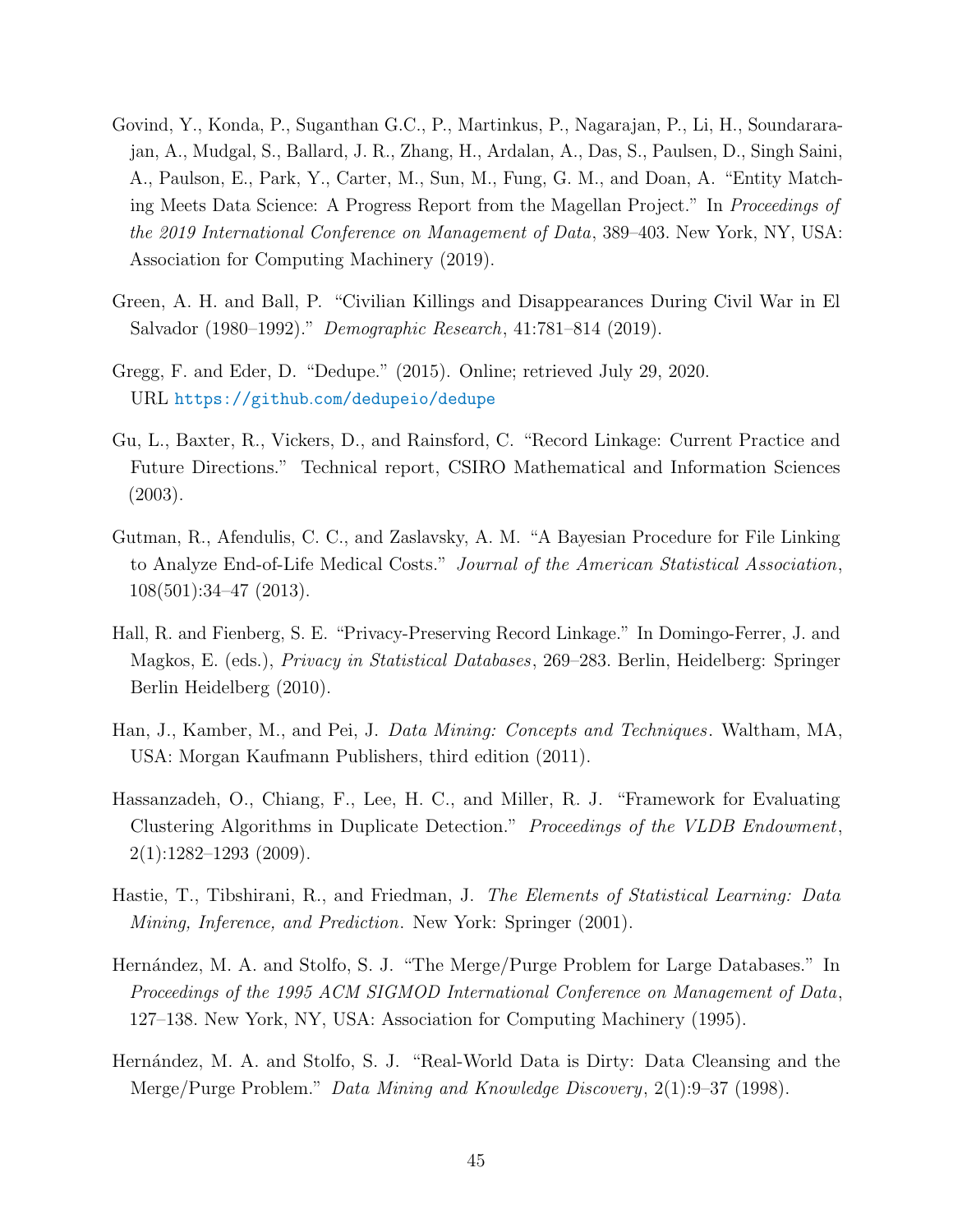- <span id="page-45-0"></span>Herzog, T., Scheuren, F., and Winkler, W. Data Quality and Record Linkage Techniques. New York: Springer (2007).
- <span id="page-45-8"></span>Hof, M. H., Ravelli, A. C., and To, A. H. Z. "A Probabilistic Record Linkage Model for Survival Data." Journal of the American Statistical Association, 112(520):1504–1515 (2017).
- <span id="page-45-9"></span>Hof, M. H. P. and Zwinderman, A. H. "Methods for Analyzing Data From Probabilistic Linkage Strategies Based on Partially Identifying Variables." Statistics in Medicine, 31(30):4231–4242 (2012).
- <span id="page-45-3"></span>Hogan, H., Cantwell, P. J., Devine, J., Mule, V. T., and Velkoff, V. "Quality and the 2010 Census." Population Research and Policy Review, 32(5):637–662 (2013).
- <span id="page-45-4"></span>Hoover Green, A. "Repertoires of Violence Against Noncombatants: The Role of Armed Group Institutions and Ideology." Ph.D. thesis, Yale University, Department of Political Science (2011).
- <span id="page-45-12"></span>Howland, T. "How El Rescate, a Small Nongovernmental Organization, Contributed to the Transformation of the Human Rights Situation in El Salvador." Human Rights Quarterly, 30(3):703–757 (2008).
- <span id="page-45-10"></span>Hundepool, A., Domingo-Ferrer, J., Franconi, L., Giessing, S., Nordholt, E. S., Spicer, K., and De Wolf, P.-P. Statistical Disclosure Control. John Wiley & Sons (2012).
- <span id="page-45-2"></span>Jaro, M. A. "Advances in Record-Linkage Methodology as Applied to Matching the 1985 Census of Tampa, Florida." Journal of the American Statistical Association, 84(406):414– 420 (1989).
- <span id="page-45-11"></span>Jiang, W. and Clifton, C. "A Secure Distributed Framework for Achieving k-Anonymity." VLDB Journal, 15(4):316–333 (2006).
- <span id="page-45-7"></span>Johndrow, J. E., Lum, K., and Dunson, D. B. "Theoretical limits of microclustering for record linkage." Biometrika, 105(2):431–446 (2018).
- <span id="page-45-6"></span>Johnson, S. C. "Hierarchical Clustering Schemes." Psychometrika, 32(3):241–254 (1967).
- <span id="page-45-1"></span>Jurek-Loughrey, A. and Deepak, P. Semi-supervised and Unsupervised Approaches to Record Pairs Classification in Multi-Source Data Linkage, 55–78. Cham: Springer International Publishing (2019).
- <span id="page-45-5"></span>Kaplan, A., Betancourt, B., and Steorts, R. C. "Entity Resolution and the Downstream Task: A Case Study of North Carolina Voter Registration Records." Submitted (2020).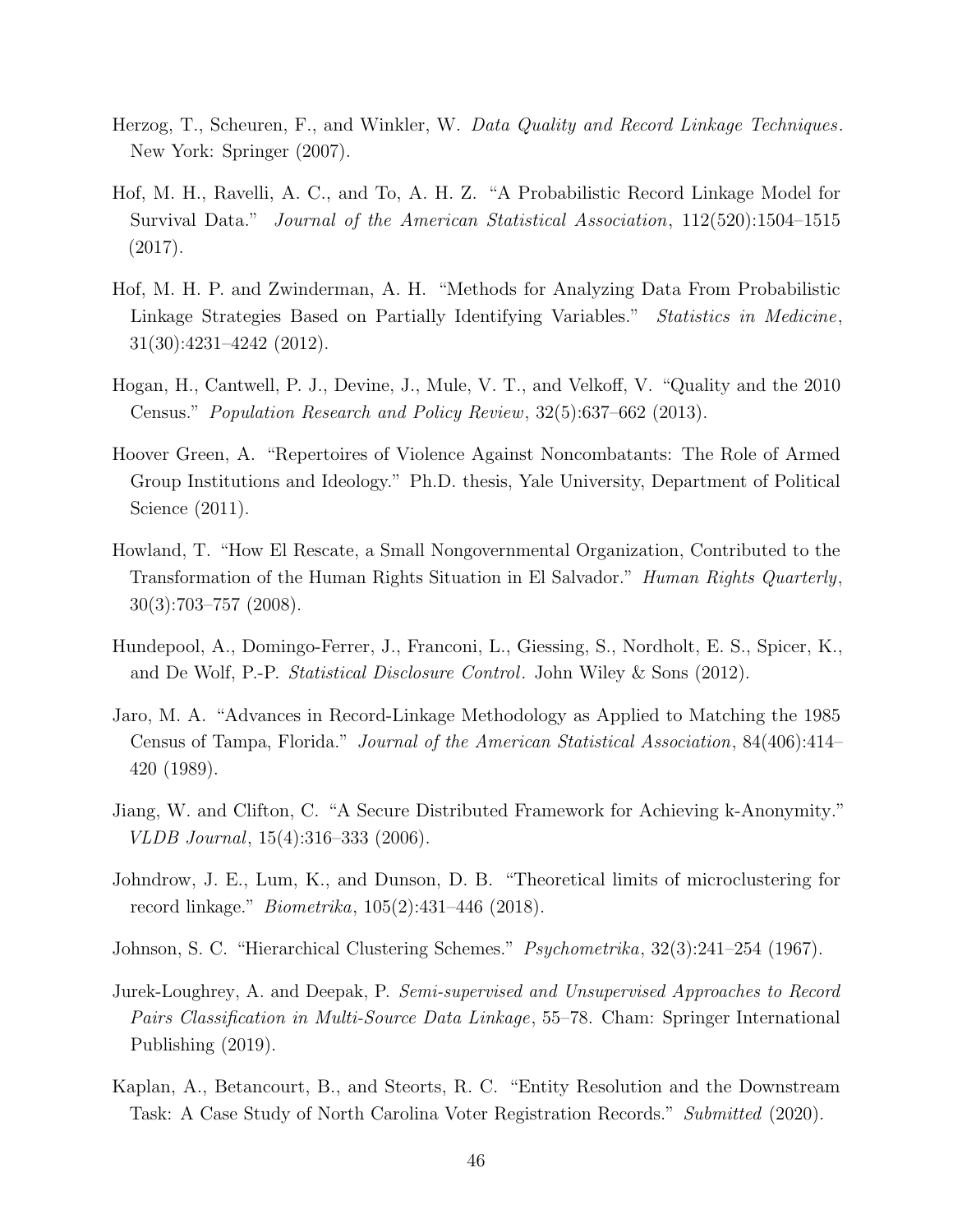- <span id="page-46-8"></span>Kasai, J., Qian, K., Gurajada, S., Li, Y., and Popa, L. "Low-Resource Deep Entity Resolution with Transfer and Active Learning." ACL 2019 - 57th Annual Meeting of the Association for Computational Linguistics, 5851–5861 (2020).
- <span id="page-46-6"></span>Kejriwal, M. and Miranker, D. P. "Semi-supervised Instance Matching Using Boosted Classifiers." Lecture Notes in Computer Science, 9088:388–402 (2015).
- <span id="page-46-9"></span>Kim, G. and Chambers, R. "Regression Analysis Under Incomplete Linkage." Computational Statistics and Data Analalysis, 56(9):2756–2770 (2012).
- <span id="page-46-7"></span>Kooli, N., Allesiardo, R., and Pigneul, E. "Deep Learning Based Approach for Entity Resolution in Databases." In Nguyen, N. T., Hoang, D. H., Hong, T.-P., Pham, H., and Trawinski, B. (eds.), *Intelligent Information and Database Systems*, 3–12. Cham: Springer International Publishing (2018).
- <span id="page-46-11"></span>Köpcke, H. and Rahm, E. "Frameworks for Entity Matching: A Comparison." Data and Knowledge Engineering, 69(2):197–210 (2010).
- <span id="page-46-3"></span>Lahiri, P. and Larsen, M. "Regression Analysis With Linked Data." Journal of the American Statistical Association, 100(469):222–230 (2005).
- <span id="page-46-10"></span>Lane, J., Stodden, V., Bender, S., and Nissenbaum, H. Privacy, Big Data, and the Public Good: Frameworks for Engagement. Cambridge University Press (2014).
- <span id="page-46-4"></span>Larsen, M. D. "Advances in Record Linkage Theory: Hierarchical Bayesian Record Linkage Theory." In Proceedings of the Joint Statistical Meetings, Section on Survey Research Methods, 3277–3284. The American Statistical Association (2005).
- <span id="page-46-0"></span>Larsen, M. D. and Rubin, D. B. "Iterative Automated Record Linkage Using Mixture Models." Journal of the American Statistical Association, 96(453):32–41 (2001).
- <span id="page-46-2"></span>Li, G. C., Lai, R., D'Amour, A., Doolin, D. M., Sun, Y., Torvik, V. I., Yu, A. Z., and Lee, F. "Disambiguation and Co-Authorship Networks of the U.S. Patent Inventor Database  $(1975-2010)$ ." Research Policy, 43(6):941–955 (2014).
- <span id="page-46-1"></span>Marchant, N. G., Steorts, R. C., Kaplan, A., Rubinstein, B. I. P., and Elazar, D. N. "d-blink: Distributed End-to-End Bayesian Entity Resolution."  $arXiv$  e-prints (2019). ArXiv:1909.06039.
- <span id="page-46-5"></span>McVeigh, B. S., Spahn, B. T., and Murray, J. S. "Scaling Bayesian Probabilistic Record Linkage with Post-Hoc Blocking: An Application to the California Great Registers."  $arXiv$ e-prints (2019). arXiv:1905.05337.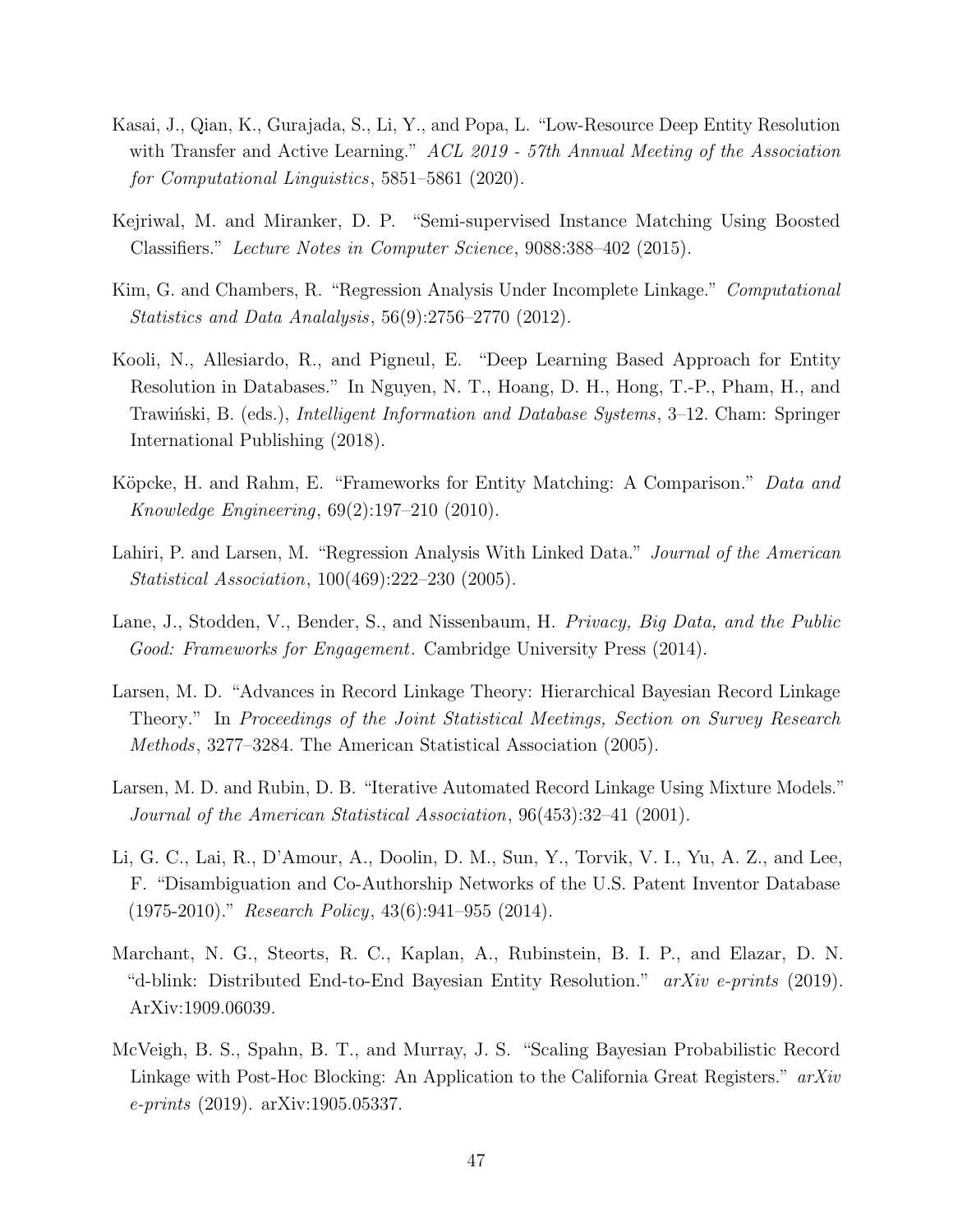- <span id="page-47-11"></span>Mohammed, N., Alhadidi, D., Fung, B. C., and Debbabi, M. "Secure Two-Party Differentially Private Data Release for Vertically Partitioned Data." IEEE Transactions on Dependable and Secure Computing, 11(1):59–71 (2014).
- <span id="page-47-10"></span>Mohammed, N., Fung, B. C., and Debbabi, M. "Anonymity Meets Game Theory: Secure Data Integration With Malicious Participants." *VLDB Journal*, 20(4):567–588 (2011).
- <span id="page-47-6"></span>Monge, A. E. and Elkan, C. P. "An Efficient Domain-Independent Algorithm for Detecting Approximately Duplicate Database Records." Proceedings of the SIGMOD 1997 Workshop on Research Issues on Sata Mining and Knowledge Discovery, 23–29 (1997).
- <span id="page-47-5"></span>Mudgal, S., Li, H., Rekatsinas, T., Doan, A., Park, Y., Krishnan, G., Deep, R., Arcaute, E., and Raghavendra, V. "Deep Learning for Entity Matching: A Design Space Exploration." In Proceedings of the 2018 International Conference on Management of Data, SIGMOD '18, 19–34. New York, NY, USA: ACM (2018).
- <span id="page-47-8"></span>Murray, J. "A Unified Framework for De-Duplication and Population Size Estimation (Invited Discussion)." Bayesian Analysis, 15(2):664–669 (2020).
- <span id="page-47-1"></span>Murray, J. S. "Probabilistic Record Linkage and Deduplication after Indexing, Blocking, and Filtering." Journal of Privacy and Confidentiality, 7(1):3-24 (2016).
- <span id="page-47-0"></span>Nadler, B. "Voting Rights Become a Flashpoint in Georgia Governor's Race." (2018). Online; posted October 9, 2018; retrieved July 17, 2020. URL https://apnews.[com/fb011f39af3b40518b572c8cce6e906c](https://apnews.com/fb011f39af3b40518b572c8cce6e906c)
- <span id="page-47-9"></span>Narayanan, A. and Shmatikov, V. "Robust De-Anonymization of Large Sparse Datasets." Proceedings - IEEE Symposium on Security and Privacy, 111–125 (2008).
- <span id="page-47-7"></span>Naumann, F. and Herschel, M. An Introduction to Duplicate Detection. Morgan & Claypool Publishers (2010).
- <span id="page-47-2"></span>Newcombe, H. B. "The Study of Mutation and Selection in Human Populations." The Eugenics Review, 57(3):109–125 (1965).
- <span id="page-47-3"></span>—. "Couplage de données pour les études démographiques." *Population (French Edition)*, 24(4):653 (1969).
- <span id="page-47-4"></span>Newcombe, H. B. and Kennedy, J. M. "Record Linkage: Making Maximum Use of the Discriminating Power of Identifying Information." Communications of the ACM, 5(11):563– 566 (1962).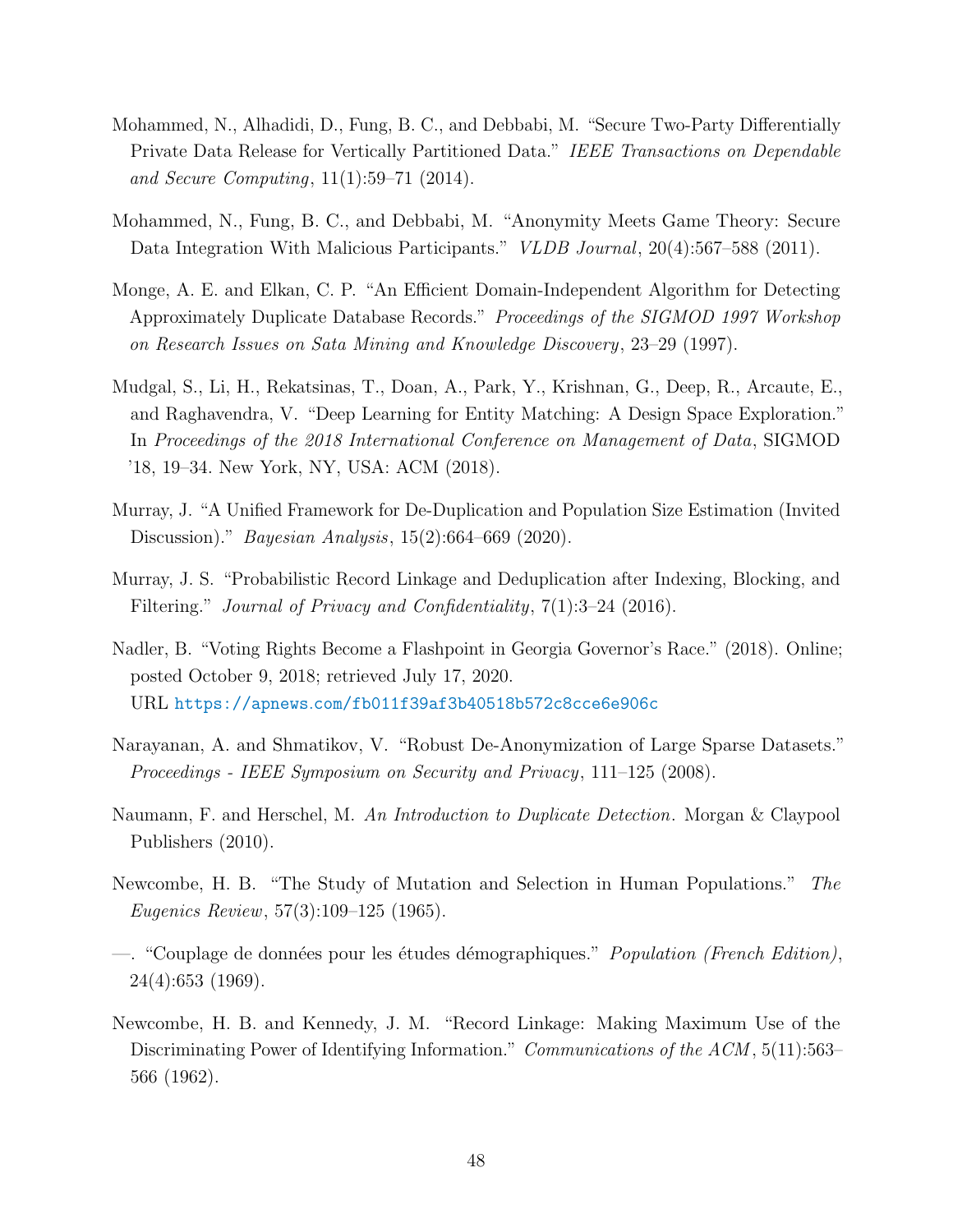- <span id="page-48-0"></span>Newcombe, H. B., Kennedy, J. M., Axford, S. J., and James, A. P. "Automatic Linkage of Vital Records." Science, 130(3381):954–959 (1959).
- <span id="page-48-6"></span>Newcombe, H. B. and Rhynas, P. O. W. "Child Spacing Following Stillbirth and Infant Death." *Eugenics Quarterly*, 9(1):25–35 (1962).
- <span id="page-48-7"></span>Newcombe, H. B. and Tavendale, O. G. "Effects of Father's Age on the Risk of Child Handicap or Death." *Obstetrical and Gynecological Survey*, 20(4):655–656 (1965).
- <span id="page-48-9"></span>Nigam, K., McCallum, A. K., Thrun, S., and Mitchell, T. "Text Classification From Labeled and Unlabeled Documents Using EM." Machine Learning (2000).
- <span id="page-48-4"></span>O'Hare, K., Jurek-Loughrey, A., and de Campos, C. A Review of Unsupervised and Semisupervised Blocking Methods for Record Linkage, 79–105. Cham: Springer International Publishing (2019).
- <span id="page-48-5"></span>Potosky, A. L., Riley, G. F., Lubitz, J. D., Mentnech, R. M., and Kessler, L. G. "Potential for Cancer Related Health Services Research Using a Linked Medicare-Tumor Registry Database." Medical Care, 31(8):732–748 (1993).
- <span id="page-48-12"></span>Price, M., Klingner, J., Qtiesh, A., and Ball, P. "Updated Statistical Analysis of Documentation of Killings in the Syrian Arab Republic." (2014).
- <span id="page-48-11"></span>Rahm, E. "The Case for Holistic Data Integration." In Pokorný, J., Ivanović, M., Thalheim, B., and Saloun, P. (eds.), *Advances in Databases and Information Systems*, 11–27. Cham: Springer International Publishing (2016).
- <span id="page-48-1"></span>Sadinle, M. "Detecting Duplicates in a Homicide Registry Using a Bayesian Partitioning Approach." The Annals of Applied Statistics, 8(4):2404–2434 (2014).
- <span id="page-48-2"></span><sup>"</sup>Bayesian Estimation of Bipartite Matchings for Record Linkage." *Journal of the* American Statistical Association, 112(518):600–612 (2017).
- <span id="page-48-3"></span>—. "Bayesian Propagation of Record Linkage Uncertainty Into Population Size Estimation of Human Rights Violations." The Annals of Applied Statistics, 12(2):1013–1038 (2018).
- <span id="page-48-8"></span>Sadinle, M. and Fienberg, S. E. "A Generalized Fellegi-Sunter Framework for Multiple Record Linkage With Application to Homicide Record Systems." Journal of the American Statistical Association, 108(502):385–397 (2013).
- <span id="page-48-10"></span>Sadinle, M., Hall, R., and Fienberg, S. "Approaches to Multiple Record Linkage." ISI World Congress, Dublin (2011). Invited Paper.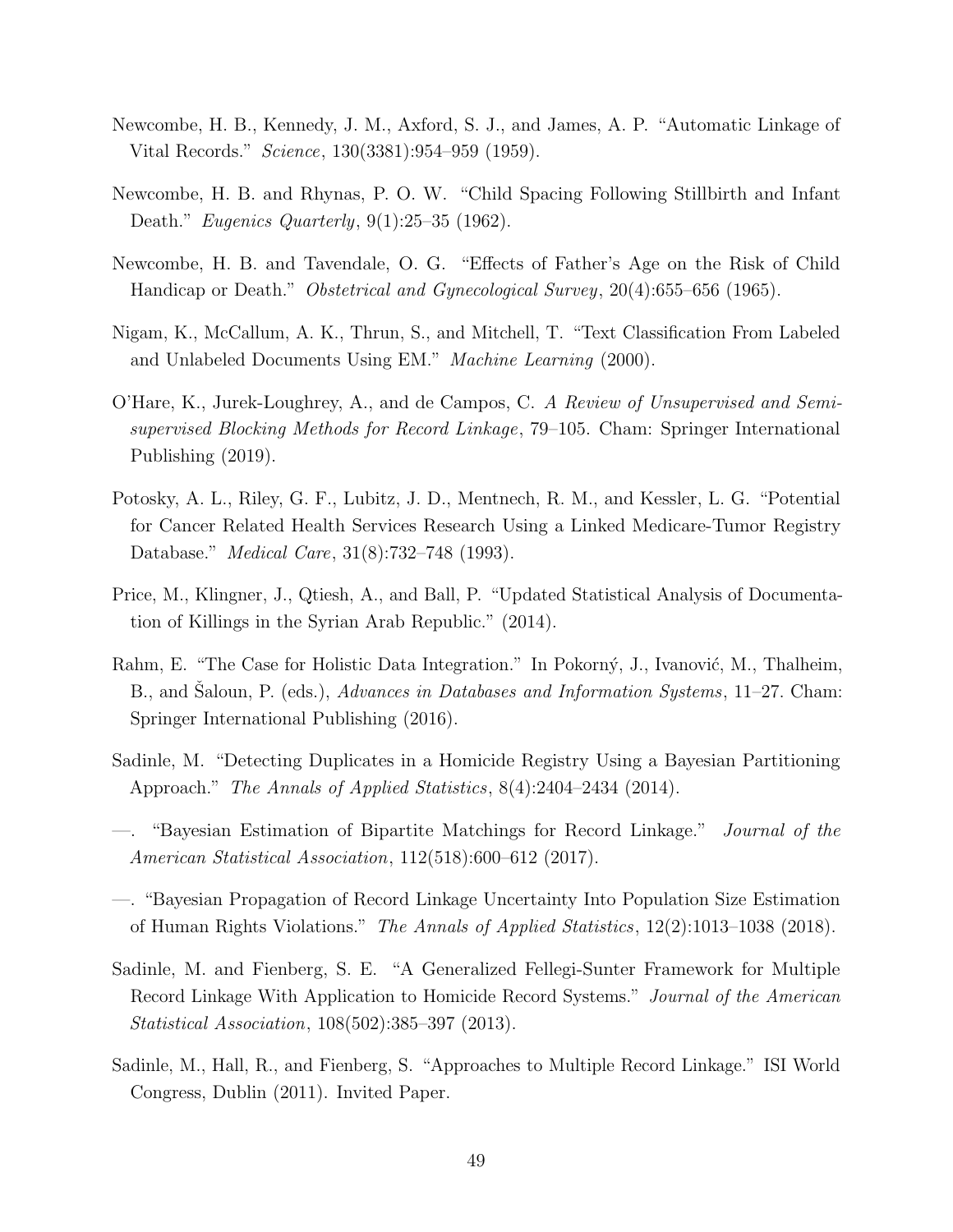- <span id="page-49-2"></span>Sadosky, P., Shrivastava, A., Price, M., and Steorts, R. C. "Blocking Methods Applied to Casualty Records from the Syrian Conflict." arXiv e-prints, 1–25 (2015). arXiv:1510.07714.
- <span id="page-49-4"></span>Sarawagi, S. and Bhamidipaty, A. "Interactive Deduplication Using Active Learning." Proceedings of the ACM SIGKDD International Conference on Knowledge Discovery and Data Mining, 269–278 (2002).
- <span id="page-49-10"></span>Sariyar, M. and Borg, A. "The RecordLinkage Package: Detecting Errors in Data." The R Journal,  $2(2):61-67$  (2010).
- <span id="page-49-0"></span>Sayers, A., Ben-Shlomo, Y., Blom, A. W., and Steele, F. "Probabilistic Record Linkage." International Journal of Epidemiology, 45(3):954–964 (2016).
- <span id="page-49-3"></span>Smith, M. E. and Newcombe, H. B. "Methods for Computer Linkage of Hospital Admission Separation Records Into Cumulative Health Histories." Methods of Information in Medicine, 14(3):118–125 (1975).
- <span id="page-49-11"></span>Spahn, B. "Before The American Voter." Available at SSRN 3478473 (2017).
- <span id="page-49-6"></span>Steorts, R. C. "Entity Resolution with Empirically Motivated Priors." Bayesian Analysis, 10(4):849–875 (2015).
- <span id="page-49-8"></span>Steorts, R. C., Barnes, M., and Neiswanger, W. "Performance Bounds for Graphical Record Linkage." In Singh, A. and Zhu, J. (eds.), *Proceedings of the 20th International Conference* on Artificial Intelligence and Statistics, volume 54 of Proceedings of Machine Learning Research, 298–306. Fort Lauderdale, FL, USA: PMLR (2017).
- <span id="page-49-5"></span>Steorts, R. C., Hall, R., and Fienberg, S. E. "SMERED: A Bayesian Approach to Graphical Record Linkage and De-duplication." Journal of Machine Learning Research, 33:922–930  $(2014a).$
- <span id="page-49-7"></span>—. "A Bayesian Approach to Graphical Record Linkage and Deduplication." Journal of the American Statistical Association, 111(516):1660–1672 (2016).
- <span id="page-49-9"></span>Steorts, R. C., Tancredi, A., and Liseo, B. "Generalized Bayesian Record Linkage and Regression with Exact Error Propagation." In International Conference on Privacy in Statistical Databases, 297–313. Springer (2018).
- <span id="page-49-1"></span>Steorts, R. C., Ventura, S. L., Sadinle, M., and Fienberg, S. E. "A Comparison of Blocking Methods for Record Linkage." In Privacy in Statistical Databases, Lecture Notes in Computer Science, 253–268. Springer, Cham (2014b).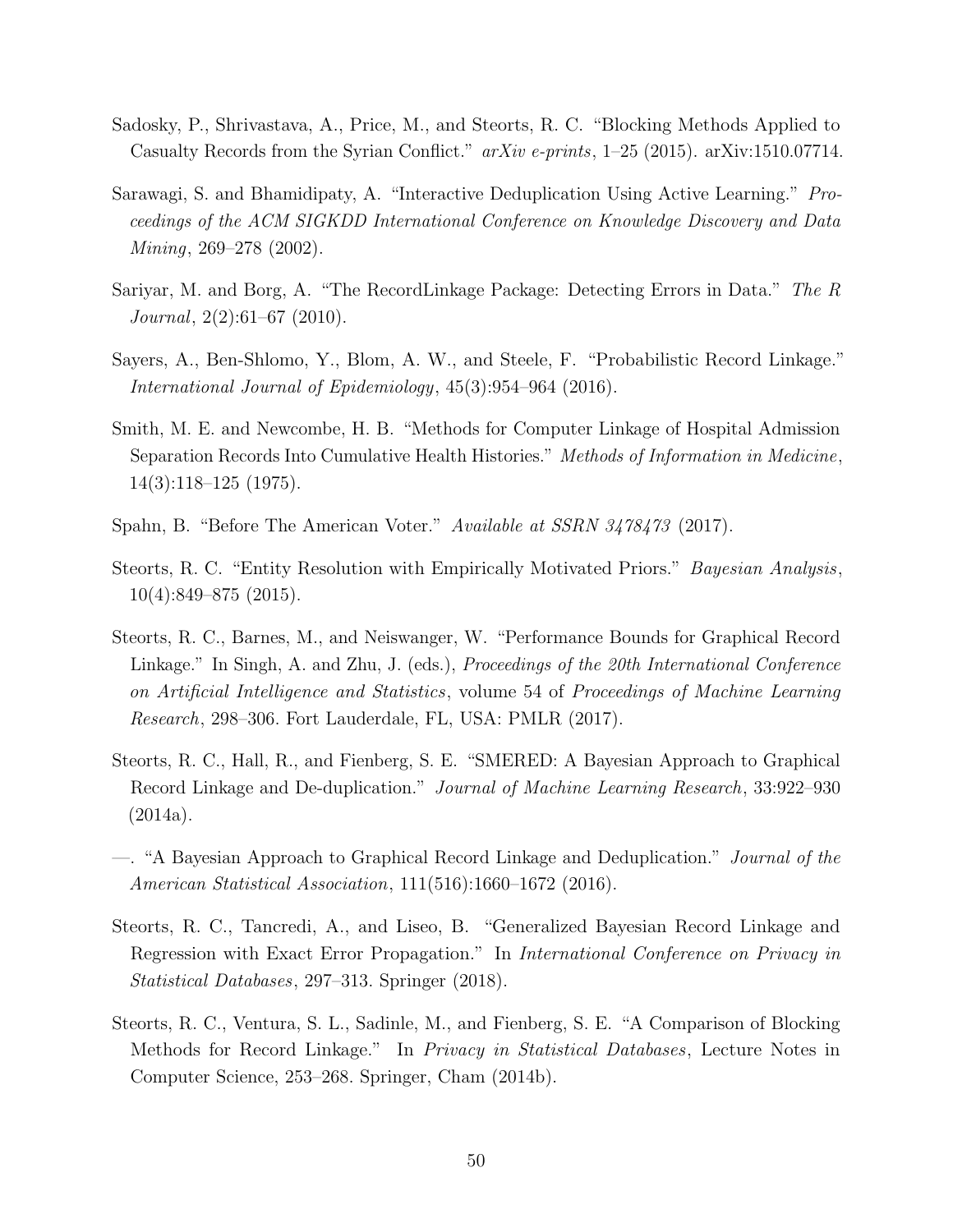- <span id="page-50-9"></span>Sweeney, L. "K-Anonymity: A Model for Protecting Privacy." International Journal of Uncertainty, Fuzziness and Knowledge-Based Systems, 10(5):557–570 (2002).
- <span id="page-50-6"></span>Tancredi, A. and Liseo, B. "A Hierarchical Bayesian Approach to Record Linkage and Size Population Problems." Annals of Applied Statistics, 5(2B):1553–1585 (2011a).
- <span id="page-50-7"></span>—. "A hierarchical Bayesian approach to record linkage and population size problems." The Annals of Applied Statistics, 5(2B):1553–1585 (2011b).
- <span id="page-50-11"></span>Tancredi, A., Steorts, R., and Liseo, B. "A Unified Framework for De-Duplication and Population Size Estimation (with Discussion)." Bayesian Analysis, 15(2):33–682 (2020).
- <span id="page-50-8"></span>Tang, J., Reiter, J., and Steorts, R. C. "Bayesian Modeling for Simultaneous Regression and Record Linkage." In Privacy in Statistical Databases, Lecture Notes in Computer Science. Springer, Cham (2020).
- <span id="page-50-2"></span>Tepping, B. J. "A Model for Optimum Linkage of Records." Journal of the American Statistical Association, 63(324):1321–1332 (1968).
- <span id="page-50-3"></span>Thibaudeau, Y. "The Discrimination Power of Dependency Structures in Record Linkage." Survey Methodology, 19(1) (1993).
- <span id="page-50-1"></span>Torvik, V. I. and Smalheiser, N. R. "Author Name Disambiguation in MEDLINE." ACM Transactions on Knowledge Discovery from Data, 3(3):11 (2009).
- <span id="page-50-5"></span>Torvik, V. I., Weeber, M., Swanson, D. R., and Smalheiser, N. R. "A Probabilistic Similarity Metric for MEDLINE Records: A Model for Author Name Disambiguation." Journal of the American Society for Information Science and Technology, 56(2):140–158 (2005).
- <span id="page-50-4"></span>Trajtenberg, M. and Shiff, G. "Identification and mobility of Israeli patenting inventors." Technical report, Pinhas Sapir Center for Development (2008).
- <span id="page-50-10"></span>Tran, K.-N., Vatsalan, D., and Christen, P. "GeCo: An Online Personal Data Generator and Corruptor." In Proceedings of the 22nd ACM International Conference on Information & Knowledge Management, 2473–2476. New York, NY, USA: Association for Computing Machinery (2013).
- <span id="page-50-0"></span>Treeratpituk, P. and Giles, C. L. "Disambiguating Authors in Academic Publications Using Random Forests." In Proceedings of the 9th ACM/IEEE-CS joint conference on Digital libraries, 39–48 (2009).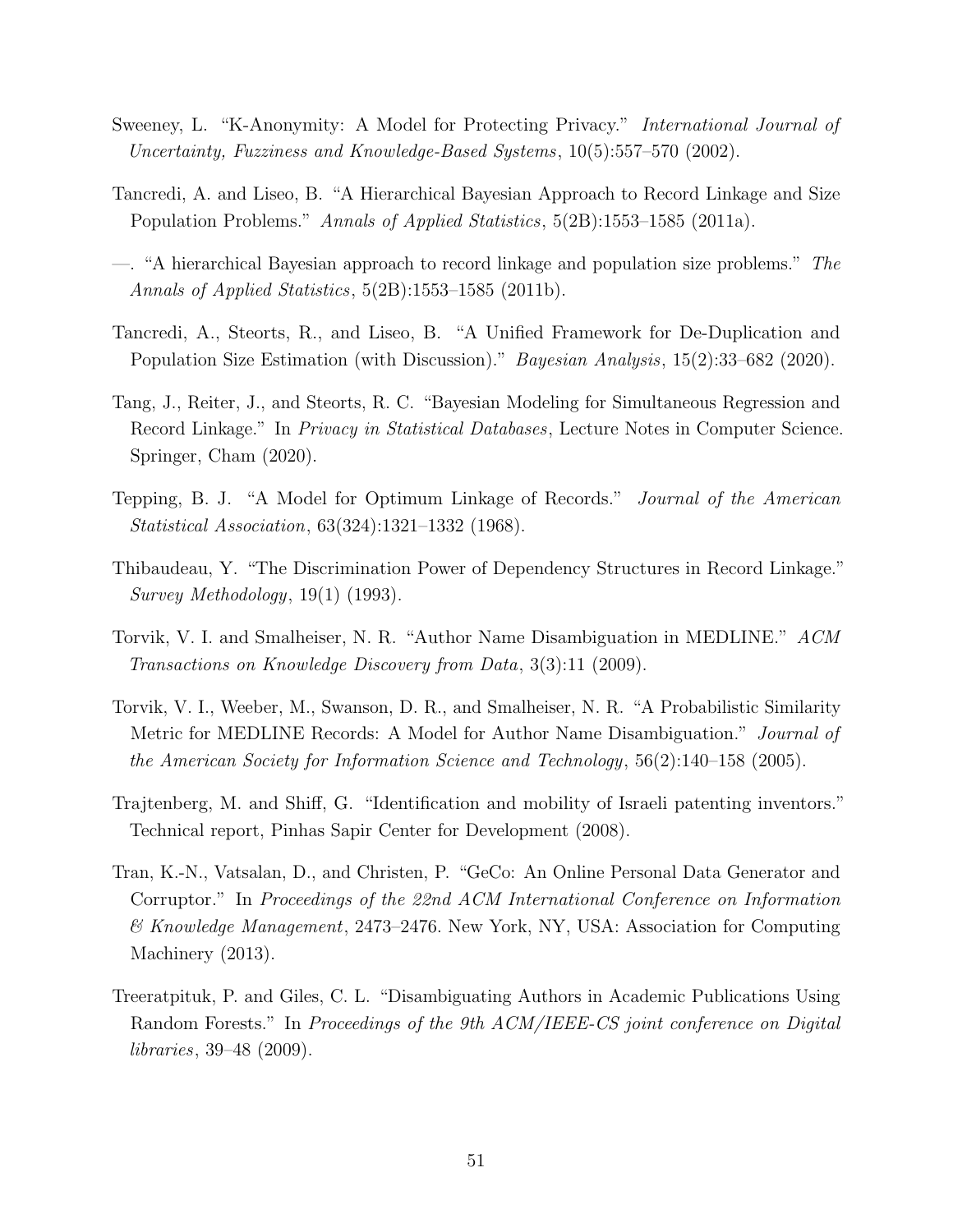- <span id="page-51-3"></span>Tromp, M., Ravelli, A. C., Bonsel, G. J., Hasman, A., and Reitsma, J. B. "Results From Simulated Data Sets: Probabilistic Record Linkage Outperforms Deterministic Record Linkage." Journal of Clinical Epidemiology, 64(5):565–572 (2011).
- <span id="page-51-11"></span>U. S. Census Bureau. "Survey of Income and Program Participation (SIPP) 2004 Panel." (2009).
- <span id="page-51-9"></span>Vatsalan, D., Christen, P., and Verykios, V. S. "A Taxonomy of Privacy-Preserving Record Linkage Techniques." *Information Systems*, 38(6):946–969 (2013).
- <span id="page-51-10"></span>Vatsalan, D., Sehili, Z., Christen, P., and Rahm, E. Privacy-Preserving Record Linkage for Big Data: Current Approaches and Research Challenges, 851–895. Cham: Springer International Publishing (2017).
- <span id="page-51-1"></span>Ventura, S. L., Nugent, R., and Fuchs, E. "Methods matter: Revamping inventor disambiguation algorithms with classification models and labeled inventor records." SSRN eLibrary (2012).
- <span id="page-51-8"></span>Ventura, S. L., Nugent, R., and Fuchs, E. R. "Hierarchical Linkage Clustering with Distributions of Distances for Large-Scale Record Linkage." In Domingo-Ferrer, J. (ed.), Privacy in Statistical Databases, 283–298. Cham: Springer International Publishing (2014).
- <span id="page-51-2"></span>—. "Seeing the Non-Stars:(Some) Sources of Bias in Past Disambiguation Approaches and a New Public Tool Leveraging Labeled Records." Research Policy, 44(9):1672–1701 (2015).
- <span id="page-51-4"></span>Verykios, V. S., Moustakides, G. V., and Elfeky, M. G. "A Bayesian Decision Model for Cost Optimal Record Matching." VLDB Journal, 12(1):28–40 (2003).
- <span id="page-51-7"></span>Vesdapunt, N., Bellare, K., and Dalvi, N. "Crowdsourcing Algorithms for Entity Resolution." Proceedings of the VLDB Endowment, 7(12):1071–1082 (2014).
- <span id="page-51-6"></span>Wang, J., Kraska, T., Franklin, M. J., and Feng, J. "CrowdER: Crowdsourcing Entity Resolution." Proceedings of the VLDB Endowment, 5(11):1483-1494 (2012).
- <span id="page-51-5"></span>Wang, Q., Vatsalan, D., and Christen, P. "Efficient Interactive Training Selection for Large-Scale Entity Resolution." In Cao, T., Lim, E.-P., Zhou, Z.-H., Ho, T.-B., Cheung, D., and Motoda, H. (eds.), Advances in Knowledge Discovery and Data Mining, 562–573. Cham: Springer International Publishing (2015).
- <span id="page-51-0"></span>West, J. and Bergstrom, C. T. "Pseudocode for Calculating Eigenfactor TM Score and Article Influence TM Score Using Data From Thomson-Reuters Journal Citations Reports." (2008).